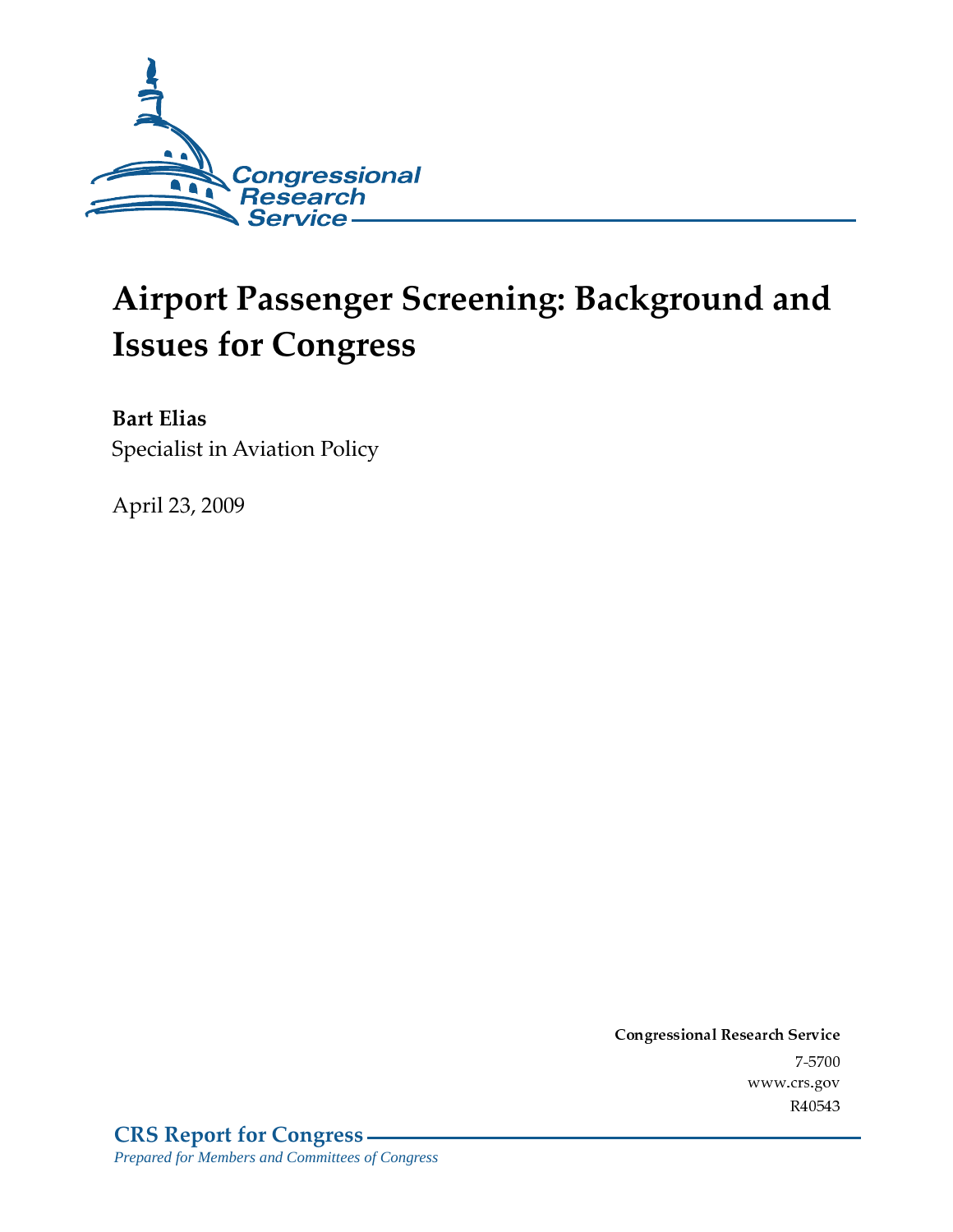# Summary

Over the next several years, the Transportation Security Administration (TSA) will likely face continuing challenges to address projected growth in passenger airline travel while maintaining and improving upon the efficiency and effectiveness of passenger screening operations. New initiatives to expand the role of TSA personnel beyond screening operations, as well as initiatives to improve screening efficiency and effectiveness through the deployment of new technologies, will likely require additional investment. In addition to annual appropriations of \$250 million in FY2008 and FY2009, a portion of the \$1 billion identified for aviation security in the stimulus measure (P.L. 111-5) has been designated for acquiring and deploying technologies to screen passengers for explosives.

However, policymakers and aviation security planners have not yet agreed upon a well-defined strategy and plan for evolving airline passenger and baggage screening functions to incorporate new technologies, capabilities, and procedures to more effectively and efficiently detect potential threats to aviation security.

Ongoing challenges to maintaining and improving upon screening functions include: addressing the potential impacts of projected airline passenger traffic growth on screening operations; optimizing screening efficiency and minimizing passenger wait times; addressing potential airport space constraints for screening checkpoints and equipment; improving the capability to detect explosives at passenger checkpoints; optimizing inline explosives detection systems for checked baggage; developing strategic plans for addressing screening technology and human factors needs; and defining the funding requirements to implement these strategic plans.

A number of initiatives related to passenger and baggage screening are currently being evaluated by the TSA. These include tests of new passenger checkpoint layouts and field testing of nextgeneration checkpoint technologies for detecting explosives, including explosives chemical trace detection devices, whole body imaging systems, and advanced technology (AT) X-ray capabilities.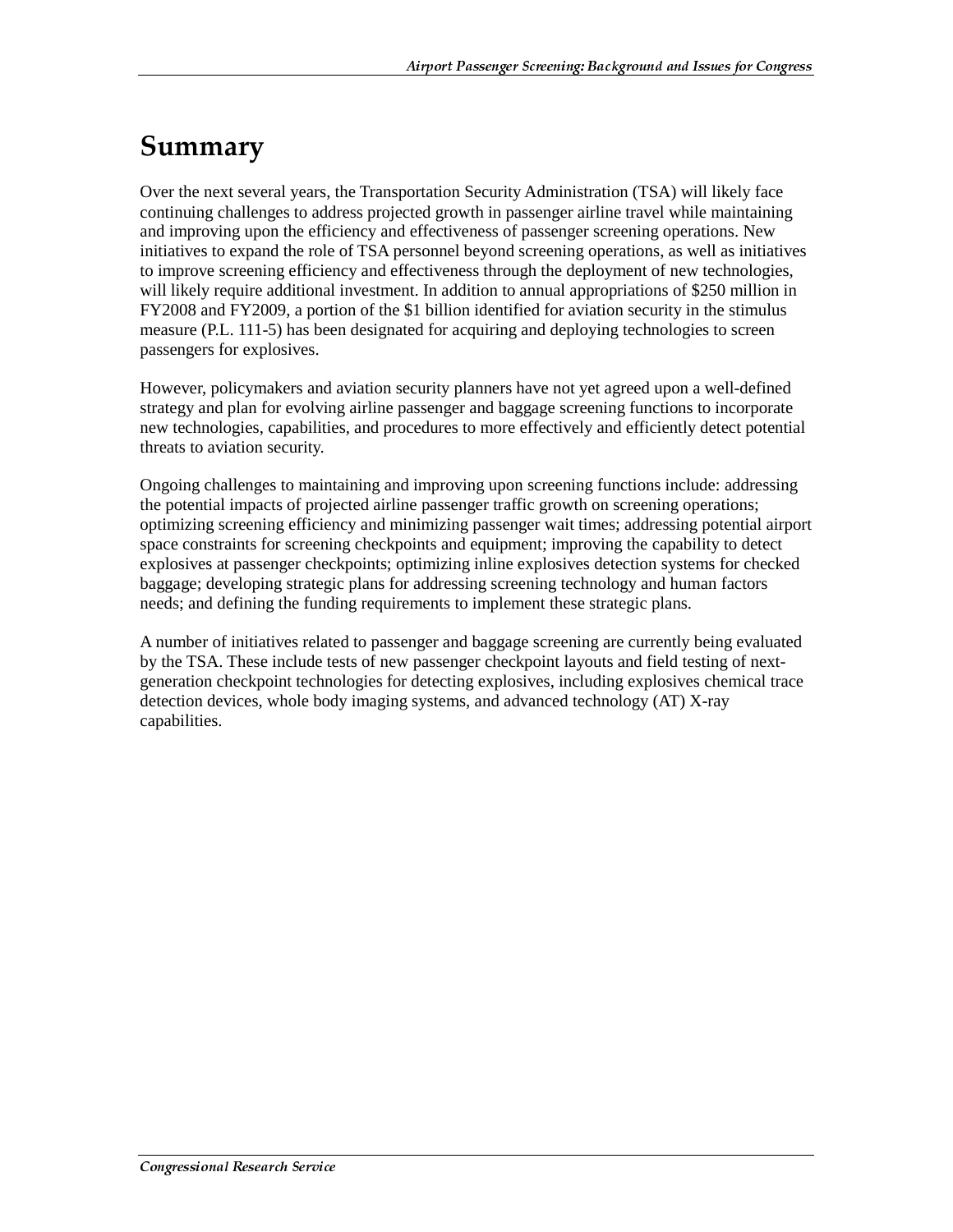# **Contents**

| Strategic Planning for Addressing Technology and Human Factors Needs 4            |  |
|-----------------------------------------------------------------------------------|--|
|                                                                                   |  |
|                                                                                   |  |
|                                                                                   |  |
|                                                                                   |  |
|                                                                                   |  |
|                                                                                   |  |
|                                                                                   |  |
|                                                                                   |  |
| The Link Between Checkpoint Efficiency, Airport Terminal Design and Vulnerability |  |
|                                                                                   |  |
|                                                                                   |  |
|                                                                                   |  |
|                                                                                   |  |
|                                                                                   |  |
|                                                                                   |  |
|                                                                                   |  |
|                                                                                   |  |
|                                                                                   |  |
|                                                                                   |  |
|                                                                                   |  |
|                                                                                   |  |
|                                                                                   |  |
|                                                                                   |  |
|                                                                                   |  |
|                                                                                   |  |
| Other Candidate Technologies and Applications for Aviation Security Screening 34  |  |
|                                                                                   |  |
|                                                                                   |  |

#### Figures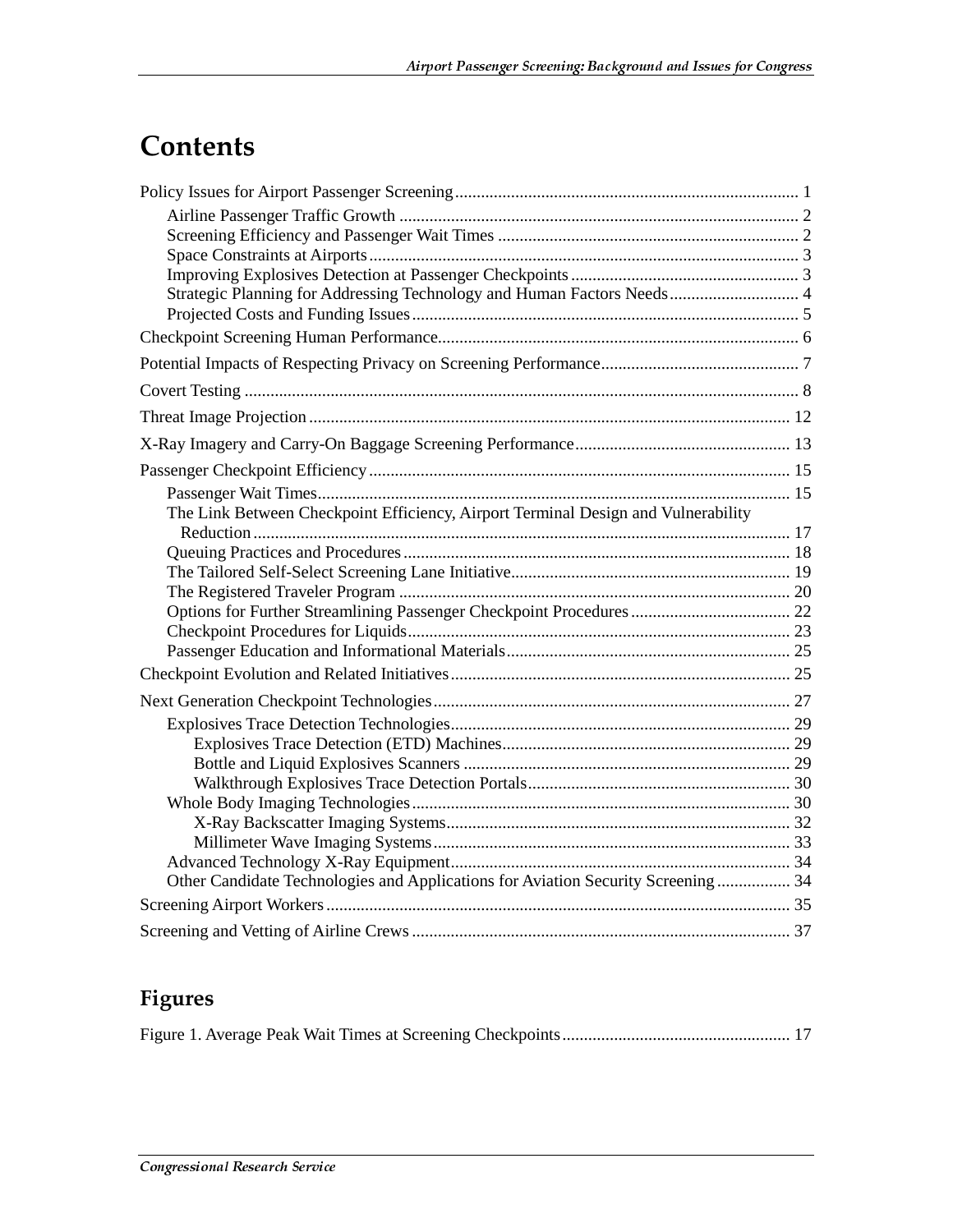### **Tables**

|--|--|

### Contacts

|--|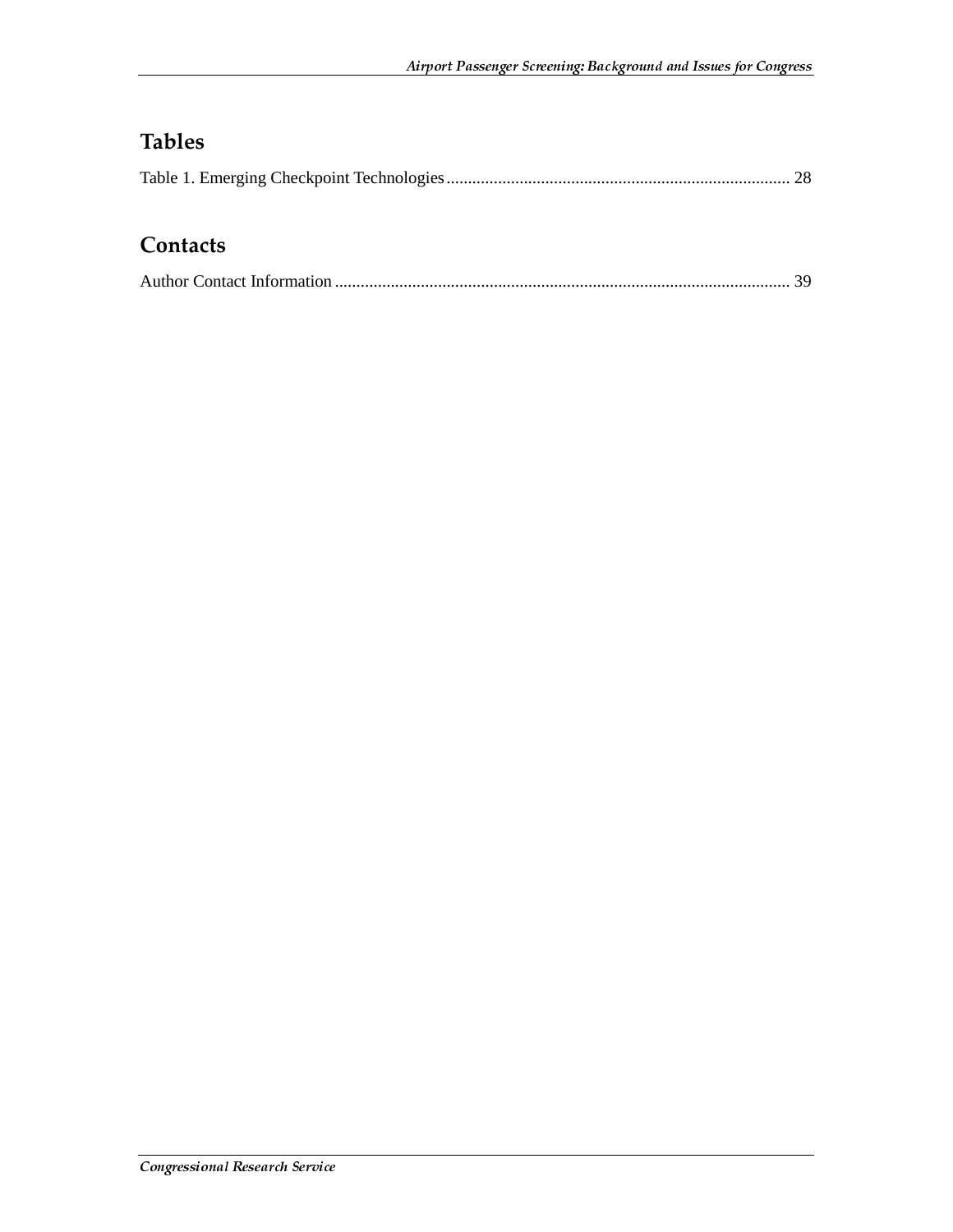istorically, airline passenger screening functions have focused on checkpoint screening using magnetometers to detect metallic weapons on passengers and X-ray systems to examine carry-on items. These methods have changed little since they were first istorically, airline passenger screening functions have focused on checkpoint scree<br>using magnetometers to detect metallic weapons on passengers and X-ray systems<br>examine carry-on items. These methods have changed little s however, new initiatives to expand the role of TSA personnel beyond traditional physical screening of passengers and their belongings, as well as initiatives to improve screening efficiency and effectiveness through the deployment of new technologies, have been implemented and are being tested. These changes are coming about largely in response to recommendations and statutory requirements to address threats posed by explosives carried by passengers or in their carry-on items.

Addressing the identified need to effectively detect explosives on passengers and in carry-on items will likely require considerable investment and resources. However, policymakers and aviation security planners have not yet agreed upon a clear strategy and well-defined plan for evolving airline passenger screening functions to incorporate new technologies, capabilities, and procedures to more effectively and efficiently detect explosives, weapons, and other threat objects as well as individuals who may pose a threat to aviation security.

Over the next several years, the TSA will likely face continuing challenges to address projected growth in passenger airline travel while maintaining and improving upon the efficiency and effectiveness of passenger and baggage screening operations. Addressing these challenges raises a number of significant policy issues related to allocating resources and funding passenger screening initiatives, adequately addressing human performance issues in the design of future passenger screening systems, and developing effective strategies for deploying next generation screening technologies.

# **Policy Issues for Airport Passenger Screening**

The TSA faces a number of ongoing challenges to maintain and improve upon the effectiveness and efficiency of passenger screening functions. These challenges include:

- Addressing projected airline passenger traffic growth and its potential impacts on screening operations;
- Optimizing screening efficiency and throughput and minimizing passenger wait times;
- Identifying and addressing potential airport space constraints for screening checkpoints and equipment;
- Improving the capability to detect explosives at passenger checkpoints as recommended by the 9/11 Commission and called for in legislation;
- Developing strategic plans for addressing identified technology and human factors needs related to passenger screening; and
- Defining funding requirements to implement these strategic plans.

There are numerous policy issues regarding the strategies and approaches for addressing these ongoing challenges. Some of the key issues are briefly discussed below.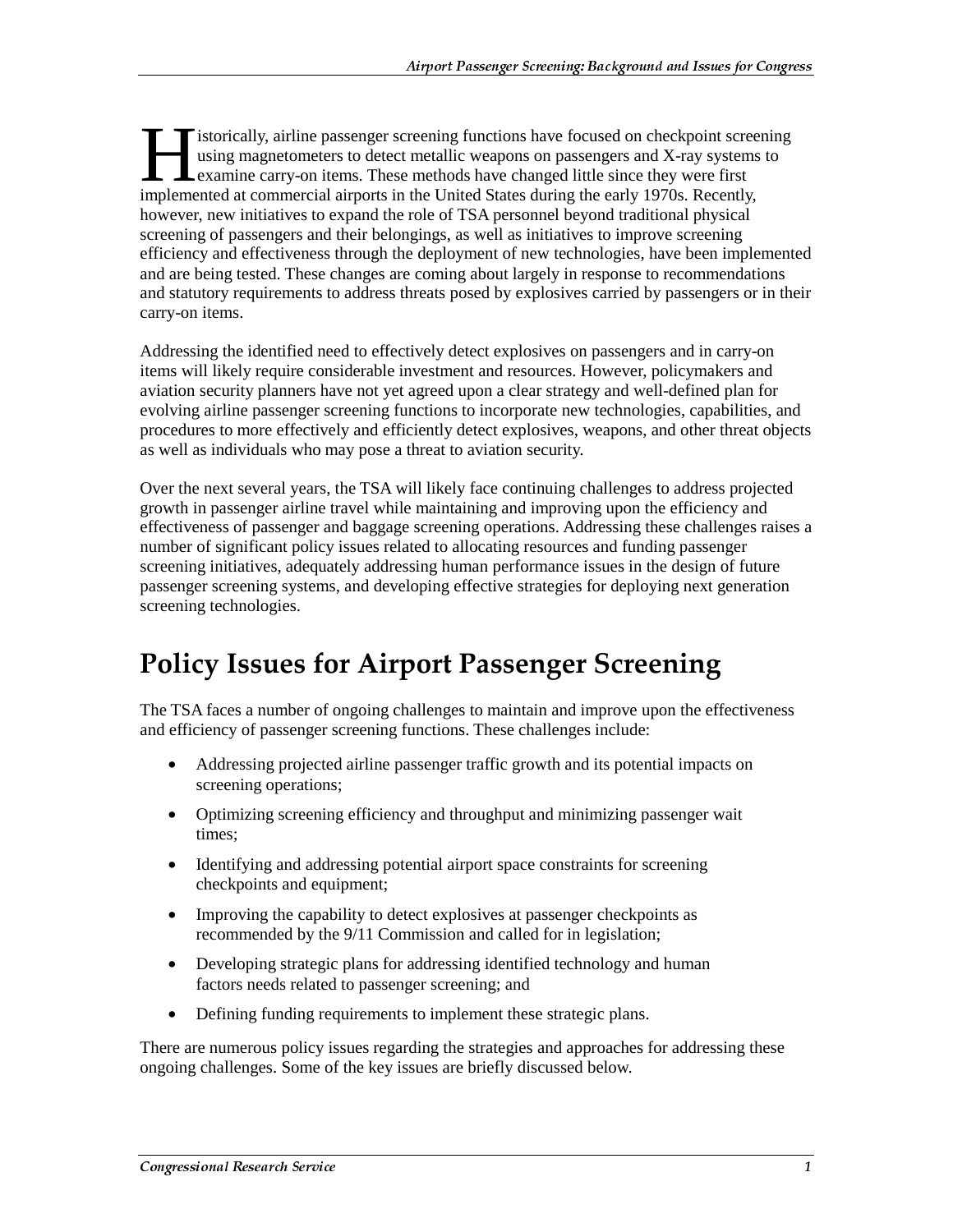#### Airline Passenger Traffic Growth

Currently, across the United States and its territories, passenger screening is conducted at about 450 airports. In total, there are more than 750 screening checkpoints and slightly more than 2,000 screening lanes at the nation's commercial airports.<sup>1</sup> The Federal Aviation Administration (FAA) projects that domestic passenger traffic will increase at an average annual rate of about 3% from 2010 through 2020 and international passenger traffic will increase at a rate of approximately 4.5% per year.<sup>2</sup> Based on these projections, passenger volume at screening checkpoints is expected to increase by more than 25% over the next eight years, although a prolonged economic slowdown could moderate the pace of this growth to some degree.

In 2006, the TSA reported that it had screened over 700 million passengers and other individuals accessing the secured areas of airports in the United States. If airline passenger traffic grows as predicted, then the TSA will likely be screening over one billion people annually by 2024, or perhaps sooner if initiatives to conduct random and targeted screening of airport employees, currently being conducted under trial programs at selected airports, are expanded across the entire aviation system. Significant resources will likely be needed to address future screening needs to accommodate this growth without causing an operational impact on screening efficiency and effectiveness.

#### Screening Efficiency and Passenger Wait Times

With respect to screening efficiency, the TSA has set an objective of keeping average passenger wait times to ten minutes or less ever since its inception in 2002. While the average wait times aggregated across the entire aviation system have generally met this objective, wait times at larger airports, particularly the busiest airports, often exceed ten minutes.<sup>3</sup> Passengers frequently experience long waits in screening checkpoint queues, particularly during peak periods at the nation's busiest airports.

At many larger airports, space constraints and other design considerations have limited the TSA's ability to add additional screening lanes and reconfigure checkpoints to improve the flow of passengers. This has resulted in lengthy wait times during peak periods, sometimes exceeding 40 minutes, at many of the nation's largest airports.

Wait times are not just a problem at large airports, as smaller regional airports may also face challenges with large seasonal fluctuations in passenger volume coupled with screening lane and workforce constraints that may limit the ability to respond to spikes in passenger traffic. Therefore, in addition to accommodating projected future growth in passenger volumes, the TSA faces ongoing challenges at various airports to improve upon the overall efficiency of passenger screening operations and meet stated wait time objectives without sacrificing performance.

<sup>&</sup>lt;sup>1</sup> United States Government Accountability Office. Aviation Security: TSA's Staffing Allocation Model Is Useful for Allocating Staff among Airports, but Its Assumptions Should Be Systematically Reassessed, GAO-07-299 (February 2007).

<sup>&</sup>lt;sup>2</sup> Federal Aviation Administration, FAA Aerospace Forecast: Fiscal Years 2009-2025.

<sup>&</sup>lt;sup>3</sup> United States Government Accountability Office. Aviation Security: TSA's Staffing Allocation Model.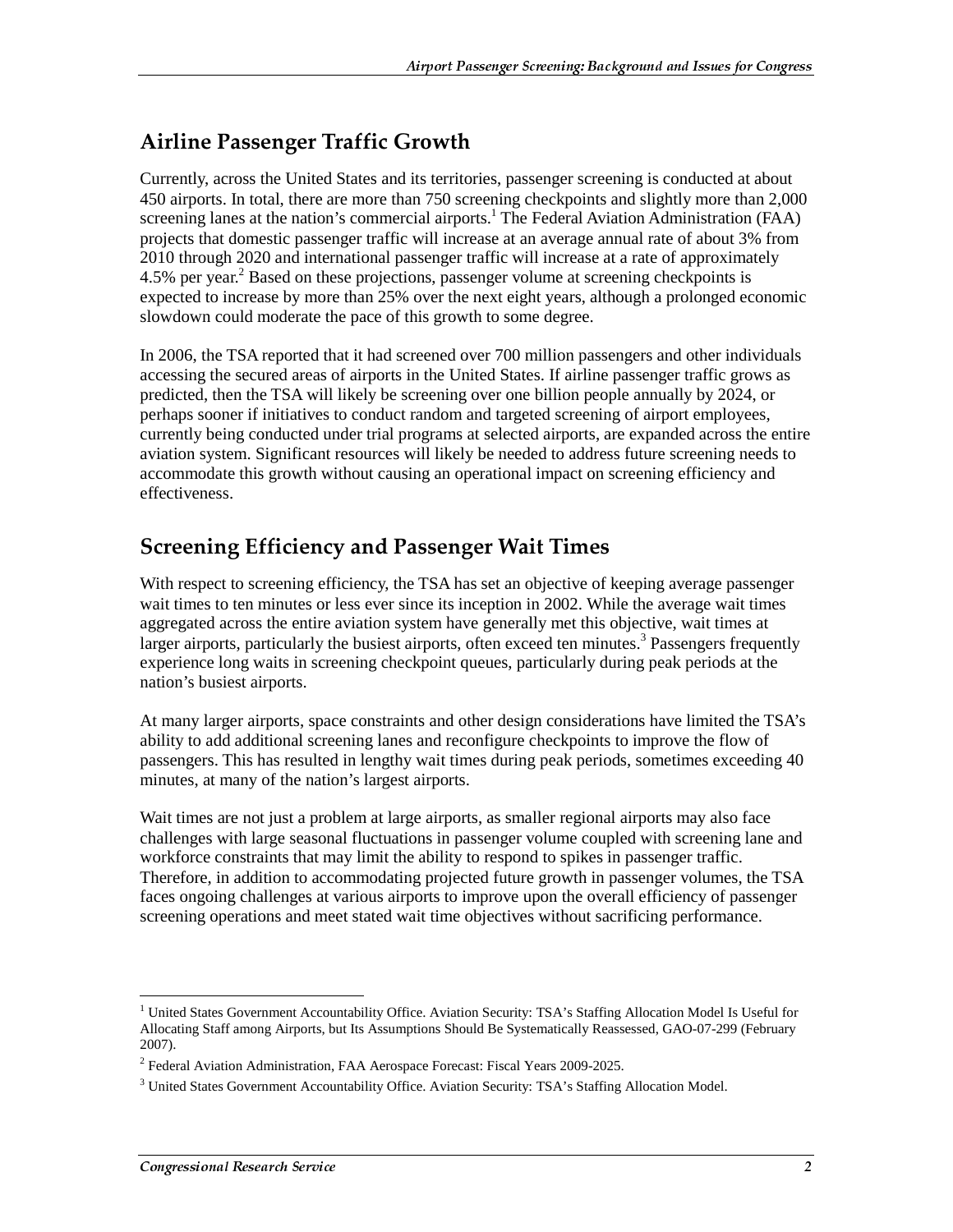#### **Space Constraints at Airports**

Space constraints within airports are likely to become an increasing concern for the TSA as it seeks to increase the number of screening lanes to meet projected growth in the number of airline passengers. These constraints are also likely to become an increasingly important issue as the TSA is seeking to reconfigure checkpoints over the next several years to accommodate new screening technologies. The TSA is also seeking to expand the footprint of the screening checkpoint queue and screening lanes to provide a more relaxed atmosphere for travelers and provide behavioral detection officers (BDOs) with additional space to mingle and interact with passengers in an effort to improve the detection of suspicious behavior and possible hostile intent. These factors may combine to result in a considerably larger footprint for screening checkpoints compared to current configurations, particularly at older airports constructed when passenger volume was considerably less and the footprint of screening checkpoints was quite small.

Optimizing the layout of screening checkpoints at these airports may require a considerable investment in redesigning and expanding airport facilities to accommodate proposed future changes to screening checkpoints that are intended to optimize efficiency and performance across the entire network of commercial airports.<sup>4</sup> Particular challenges may be encountered at smaller regional airports that have limited capability and access to resources to expand, as well as at large airports with older terminals that were not initially designed with these new security challenges in mind.

#### Improving Explosives Detection at Passenger Checkpoints

The 9/11 Commission recommended that the TSA give priority attention to implementing technology and procedures for screening passengers for explosives, something not currently done routinely at screening checkpoints. Provisions to improve checkpoint technologies to detect explosives were included in the Intelligence Reform and Terrorism Prevention Act of 2004 (P.L. 108-458, hereafter the "Terrorism Prevention Act").

To address the issue of detecting explosives carried by passengers, the TSA tested walk-through trace detection portals, known as explosives trace portals (ETPs), and has implemented procedures for conducting pat-down searches of passengers for explosives. Full deployment of the walk-through trace detection portals, or puffer machines, for use in secondary screening of selected passengers had been part of the TSA's strategy for screening passengers for explosives, but this initiative has been put on hold due to maintenance issues with deployed systems. The effectiveness of the strategy has also been brought into question by the foiled plot to bomb U.S. bound airliners using liquid explosives uncovered in August 2006. The TSA is working to identify strategies and technologies that more completely address the explosives threat posed by passengers and carry-on items.

In addition to keeping up with increased volumes of people passing through airport screening checkpoints and improving upon screening efficiency, the TSA faces significant challenges in

 4 The term "optimize" is used extensively throughout this report. The term is broadly defined as improving or developing as far as possible some measurable aspect of system performance or efficiency through the application of new technologies, policies, procedures, and systems engineering principles. It should be noted, however, that there are often inherent tradeoffs among certain measurable aspects of a system's performance. For example, given current technological capabilities, there are often tradeoffs between system efficiency and system detection capability.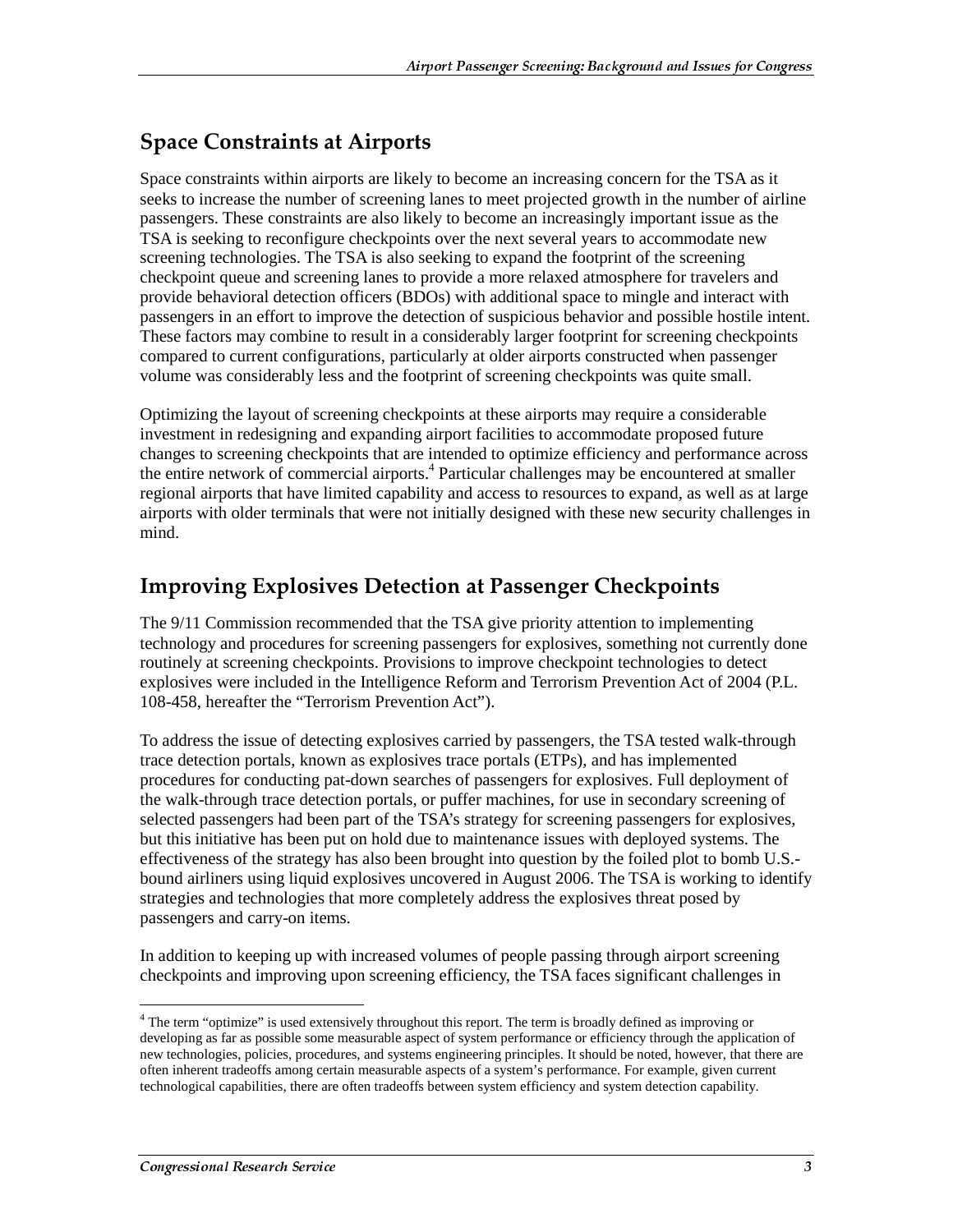addressing 9/11 Commission recommendations and statutory mandates to improve the ability to detect explosives and bomb-making components carried on passengers and in carry-on items. There are lingering concerns that, without a significant investment to improve the detection of concealed explosives and non-metallic weapons at passenger checkpoints, considerable vulnerabilities will persist. The TSA is pursuing a wide variety of technologies to address the challenge of detecting explosives at passenger screening checkpoints. These technologies include walkthrough explosive trace detection portals, whole body imaging (WBI) systems, bottle liquid scanners, cast and prosthesis scanners, shoe scanners, advanced technology (AT) X-ray systems, and explosives detection systems (EDS) tailored for carry-on screening applications. These various technologies will complement, and in some cases replace, existing checkpoint tools such as magnetometers, hand wands, and explosives trace detection (ETD) equipment.

Under the TSA's current budget plans, in the near term, deployment of this technology will be concentrated at the nation's largest airports and will often be limited to use on those passengers selected for secondary screening or to resolve alarms set off during primary screening. Full scale deployment of technologies to screen all passengers and carry-on items for explosives and other concealed items will involve a considerably larger investment over the long term. However, a specific long term investment and technology deployment strategy has not yet been agreed upon. While these various technologies have reached a level of maturity where they can be operationally deployed, achieving an end state in which all passengers are screened unobtrusively to detect a broad range of threat objects raises a number of policy issues related to the privacy of passengers as well as a long term investment strategy for implementing future checkpoint concepts.

### Strategic Planning for Addressing Technology and Human Factors Needs

The challenges to improving screening capabilities stem from the 9/11 Commission's recommendations to improve the detection of explosives on passengers and address human factors considerations related to screener performance.<sup>5</sup> Four years after these recommendations were issued, the Government Accountability Office (GAO) reported that only limited progress had been made in fielding explosives detection technologies at passenger checkpoints, and the TSA lacks a strategic plan for the acquisition and deployment of screening technologies.<sup>6</sup> Moreover, covert testing at passenger checkpoints continues to provide evidence that, despite the considerable federal spending on airline passenger screening since the 9/11 terrorist attacks, the system remains vulnerable, particularly to the threat posed by adversaries attempting to sneak improvised explosive devices (IEDs) or components to assemble such devices through security checkpoints and onboard passenger airliners. These vulnerabilities reflect the lack of adequate technologies deployed at checkpoints capable of detecting explosives materials, as well as limitations in screener performance that is influenced by a variety of human performance factors.

 5 National Commission on Terrorist Attacks Upon the United States. The 9/11 Commission Report, Washington, DC: July, 2004.

<sup>&</sup>lt;sup>6</sup> U.S. Government Accountability Office, Transportation Security Administration Has Strengthened Planning to Guide Investments in Key Aviation and Surface Transportation Security Programs, but More Work Remains, Statement of Cathleen A. Berrick, Director, Homeland Security and Justice Issues, Before the Committee on Commerce, Science, and Transportation, U.S. Senate, May 13, 2008, GAO-08-487T.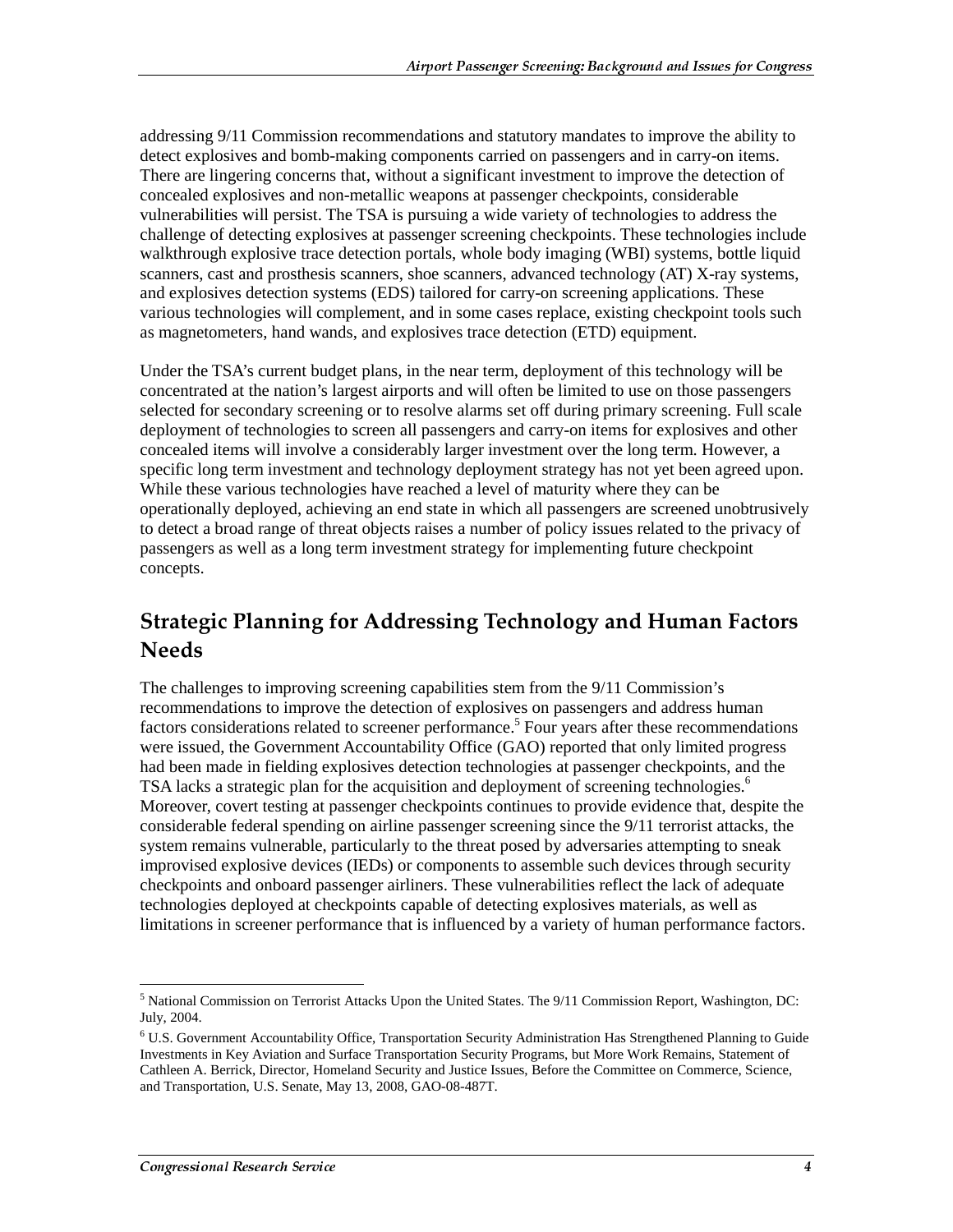Provisions in P.L. 110-53 (see section 1607) required the TSA to finalize a strategic plan for checkpoint explosives detection required by the Terrorism Prevention Act, and fully implement the plan within one year of enactment. The act also contained provisions (see section 1612) that eliminate the cap on the system-wide number of TSA screeners, and require specialized training for screeners on security skills such as behavioral observation and analysis, explosives detection, and document examination. The act directed the TSA to hire sufficient personnel to ensure adequate aviation security and reduce average security-related delays to less than 10 minutes. The act also created a separate "Checkpoint Security Screening Fund," specifying that \$250 million of the security fees collected during FY2008 were to be deposited into this fund (see section 1601), and made available for research, development, deployment, and installation of equipment to improve the detection of explosives at passenger checkpoints. The act also directed the TSA to carry out a pilot study to examine technologies to improve the security at access control doors and exit lanes for airport secured areas (see section 1613).

### Projected Costs and Funding Issues

The Implementing Recommendations of the 9/11 Commission Act (P.L. 110-53) included a provision establishing an Airport Checkpoint Screening Fund. The fund provided \$250 million in passenger security fees for the acquisition and deployment of technologies to improve the detection of explosives at passenger screening checkpoints in FY2008. The FY2009 Department of Homeland Security Appropriations Act (P.L. 110-329) provides \$250 million for Checkpoint Support, thus maintaining funding for checkpoint technologies, supplies, and equipment at the level provided under the Airport Checkpoint Screening Fund in FY2008.

In addition to these appropriations, the American Recovery and Reinvestment Act of 2009 (P.L. 111-5) specifies an additional \$1 billion for aviation security, designated for the procurement and installation of checkpoint explosives detection equipment and checked baggage explosives detection systems. This additional funding is expected to accelerate the deployment of checkpoint explosives detection technologies over the next two years. Conference report language (see H.Rept. 111-16) specifies that projects should be prioritized based on security risks.

Deploying new technologies and reconfiguring screening lanes to incorporate these technologies and optimize performance and efficiency will likely cost more than \$500,000 per screening lane based on TSA average unit costs for candidate technologies.<sup>7</sup> This cost only considers the direct costs for screening lane technology acquisition and installation, and does not include any costs associated with expanding or reconfiguring airport terminals to accommodate new checkpoint designs. Given that there are more than 2,000 screening lanes in operation throughout the United States, the total cost to upgrade screening checkpoints is likely to exceed one billion dollars in equipment costs alone.

Additionally, the costs to operate and maintain this screening equipment is likely to cost tens of thousands of dollars each year per screening lane. Based on these rough estimates, it is apparent that current funding levels for Checkpoint Support will not support a full-scale, near-term deployment of emerging passenger checkpoint technologies. Congress may consider various funding options to expand or accelerate the deployment of these checkpoint technologies. If such

<sup>&</sup>lt;sup>7</sup> CRS estimates based on unit costs provided in DHS TSA FY2009 congressional budget justification documents.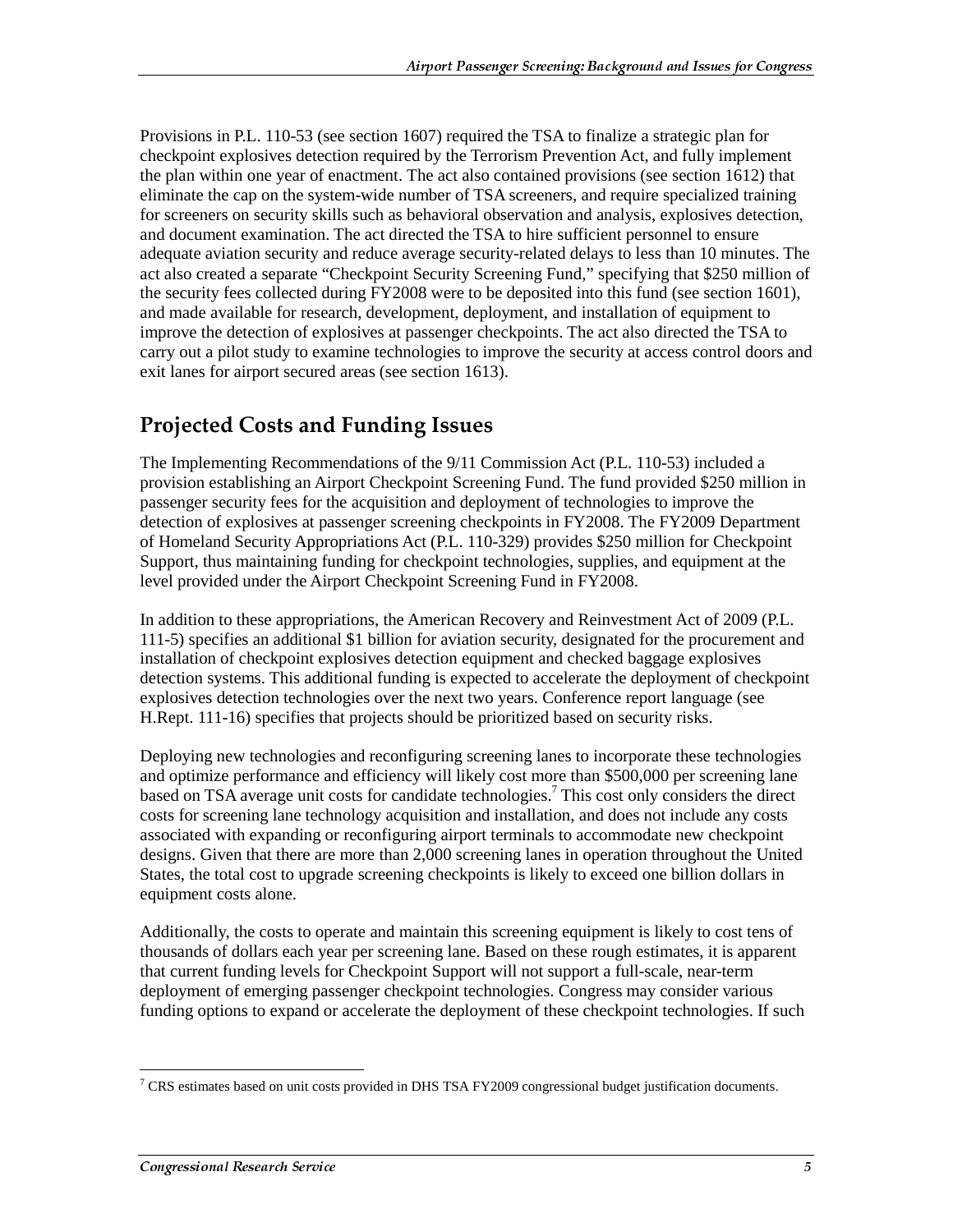options are not pursued, it will likely take ten years or more to achieve full system-wide deployment.

At present, the TSA has adopted a strategy of focusing its efforts to deploy new checkpoint screening technologies on larger airports. However, since the aviation screening system in the United States operates using a single gateway concept, meaning that passengers are only screened once at their originating airport, focusing investments solely on larger airports could result in persisting vulnerabilities at smaller regional airports. These vulnerabilities may further persist without a strategy and commitment to future funding for system-wide deployment of advanced technology systems for detecting explosives and nonmetallic threat items at checkpoints.

### **Checkpoint Screening Human Performance**

The aviation security system is a human system involving extensive reliance on human perception, performance, decision making, and judgment. This is particularly true with regard to checkpoint screening functions where passenger and carry-on screening involve human resource intensive activities to detect and resolve potential threat items. An underlying challenge related to proposed checkpoint expansion and enhancements is addressing ongoing human performance concerns to improve the detection of dangerous items at checkpoints and incorporate human factors considerations in the design and operator training for next generation checkpoint technologies and procedures.

Screener performance is a continuing concern as covert testing results have repeatedly demonstrated existing weaknesses in screening procedures and capabilities that could potentially be exploited by terrorists or criminals seeking to attack the aviation system. These weaknesses may reflect a combination of policies, procedures, technology capabilities, and screener human performance, although weakness in screener human performance has been emphasized as a particular concern which can be affected by various factors. A wide range of human factors considerations pertaining to screening procedures, training, fatigue and alertness, human perception and detection capabilities, and judgment and decision making can have a significant effect on the overall effectiveness of passenger checkpoint screening as well as baggage screening operations.

Passenger checkpoint screening activities at all passenger airports are carried out by about 30,000 screeners who make up about 60-65% of the total TSA screener workforce. The humans that operate the system, particularly the screening workforce, have long been regarded as a potentially highly fallible and vulnerable element of the aviation screening system. This should not be construed as a reflection on the dedication and commitment of individual screeners to performing this critical job function. Rather it reflects a combination of the complex challenges faced by screeners, limitations in human perception and performance, resourceful adversaries who may employ artful concealment methods, and competing job pressures to accurately detect threat objects while maintaining an efficient flow of passengers through security checkpoints. Adversaries seeking to carry out hijackings or bombings by carrying explosive devices, bomb making components, or handheld weapons through screening checkpoints may attempt to exploit various limitations on human perception and performance that may compromise security. A variety of factors may contribute to these human performance limitations, including inadequate training, lack of motivation and job satisfaction, fatigue, and workplace conditions, as well as general human perception and performance limitations.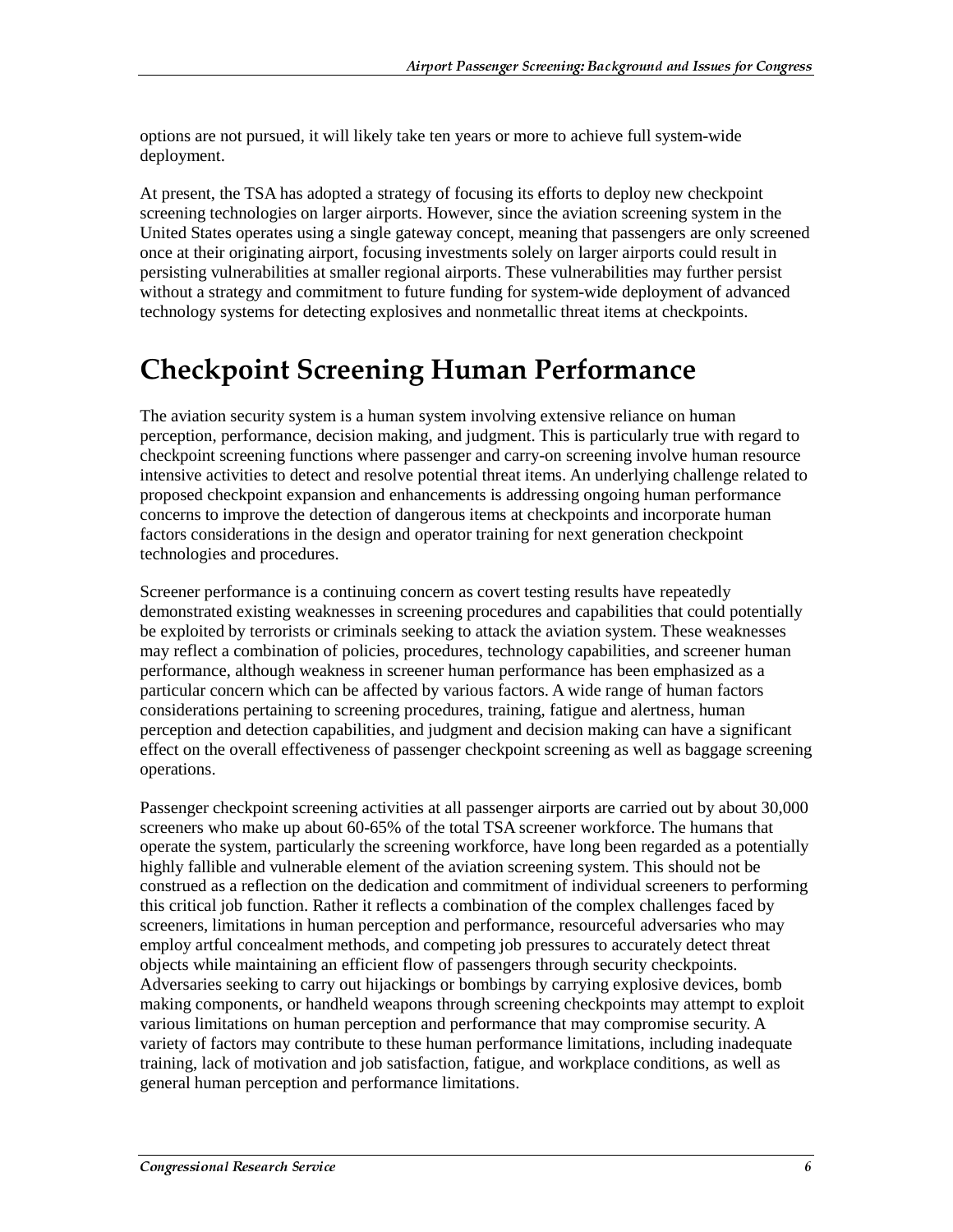# Potential Impacts of Respecting Privacy on **Screening Performance**

Balancing individuals' rights and expectations of privacy with screening effectiveness is a human performance challenge. Criminals and terrorists have been known to conceal items in private areas of the body, especially in the small of the back above the buttocks and high on the thigh. Screeners are to carefully inspect these areas during pat downs to adequately check for dangerous items. Also, underwire bras can set off magnetometers, and bras have been used to conceal dangerous items. One of the most intrusive and most controversial aspects of secondary screening is the use of pat-down inspections to check selected passengers or to resolve magnetometer alarms. Specific complaints over pat-down techniques have centered on allegations of inappropriate touching and unprofessional or rude conduct by screeners. More general complaints have focused on privacy concerns and perceptions that the pat-down procedures were intrusive and humiliating.<sup>8</sup>

A 2005, DHS OIG investigation and audit of pat-down screening procedures found that the TSA adequately advised passengers of their rights under the pat-down procedures, and appropriately accommodated those rights.<sup>9</sup> The DHS OIG also found that TSA screeners were adequately trained in pat down inspection procedures and, based on TSA records, additional screening procedures were performed on proportionate numbers of male and female passengers. Finally, the DHS OIG found that the TSA had implemented procedures to investigate and resolve passenger complaints regarding the screening process.

The TSA maintains a screening Performance Management Information System (PMIS) where recorded complaints are logged. Operations research analysis teams and federal security directors review complaints logged in the database to track trends and identify areas of concern and take appropriate actions, including possible disciplinary actions, to resolve specific issues. Complaints involving allegations of discrimination based on color, race, gender, religion, or national or ethnic origin are forwarded to the TSA's Office of Civil Rights for further investigation. Despite considerable concern raised by some regarding inappropriate behavior during pat-down screening procedures, the DHS OIG found no systematic problems with the technique.

Nonetheless, privacy groups, such as the American Civil Liberties Union (ALCU), continue to express concern over potential intrusion on individual rights and alleged cases of sexual harassment and abuse of passengers, particularly female passengers, by TSA screeners.<sup>10</sup> These concerns, however, raise a significant challenge for the TSA: to maintain high levels of security, which necessitate resolving all alarms and screening in detail those passengers ascertained to pose an elevated security risk, while maintaining the privacy rights and dignity of passengers identified for these secondary screening measures. The principal option under consideration for addressing these concerns is the use of whole body imaging technologies, discussed below. While these technologies offer a potential alternative to pat-down screening techniques, they too, raise privacy concerns because the images generated by these systems can reveal private areas, physical

 $\overline{a}$ <sup>8</sup> Department of Homeland Security, Office of Inspector General, Review and Audit of the Transportation Security Administration's Use of Pat-Downs in Screening Procedures (REDACTED), November 2005, OIG-06-10. <sup>9</sup> Ibid.

<sup>&</sup>lt;sup>10</sup> American Civil Liberties Union, TSA Pat-down Search Abuse, December 21, 2004, New York, NY.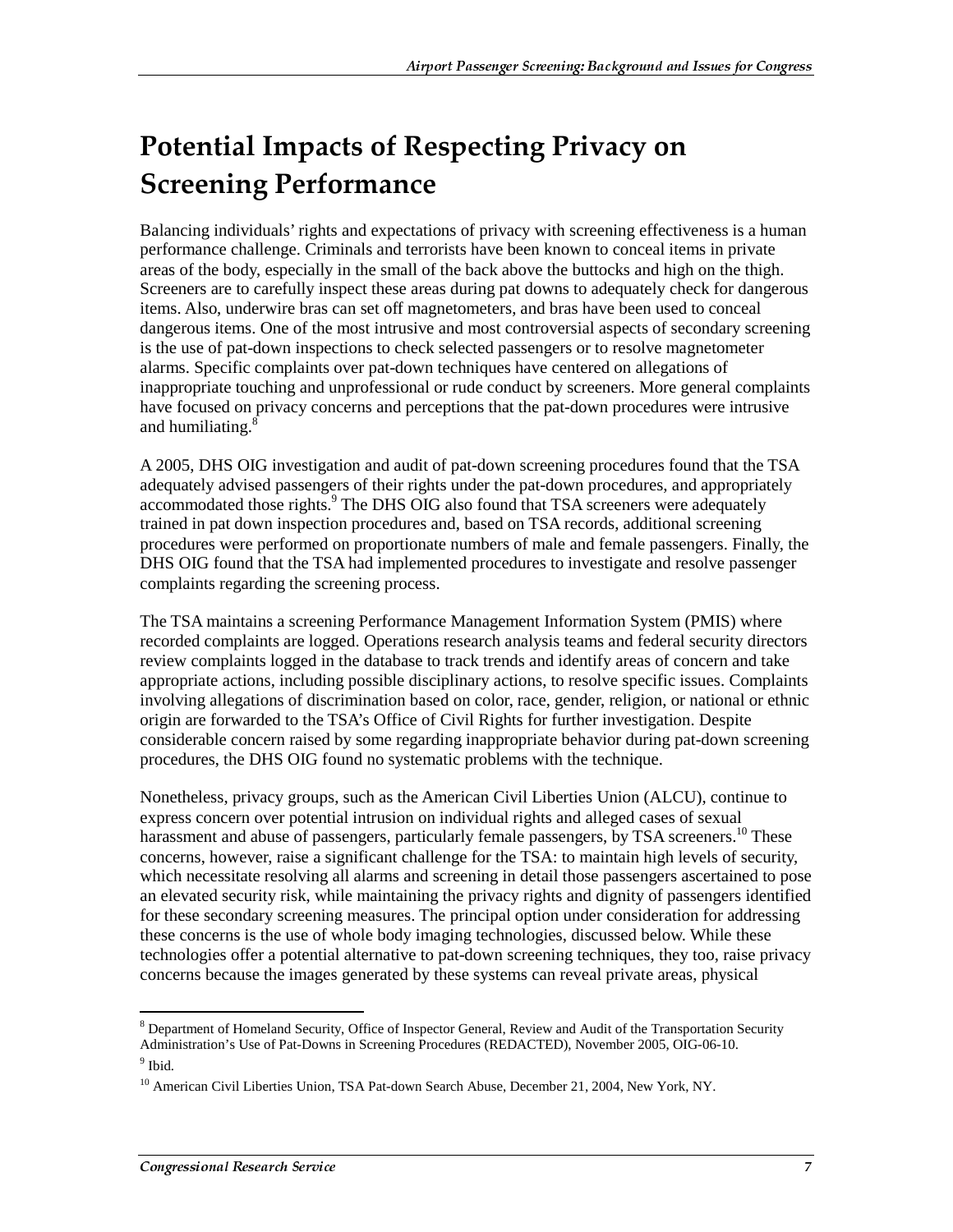characteristics that individuals may wish to keep private, as well as prosthetics and other assistive medical devices.

In the fast-paced environment of the passenger checkpoint, pat-down searches may be rushed and certain areas may be overlooked. The difficulty in detecting threat items on passengers is compounded by the requirements to respect the privacy of individuals discussed above, as well as social and cultural norms and individual differences regarding interpersonal contact and expectations of privacy and modesty. Some have also noted cultural sensitivities toward handicapped and disabled individuals and point out that screeners are sometimes hesitant to perform intrusive searches, particularly on individuals wearing various prosthetics.<sup>11</sup> Terrorists and criminals can and have exploited these aspects of individual privacy by concealing prohibited items in body cavities and near private areas of their bodies, and could also exploit a screener's reluctance to perform thorough searches of prosthetic devices. Covert testers also use these methods to conceal simulated threat items in an effort to test screeners' abilities to detect items under real-world conditions and identify vulnerabilities in checkpoint screening that can potentially be reduced through procedural modifications and/or changes to screener training. These covert tests have revealed weaknesses in screener performance to detect weapons, simulated explosives, and components of explosive devices.

### **Covert Testing**

Much of the concern over the performance of airport screening operations has arisen from information that has been made public regarding the results of covert testing operations. Covert testing using rudimentary mock bombs and guns started soon after screening checkpoints were first established in the early 1970s. Following the bombing of Pan Am flight 103 in December 1988, the FAA began more sophisticated "red team" tests to identify weaknesses in screening performance and other aspects of aviation security. The term red team harkens back to the Cold War era military exercises where red teams – so designated in reference to the Soviet Union's red flag and the association of red with communist groups – adopted strategies and tactics of an enemy force in simulations and war games.

The use of aviation security red team testing was suspended for a period of time following the 9/11 attacks, largely over concerns that red team practices could potentially put testers in danger or cause significant panic among passengers because of the acute focus on aviation security and the lingering public fear following the attacks. In 2003, the TSA's Office of Internal Affairs and Program Review (OIAPR) resumed covert testing of passenger screening checkpoints, checked baggage screening operations, and airport access control measures. At present, this function falls under the responsibility of the TSA's Office of Investigations (TSA-OI). In addition to nationwide covert testing conducted by the TSA-OI, Federal Security Directors (FSDs) at each airport are to perform local covert testing. The local testing was initially called the Screener Training Exercises and Assessments (STEA), but is now known as the Aviation Screening Assessment Program (ASAP) and has been revamped to better reflect the types of threat objects that may be used by terrorists based on the latest intelligence and threat information.

<sup>&</sup>lt;sup>11</sup> Jeanne Meserve and Mike M. Ahlers. "TSA Tester Slips Mock Bomb Past Airport Security." Cable News Network (CNN), January 28, 2008.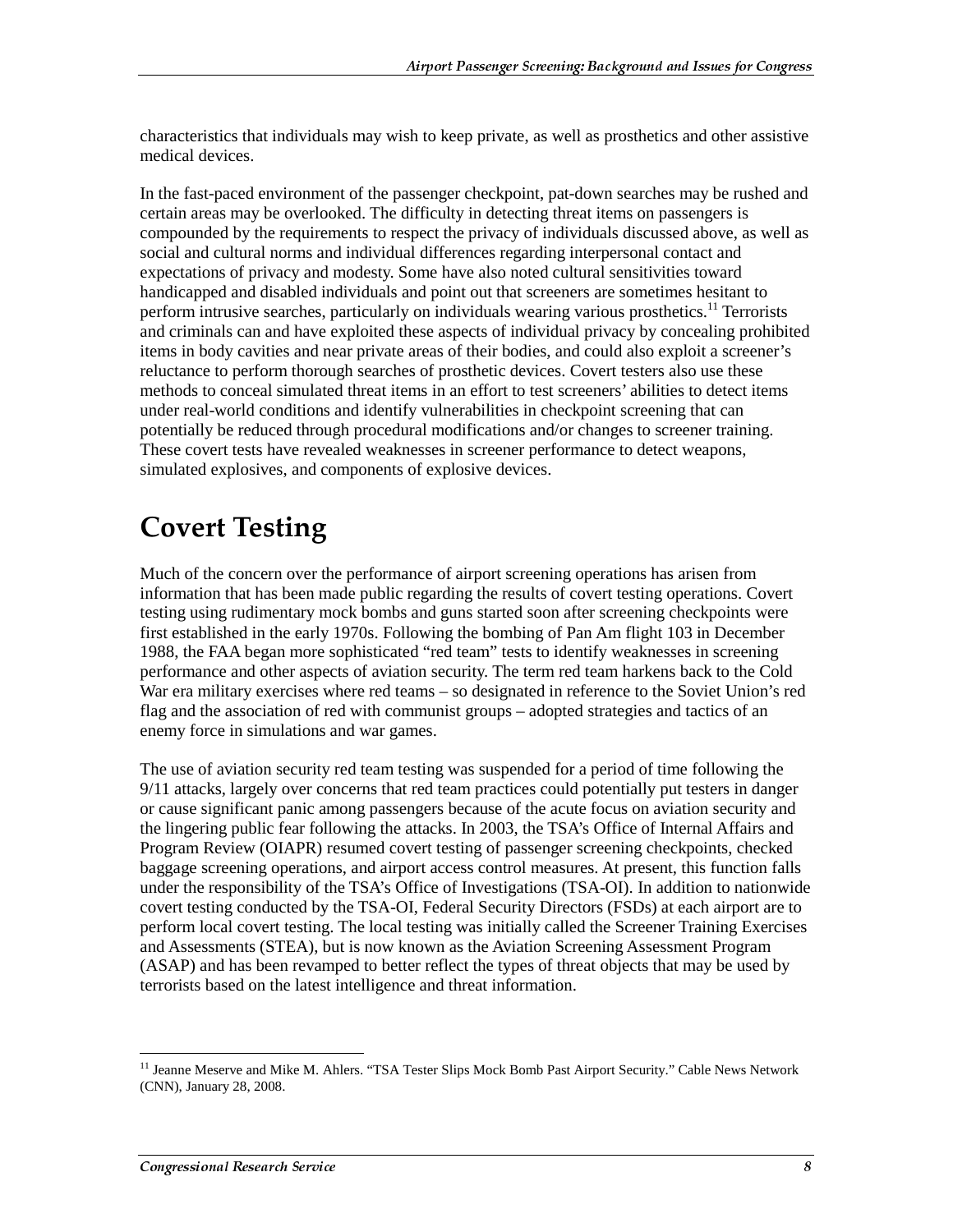While specific performance metrics for covert testing are considered security sensitive, various media reports of test results suggest that failure rates are often quite high, particularly with respect to screeners missing simulated improvised explosive devices and explosive components. For example, it has been reported that during tests conducted in 2006, TSA screeners missed fake bombs 75% of the time at Los Angeles International Airport (LAX), and 60% of the time at Chicago O'Hare Airport (ORD).<sup>12</sup> The TSA contends that the results, on the surface, appear discouraging, but are a reflection of highly sophisticated concealment methods being used by testers to uncover specific system vulnerabilities so that corrective action can be taken.

According to the TSA "... as security officers adapt and begin to consistently discover covert testing methods, testers start all over again, creating more difficult and harder-to-detect tests. This years' long game of cat and mouse more closely simulates real terrorist probing and operations and keeps officers alert and informed of the latest techniques and improvements."13 The TSA points out that this type of testing is fundamentally different from the static, unchanging performance evaluations that were employed prior to the 9/11 attacks. Since the present day test protocols are constantly changing, the TSA has primarily used them to provide a snapshot of specific vulnerabilities in the system. It has not systematically assessed whether screener performance is improving or getting worse over time, although it asserts that improvements have been made. According to the TSA, the covert testing methods are primarily used as a tool for assessing and identifying areas where performance improvements are needed and are potentially achievable through additional training, operational emphasis, or procedural redesign.

The TSA plans to complete more than 2,500 covert tests of passenger screening checkpoints annually during FY2008 and FY2009 in an effort to continually identify vulnerabilities and take corrective action to improve checkpoint screening based on the latest intelligence and information regarding terrorist weapons and explosives that pose a threat to commercial aviation and methods for concealing these threat objects. $^{14}$  While specific test results are considered security sensitive information, it has been reported that current failure rates are comparable to those observed in 1987 when screeners failed to detect about 20 percent of concealed items during on-the-job performance testing.<sup>15</sup> However, the TSA asserts that the testing methods used at that time was in no way comparable to current covert testing methods.

Concerns over advance warning given prior to covert testing and screener performance evaluations has been a longstanding issue. While media reports have suggested that some recent TSA covert tests were leaked to screeners, the TSA maintains that its procedures are designed to minimize the likelihood that screeners will be tipped off regarding a covert test operation, while providing appropriate notification to TSA airport level management and local law enforcement to ensure that the tests are conducted safely. Nonetheless, cases of screeners being tipped off regarding covert testing have been documented. For example, in 2004, the DHS IG found that screeners at the Jackson-Evers International Airport in Mississippi had been given information regarding upcoming covert tests, including details about the gender and race of the testers, the type of test items being used, and the location of test items on the tester and in carry-on and

 $\overline{a}$  $12$  Ibid.

<sup>&</sup>lt;sup>13</sup> Transportation Security Administration, Covert Testing: Why is Covert Testing Important?

<sup>&</sup>lt;sup>14</sup> Transportation Security Administration, Fiscal Year 2009 Congressional Justification, Transportation Security Support.

<sup>15</sup> Sara Kehaulani Goo. "Airport Screeners Do Poorly, Panel Told." The Washington Post, April 23, 2004, p. A8.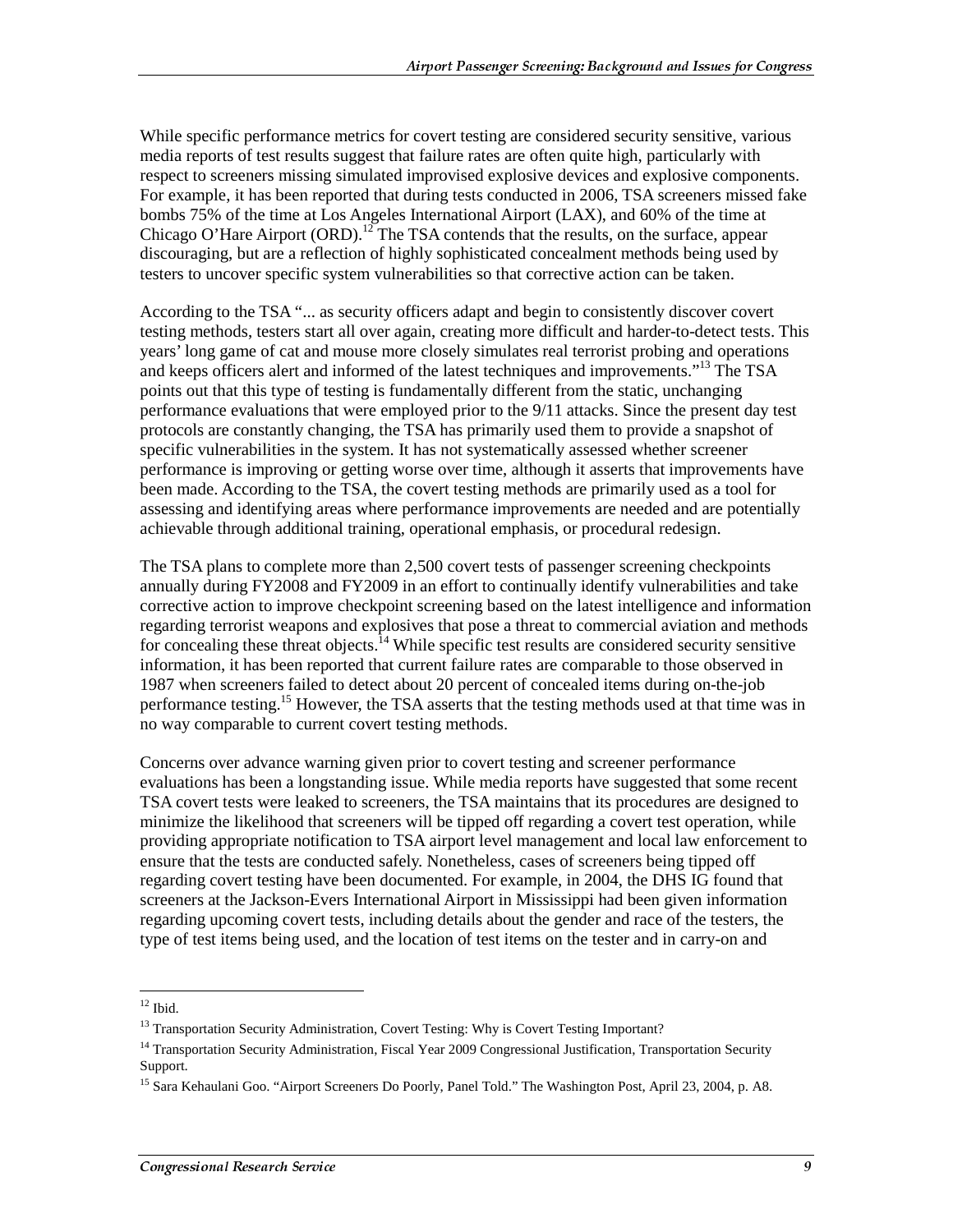checked baggage.<sup>16</sup> Also, it was revealed that in April 2006, TSA headquarters staff used an internal electronic communications system to provide field level personnel with heads up information regarding possible covert testing operations, providing details regarding testing methods.<sup>17</sup> The TSA responded that it was investigating the allegations, but preliminary findings indicated that the internal communication regarding the testing was considered suspicious by a headquarters official who decided to forward it to federal security directors at airports across the country, but the email was recalled 13 minutes after it was sent. Based on these findings, the TSA concluded that the dissemination of information regarding the upcoming covert test did not appear to be a deliberate attempt to tip off screeners or screening supervisors. Former TSA Administrator Kip Hawley testified that there was nothing to indicate that anyone within the TSA attempted to tip off airport security screeners regarding covert testing in this incident.<sup>18</sup>

In addition to concerns over possible advance warning of covert tests, concerns have also been raised that the TSA does not have adequate processes in place to systematically document causes of covert testing failures and carry out appropriate remedial action. A GAO audit of TSA's covert testing programs, including covert testing of passenger screening, baggage screening, and airport access control systems, found that the TSA-OI has failed to systematically record, document, and inform management of causes for test failures as would be expected if federal government standards for internal control were fully implemented.<sup>19</sup> The GAO further noted that the TSA lacks a systematic process to ensure that recommendations by TSA-OI are fully considered, and management decisions for adopting or rejecting these recommendations are appropriately documented.

While the TSA-OI made numerous recommendations to the TSA's Office of Security Operations during the period reviewed (March 2003-June 2007), the GAO found that often, in more than 40% (18 out of 43) of cases, TSA management either took no action or it was unclear how the action taken addressed the recommendation. The lack of a formal process made it difficult to assess how the recommendations related to covert testing results, and in turn, how actions taken remedied problems identified by the TSA-OI. The GAO concluded that without such a process, the TSA's ability to strengthen aviation security based on the findings and recommendations of covert testers is limited, and it recommended that the TSA establish a system for documenting the results and recommendations stemming from covert testing and to track actions taken in response to these recommendations.

In addition to the internal covert testing by the TSA's Office of Inspections, both the Department of Homeland Security Office of Inspector General and the GAO independently conduct periodic audits and inspections of TSA screening functions that often include covert testing methods. While many of the details of these audits are considered security sensitive, the results of these tests have provided Congress and observers with important insights regarding the persisting vulnerabilities at airport passenger screening checkpoints.

<sup>&</sup>lt;sup>16</sup> Department of Homeland Security, Office of Inspector General. Letter Report: TSA's Management of Aviation Security Activities at the Jackson-Evers International Airport, August 2007, OIG-07-73.

<sup>&</sup>lt;sup>17</sup> Honorable Bennie G. Thompson, Chairman, Homeland Security Committee, U.S. House of Representatives, "Cover Blown: Did TSA Tip Off Airport Screeners about Covert Testing." Statement Released November 14, 2007.

<sup>&</sup>lt;sup>18</sup> "TSA: Airport Screeners Weren't Tipped Off," Air Safety Week, November 19, 2007.

<sup>&</sup>lt;sup>19</sup> United States Government Accountability Office. Transportation Security: TSA Has Developed a Risk-Based Covert Testing Program, but Could Better Mitigate Aviation Security Vulnerabilities Identified Through Covert Tests,August 2008, GAO-08-958.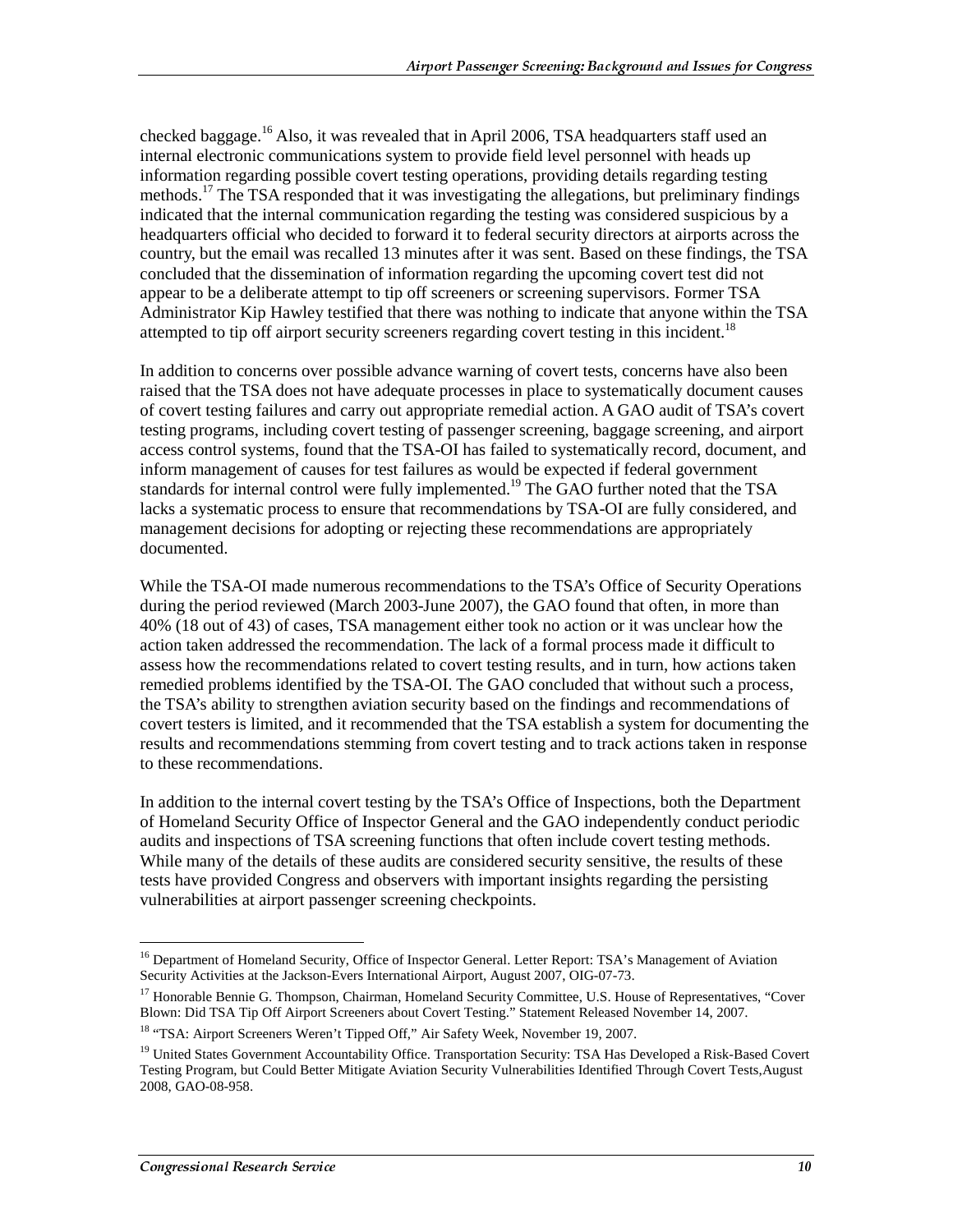Most notably, in a series of covert tests conducted in 2007, GAO investigators demonstrated that, even when proper procedures were followed, checkpoint screening often failed to detect concealed explosives and components that could be used to construct an explosive device potentially capable of downing an airliner.<sup>20</sup> For these tests, the investigators constructed two improvised devices: an improvised explosive device (IED), consisting of a liquid explosive that would be triggered by a low-yield detonator (i.e., a blasting cap); and an improvised incendiary device (IID), constructed from commonly available products including a liquid component. The investigators obtained the materials to construct these devices at local stores and over the Internet, spending less that \$150. The investigators then employed various methods to conceal these items on their persons and in carry-on baggage, demonstrating that it is possible to pass either a constructed device or the components to build an IED or an IID through airport screening checkpoints without detection. In all cases, screeners failed to detect or prohibit the carriage of IED and IID components, including liquid components.

The GAO noted that the specific security weaknesses exploited in these covert tests, which were not divulged for security reasons, were identified by reviewing publicly available information, including information often shared through the Internet and readily available to terrorist groups. By exploiting these weaknesses, the investigators were able to pass these components, including banned liquid items, through various security checkpoints. While the investigators were subjected to secondary screening for unrelated reasons in some instances, pat-down searches and other secondary screening methods failed to detect the improvised explosives or prohibited items. In other instances, screeners challenged the investigators for failing to fully comply with various procedures, including procedures regarding permissible quantities and packaging of liquids.

The GAO concluded that its "tests clearly demonstrate that a terrorist group, using publicly available information and few resources, could cause severe damage to an airplane and threaten the safety of passengers by bringing prohibited IED and IID components through security checkpoints.<sup>721</sup> In reviewing these results, the TSA has acknowledged checkpoint vulnerabilities related to human performance, screening procedures, and checkpoint technologies. The GAO asserted that improvements in these areas may further reduce the risks to commercial aviation posed by IEDs and IIDs.

While the GAO's specific recommendations focusing on ways to improve screener detection of threat objects made to the TSA were not publicly divulged, the GAO also urged the TSA to take the following actions to enhance checkpoint screening operations:

- Establish dedicated airport screening lanes to handle those passengers posing an elevated risk and for those passengers with special needs;
- Introduce more aggressive, visible, and unpredictable checkpoint procedures, such as random pat-down and hand-wand screening; and
- Continue to develop new technology at checkpoints to better detect concealed items.

<sup>&</sup>lt;sup>20</sup> United States Government Accountability Office. Statement of Gregory D. Kutz, Managing Director, Forensic Audits and Special Investigations, and John W. Cooney, Assistant Director, Forensic Audits and Special Investigations. Aviation Security: Vulnerabilities Exposed Through Covert Testing of TSA's Passenger Screening Process. Testimony Before the Committee on Oversight and Government Reform, House of Representatives, November 15, 2007.

 $^{21}$  Ibid., p. 10.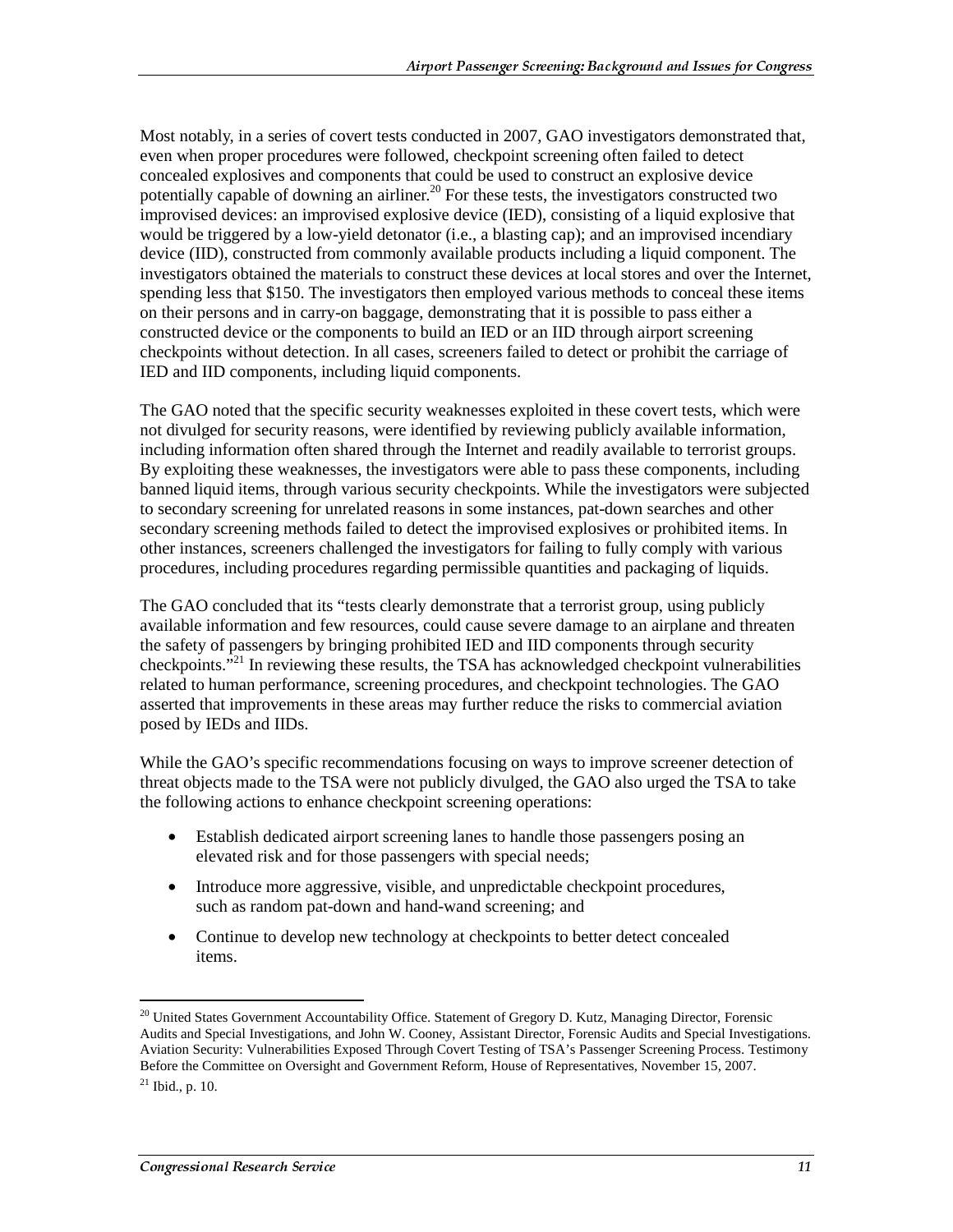These recommendations for action reflect a continuing concern that, despite considerable investment in checkpoint screening technologies and personnel since the terrorist attacks of September 11, 2001, significant vulnerabilities persist in checkpoint screening operations. In testimony before the House Committee on Homeland Security on November 14, 2007, former DHS Inspector General Clark Kent Ervin stated that "[t]he sad fact is that for all the dollars and attention that has been focused on screener performance since 9/11, study after study ... shows that it is just as easy today to sneak these deadly weapons past screeners [as] it was on  $9/11$ ."<sup>22</sup>

While Ervin's conclusions have been somewhat controversial and widely disputed by the DHS and the TSA, his general recommendations parallel various initiatives put forward by Congress and the Bush Administration to improve screener performance. Specifically, Ervin recommended extensive training and frequent retraining of screeners under simulated real-world conditions; remedial action for screeners and supervisors that fail performance tests and termination of those employees that habitually perform on a sub-par level; and systemwide deployment of next generation screening technologies, such as whole body imaging and advanced X-ray systems. These recommendations reflect specific needs for improvements in human factors and training for screening personnel as well as investment in screening technologies. The TSA is actively pursuing an approach to address checkpoint screening technology and human factors through its recently launched checkpoint evolution initiative.

# **Threat Image Projection**

In addition to covert testing, which tests screener performance in detecting concealed threat items on passengers and in carry-on items under operational conditions, the performance of screeners that inspect X-ray images of carry-on items is routinely monitored and evaluated using a technology called Threat Image Projection (TIP). This technology provides the capability to overlay virtual, computer-generated, threat objects over X-ray images of passenger's screened property during normal screening operations or to present virtual images of baggage containing concealed threat items. TIP was first fielded by the FAA in 1999.

Following the terrorist attacks of September 11, 2001, TIP was discontinued as an operational performance tool over concerns that screener responses to TIP images would increase delays amidst the heightened focus on aviation security threats. However, viewing the technique as a valuable operational testing and performance tool, the TSA reintroduced TIP in 2003 using a greatly expanded database of threat images said to be more representative of weapons and concealment tactics that may be used by terrorists. In comparison to the FAA TIP system prior to the 9/11 attacks which had about 200 images in its database, the TIP system in use by the TSA today has over 2,000 images, $^{23}$  with new images constantly being added based on identified threats and concealment methods identified through intelligence and field operations. Fielded Xray equipment in use at screening checkpoints is TIP-ready. That is, these machines are designed to store and display TIP database images, and are therefore referred to as TIP-Ready X-ray or TRX equipment. These systems are networked, and linked into TSA laboratories that create and distribute new TIP imagery periodically based on intelligence regarding new threat items and concealment methods.

 $\overline{a}$  $22$  Statement of Clark Kent Ervin Before the Committee on Homeland Security, House of Representatives, Cover Blown: Did TSA Tip Off Airport Screeners About Covert Testing?, November 14, 2007.

<sup>&</sup>lt;sup>23</sup> Transportation Security Administration, Aviation Security System of Systems: THEN and NOW.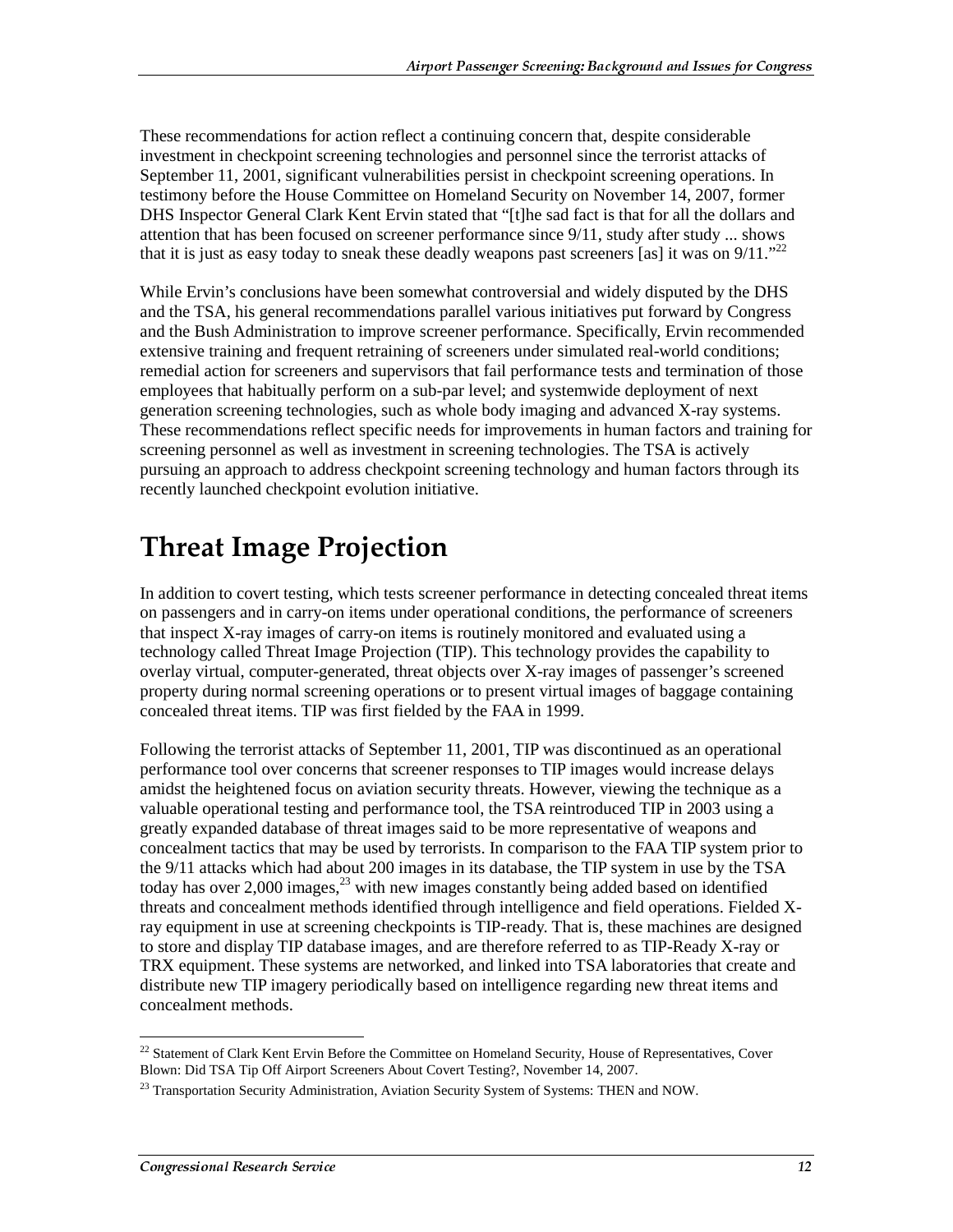On TRX equipment, images of weapons and explosives are projected on the X-ray images of actual bags being screened. This is done for several purposes. First, by providing periodic threat images to the screeners, the system promotes alertness and acts as a mitigation for boredom and complacency, two factors that can have a significant negative impact on human performance. Second, the ability to collect data regarding screening performance and screener sensitivity in real-world settings serves as an invaluable tool for human factors researchers studying screener performance. For example, these researchers can look at performance as a function of time of day and time on shift, to optimize the scheduling of shifts and breaks for screeners. Researchers can also use the TIP data to identify particular threat items or methods of concealment that are often missed, and in response can tailor recurrent screener training and re-qualification to emphasize and correct specific weaknesses, either on a systemwide, an airport-by-airport, or even on an individual screener level. Third, TIP provides a quantifiable means to evaluate the performance of screeners at individual, work group, airport, or systemwide levels of analysis. As such, it can be used to track progress over time and can be used to document deficient levels of individual performance that establish grounds for dismissal. TIP has been one of the most significant technology changes to carry-on screening since X-ray screening techniques were first implemented in the early 1970s, and directly addresses human performance aspects of checkpoint screening functions.

However, TIP is limited in its scope and provides data on only one aspect of screening operations: screener preliminary threat identification of X-ray images. TIP does not provide data on whether proper procedures were carried out once a threat object was suspected and flagged by the X-ray screener, whether explosive trace detection (ETD) systems were properly used to conduct secondary evaluations of suspected explosives, and so on. Also, TIP does not provide any data on the screening of passengers themselves or their checked baggage; it only provides data on the screening of carry-on baggage. Nonetheless, TIP is widely regarded as an important screener evaluation tool, and it will likely remain an integral part of advanced technology (AT) X-ray equipment deployment in the future.

# X-Ray Imagery and Carry-On Baggage Screening Performance

Current generation X-ray systems provide significantly higher resolution than systems that were deployed at airports in the 1990s and prior. However, these systems only provide a single view angle, typically an overhead view, of screened items. Nonetheless, in addition to increased image resolution, image coloration and other image enhancement features allow screeners to more easily differentiate organic and metallic materials and provide the capability to use color contrast to better differentiate certain elements of the X-ray image. For example, the coloration allows organic materials to stand out from inorganic materials making it easier to detect dense organic matter that may be indicative of an IED, and provides differential coloration of metals to allow for easier detection of metallic weapons.

In addition to selective coloration, newer X-ray systems allow for a wide array of image enhancement functions to highlight or turn off and declutter certain features in a process known as image "stripping." However, some research has shown that individual image enhancements do not necessarily improve IED detection compared to viewing of the original X-ray image,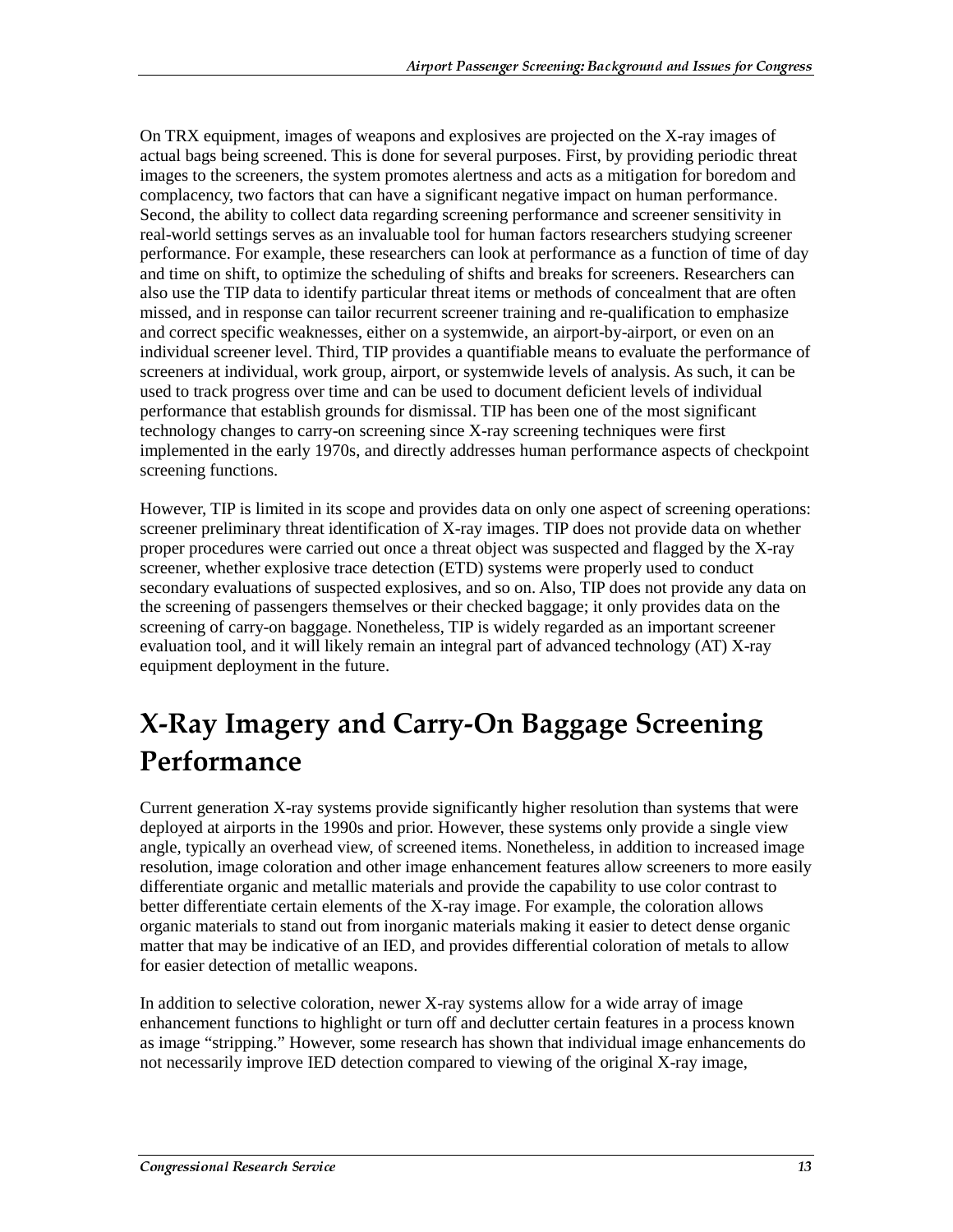suggesting that the greatest advantage derived from current single-view X-ray systems may be their improved image resolution.<sup>24</sup> Nonetheless, viewing multiple image enhancements in combination – such as stripping out organic items or metallic items, or displaying a negative image – can potentially help resolve image ambiguities and possibly improve detection. While currently deployed X-ray systems have these capabilities, time pressures at busy screening checkpoints may often preclude detailed examination using various combinations of these image enhancement capabilities.

Object orientation in the X-ray view is often a key determinant to whether an object will be recognized or detected. Prohibited items, such as guns and knives, presented at odd viewing angles can often be missed, even by highly trained screeners. At present, the main tool to address detection performance of objects presented at difficult-to-recognize view angles is through the use of computer-based training using TIP imagery of threat items presented at various view angles. Since threat object recognition and detection is a skill that is likely to continually improve with experience and exposure to both TIP imagery and artfully concealed real-world threat items, retention of high-performing experienced X-ray screeners is likely to remain a key component of maintaining high levels of screening performance.

Research has also shown that pre-employment screening to assess aptitude for interpreting X-ray images, recognizing objects and detecting prohibited items can substantially increase X-ray screening performance.<sup>25</sup> Thus, with regard to establishing and maintaining effective X-ray image screening performance, it appears that a specific emphasis should be placed on screener selection and training, as well as initiatives to retain high-performing X-ray image screening personnel. Besides improvements in screener selection and training in methods of performing pat-down searches and interpreting X-ray images, addressing additional human factors issues related to the screener work setting – including fatigue, motivational factors, and environmental considerations, such as lighting, noise, and operations tempo – may also yield improvements in the ability to detect threat items and individuals with hostile intent.

With regard to advancements in screening technology, next generation advanced technology (AT) X-ray systems are capable of providing multiple image views, usually two views that provide both a overhead view and a profile view of the X-rayed item. Some of these systems also incorporate computer image interpretation algorithms that automatically search for, and either highlight or alert the operator to, suspected threat items such as explosives and weapons. These features, however, can often be viewed negatively by operators and can slow the screening process if they generate high numbers of false alarms or false positives. The specific performance characteristics of AT X-ray systems being acquired and deployed by the TSA, including information about their false alarm rates, is not publicly available, but remain important considerations in the selection of systems and system features for operational deployment. Policy considerations regarding the acquisition and deployment of AT X-ray systems are further discussed in the section on "Next Generation Checkpoint Technologies."

<sup>&</sup>lt;sup>24</sup> Adrian Schwaninger, "X-ray Imagery: Enhancing the Value of the Pixels," Aviation Security International, October 2005, pp. 16-21.

 $25$  Ibid.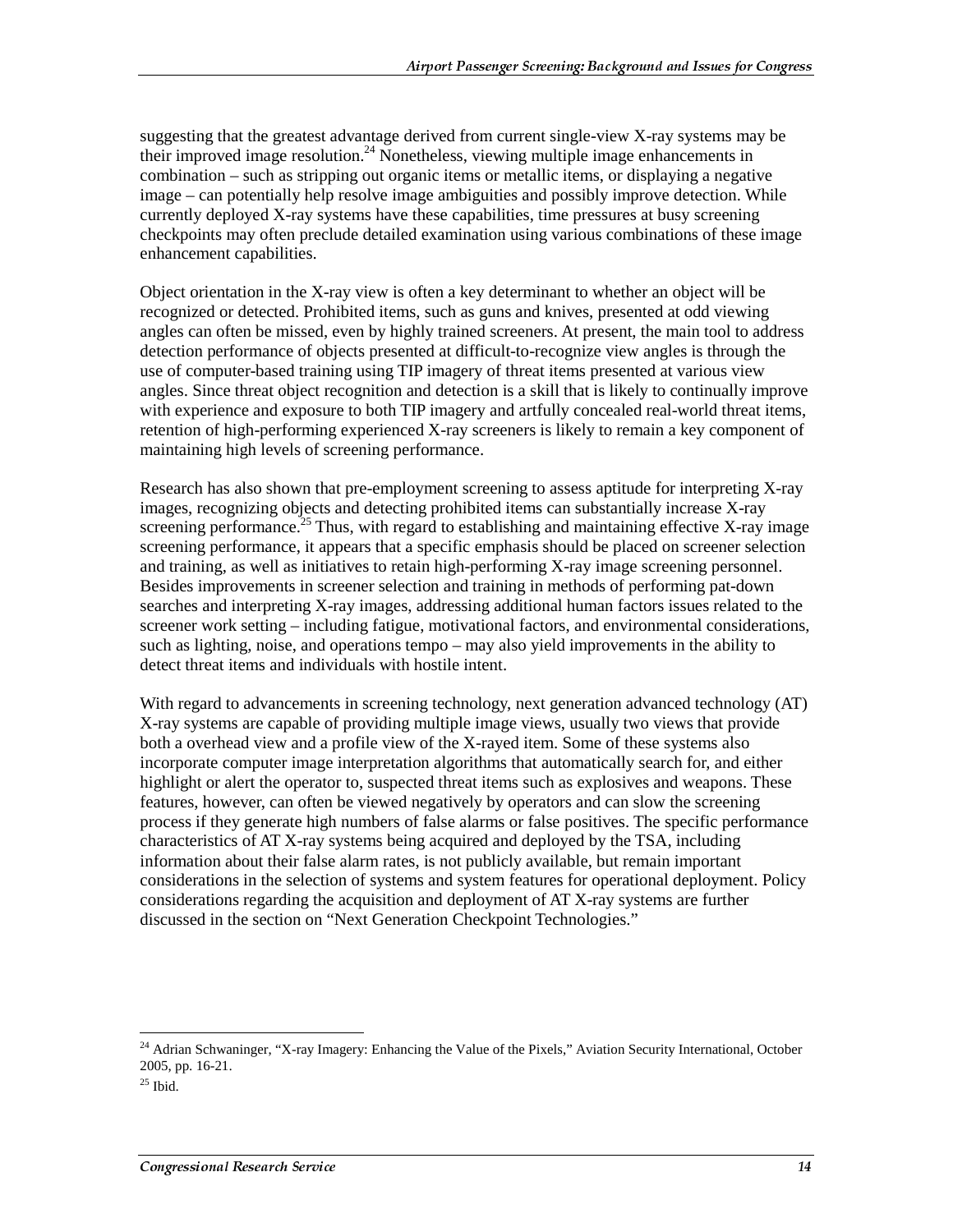# Passenger Checkpoint Efficiency

While the ability to detect threats is the primary metric for evaluating passenger checkpoint system performance, maintaining checkpoint efficiency has also been given a high priority. However, the well documented phenomenon of speed-accuracy trade-offs in human performance highlight the fact that increasing system throughput can lead to missed threats and a deterioration of system effectiveness. Therefore, policymakers and aviation security strategists have generally focused on striking a balance between maintaining reasonable wait times and high levels of threat detection. While research and engineering has focused on optimizing screening lane efficiency and effectiveness, longstanding wait time objectives have been set by policy, largely based on what is regarded as reasonable to expect by the traveling public.

#### Passenger Wait Times

It has been the Department of Transportation's and the TSA's longstanding goal that passengers should not wait, on average, more than 10 minutes to pass through an airport security checkpoint. This can be traced back to the objectives laid out for checkpoint efficiency by then Secretary of Transportation Norman Mineta in 2002 as responsibility for checkpoint screening functions was being turned over to the TSA.<sup>26</sup>

The challenge in determining the number of checkpoints that will meet specified wait time criteria largely derives from the variability and fluctuation in daily and hourly passenger volumes. Typically a representative busy hour is picked to model the passenger demand for screening. The TSA has identified a variety of methods for selecting the busy or peak hour to be used in modeling passenger screening demand. Data can be derived from either annual enplanement forecasts or from airline flight schedules, with adjustments made for the percentage or amount of passengers that are transferring from other flights and do not impose demand on the screening checkpoints.

The number of checkpoints required can then be estimated based on the modeled passenger demand for checkpoint screening for a representative busy hour divided by the hourly throughput achievable from a single checkpoint. For example, if the model predicted 3,000 passengers per hour, and the achievable throughput per screening lane was 300 passengers per hour (five passengers per minute), then ten screening lanes would provide an optimal number with no excessive queuing. However, this may result in excessive capacity during non-peak periods. To better balance resources with reasonable wait times, space requirements for queuing passengers awaiting to pass through screening checkpoints, known as queue length requirements, can be assessed by determining passenger average arrival rate over the selected busy hour, multiplied by the average or expected wait time, divided by the number of checkpoint lanes to process these passengers.

For example, if it were expected that 3,000 passengers would arrive during the hour, the arrival rate would be 50 passengers per minute. If the target wait time was 10 minutes, then the total queue size would be 500 passengers, and in a ten screening lane configuration, that would translate to 50 passengers in queue per lane. According to design guidelines issued by the TSA,

 $\overline{a}$ <sup>26</sup> Remarks of Norman Y. Mineta, Secretary of Transportation, Travel and Tourism Industry Unity Dinner, March 6, 2002, Washington, DC.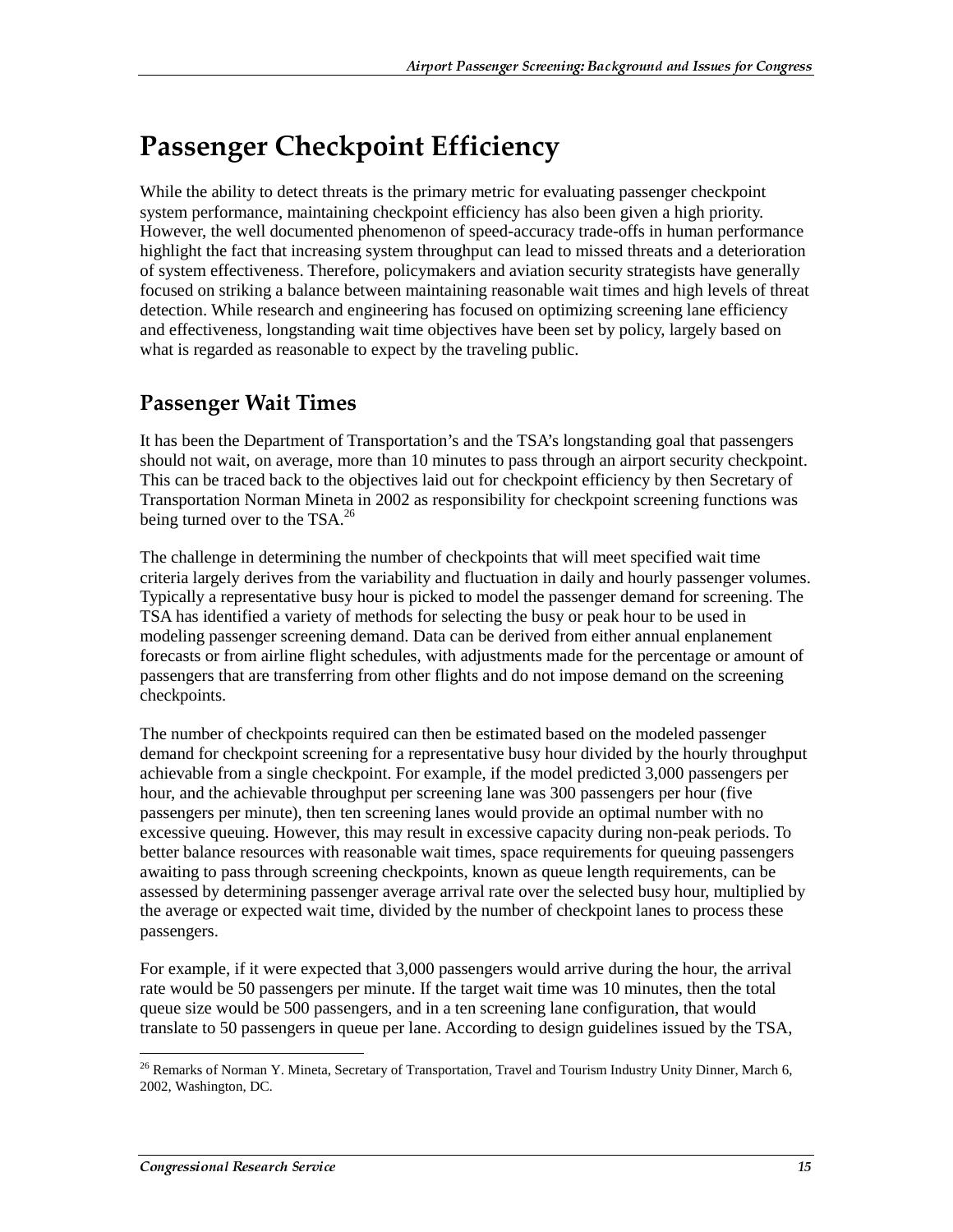space allocation for queues should provide somewhere between seven and 15 square feet per person,<sup>27</sup> resulting in a total square footage allocation for queuing passengers of between  $3,500$ and 7,500 square feet in this example.

In this manner, the TSA can determine the optimum number of screening lanes and gauge the space allocation requirements for queuing passengers to meet peak passenger demand loads. However, space constraints at airports may prevent achieving these objectives, at least without overcrowding passengers in queue which can heighten aggravation and tension making it more difficult to spot suspicious individuals, and it can also heighten security risk because these overcrowded queues could become prime targets for a shooting or bombing attack. In various locations, unique airport factors may have a notable impact on the optimum number of screening lanes as well as the configuration of those lanes. More significantly, airport space limitations and other factors limiting available resources to set up and staff screening lanes may result in less than optimal numbers of screening lanes.

Wait time objectives are a key consideration in determining the number of screening lanes and screeners needed across the nation's airports. The screening lane requirements, in turn, drive space requirements at airports for housing security checkpoints and terminal layouts to accommodate passenger screening operations. The TSA models its staffing allocation and screening lane requirements using a model that attempts to screen 85% of passengers within the 10 minute target time frame based on passenger volumes projected for each airport's peak travel month.<sup>28</sup> The TSA notes that on only about 7 percent of days out of the year will passenger volumes exceed these levels, resulting in expected wait times of more than 10 minutes. Predictably, many of these days occur during peak travel periods during the Thanksgiving and Christmas holiday times. While this model, which forms the basis of the TSA's staffing allocation, is designed to minimize the number of passengers experiencing waits of more than 10 minutes, in practice many more passengers experience waits of longer than 10 minutes.

At the busiest airports, designated as security category X and category I airports,<sup>29</sup> average wait times have consistently exceeded the 10 minute goal (See **Figure 1**). Since these larger airports account for more than three-quarters of passenger boardings, a good portion of airline travelers routinely experience wait times in excess of the 10 minute goal. While the average wait times at these large airports are a few minutes greater than the 10 minute target, lengthy wait times, sometimes exceeding 40 minutes, are not uncommon during peak travel periods at major airports. However, consistent peak period waits of more than 40 minutes are often grounds for further examination from a TSA optimization team to identify staffing, screening lane, or other resource issues that may be contributing to these long waits.<sup>30</sup> The GAO has recommended that the TSA establish a mechanism for periodically assessing the assumptions of its screener staffing

<sup>&</sup>lt;sup>27</sup> Transportation Security Administration. Recommended Security Guidelines for Airport Planning, Design and Construction, Revised June 15, 2006.

<sup>&</sup>lt;sup>28</sup> U.S. Government Accountability Office. Aviation Security: TSA's Staffing Allocation Model Is Useful for Allocating Staff among Airports, but Its Assumptions Should Be Systematically Reassessed. February 2007, GAO-07- 299.

 $^{29}$  Commercial passenger airports are assigned to one of five security categories (Category X, I, II, III, or IV) based on consideration of passenger volume and other risk factors. The nation's busiest airports are assigned to either Category X or Category I.

<sup>&</sup>lt;sup>30</sup> U.S. Government Accountability Office. Aviation Security: TSA's Staffing Allocation Model, February 2007.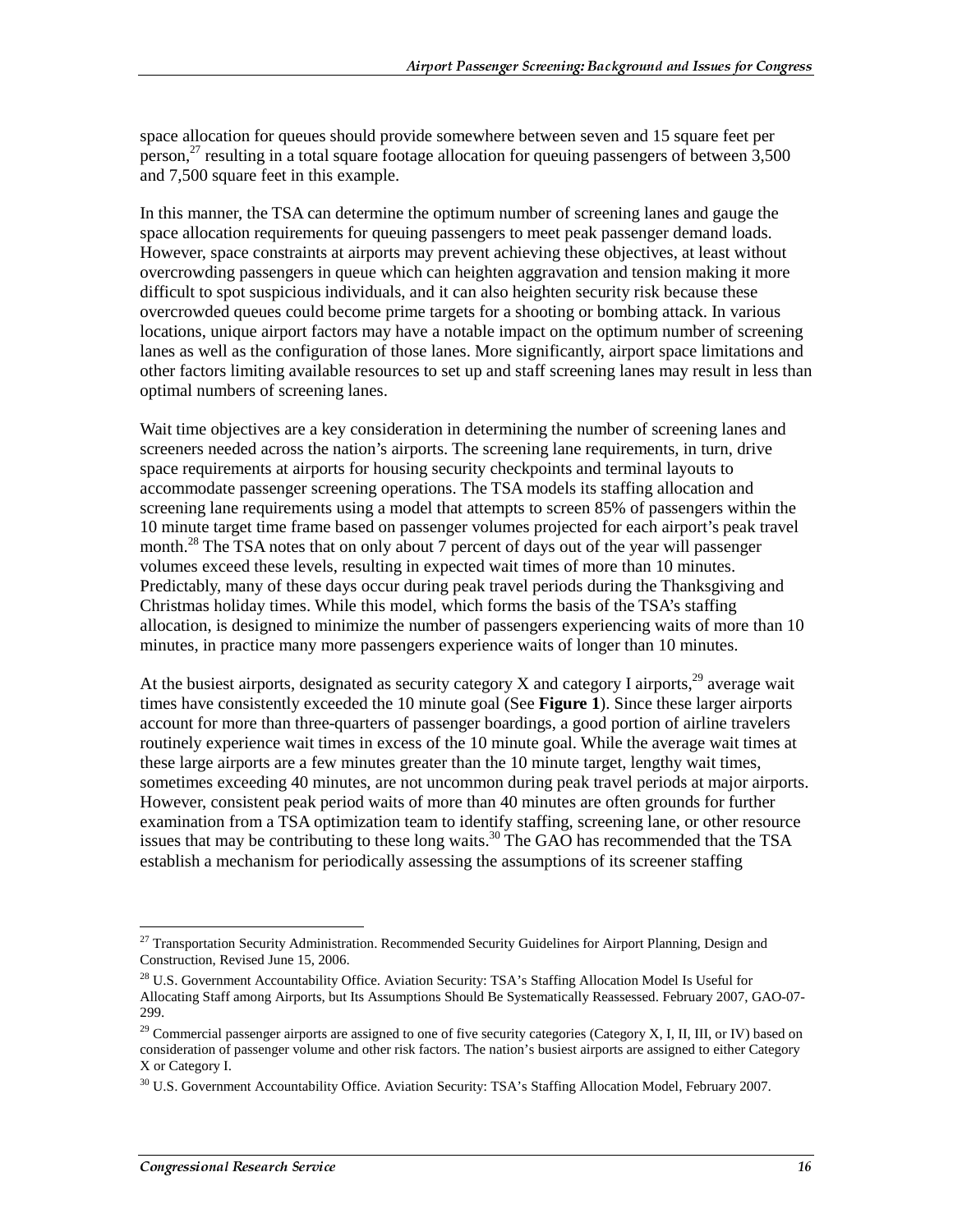allocation models as it continues to refine and optimize screener staffing and screening lane  $lanes.<sup>31</sup>$ 



Figure 1. Average Peak Wait Times at Screening Checkpoints

Source: U.S. Government Accountability Office (GAO). Aviation Security: TSA's Staffing Allocation Model Is Useful for Allocating Staff among Airports, but Its Assumptions Should Be Systematically Reassessed. February 2007, GAO-07-299.

#### The Link Between Checkpoint Efficiency, Airport Terminal Design and Vulnerability Reduction

Despite various efforts to improve checkpoint efficiency and reduce passenger wait times, checkpoint lines remain vulnerable terrorist targets for bombings, shootings, or the potential release of chemical or biological agents because they often consist of large congregations of individuals in the "non-sterile" portion of the airport terminal, that is prior to screening for possible threat items. Inefficiencies at screening checkpoints that result in long screening queues and congestion in airport terminals introduce unique vulnerabilities that may be mitigated through various efforts to increase checkpoint efficiency, but may also be mitigated by specific design considerations to minimize congestion and isolate long screening queues from open, accessible areas of the airport terminal.

 $\overline{a}$  $31$  Ibid.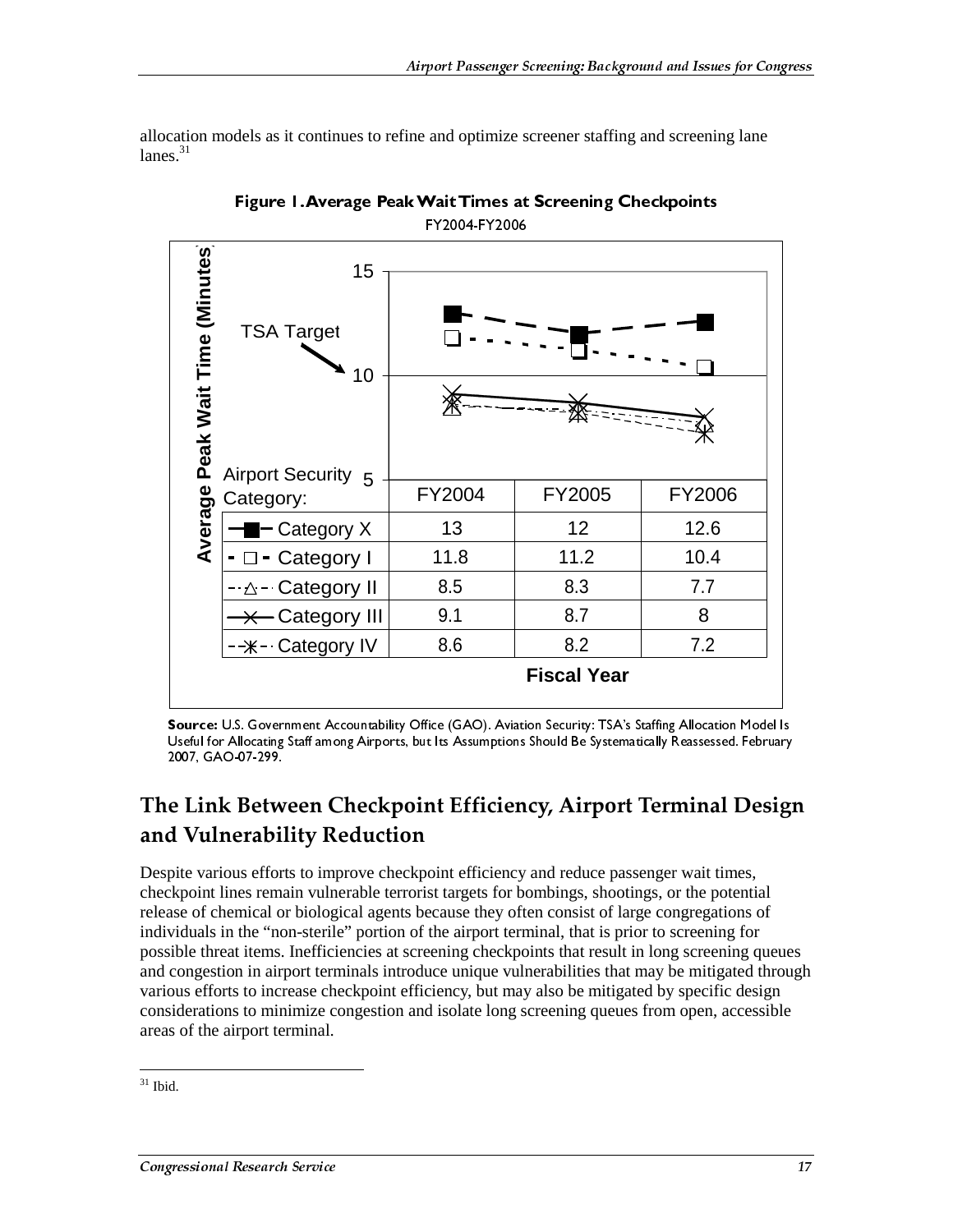Toward this objective, airport and security checkpoint queue design considerations might consider options for better restricting access to security screening lines and better controlling access to the areas in and around checkpoint lines to address these vulnerabilities. Additional streamlining of passenger screening checkpoints may further reduce these vulnerabilities. In addition to streamlining checkpoint procedures, the TSA is examining ways to integrate next generation screening technologies as part of its new "checkpoint evolution" initiative.

#### Queuing Practices and Procedures

For some time, the responsibility for the passenger screening checkpoint queues has been an issue. Previously, the TSA had taken a much more limited role in controlling and monitoring the lines that formed in front of security checkpoints. Airports had the primary responsibility for controlling access to these lines, and on an airport-by-airport basis, procedures varied for queuing, including whether to set up dedicated lines for elite travelers (e.g., first and business class travelers), and for airline crews. Access controls for security screening queues was primarily a function carried out by airport contract employees serving as document checkers. More recently, the TSA has been hiring and deploying Transportation Security Officers (TSOs) to serve as document checkers, eliminating the need for airport document checkers to control access to screening lines. The TSA has adopted the title of TSOs for the TSA screener workforce to better reflect the more diversified job functions and roles of these employees, including document checking, behavioral observation, and bomb appraisal functions. In addition, the continued expansion of the Registered Traveler program, which potentially offers the opportunity for streamlined checkpoint processing for passengers who voluntarily submit background information for vetting by the TSA, is also changing the manner in which screening lines operate.

At many airports, queues to enter checkpoint screening lanes have been designed to provide "elite" flyer lanes that the airlines make available to first class, and sometimes business class travelers, as well as to their best customers who have reached certain status levels in airline frequent flyer programs.<sup>32</sup> While the airlines maintain that they have the right to offer elite passengers curbside-to-curbside perks, including dedicated queues to enter checkpoint screening lanes, some people have complained that security screening is paid for equally by everyone through equivalent passenger security fees and general fund contributions, and therefore, all passengers should receive equal treatment. However, the TSA contends that separating seasoned passengers familiar with screening procedures from others benefits everyone through better efficiency and resource allocation at the screening checkpoints.<sup>33</sup>

More recently the TSA has moved forward with a system of lane self-selection or tailored screening lanes, allowing expert travelers to select expedited lanes, while families traveling with small children and individuals needing additional assistance are funneled through screening lanes better equipped to handle these traveler's special needs. Also, the Registered Traveler (RT) program offers paying RT members who have been vetted and issued biometric identity cards either preemptive queuing or dedicated checkpoint lanes. Whether these concepts will replace or complement "elite" flyer lanes remains an issue for the TSA, airlines, and airports as they seek to determine the best model to accommodate travelers and expedite the screening process. The tailored screening lane initiative and the RT program are described in further detail below.

 $\overline{a}$  $32$  Sara Kehaulani Goo, "First Class Fast Lane," The Washington Post, August 2, 2005, p. D01.  $33$  Ibid.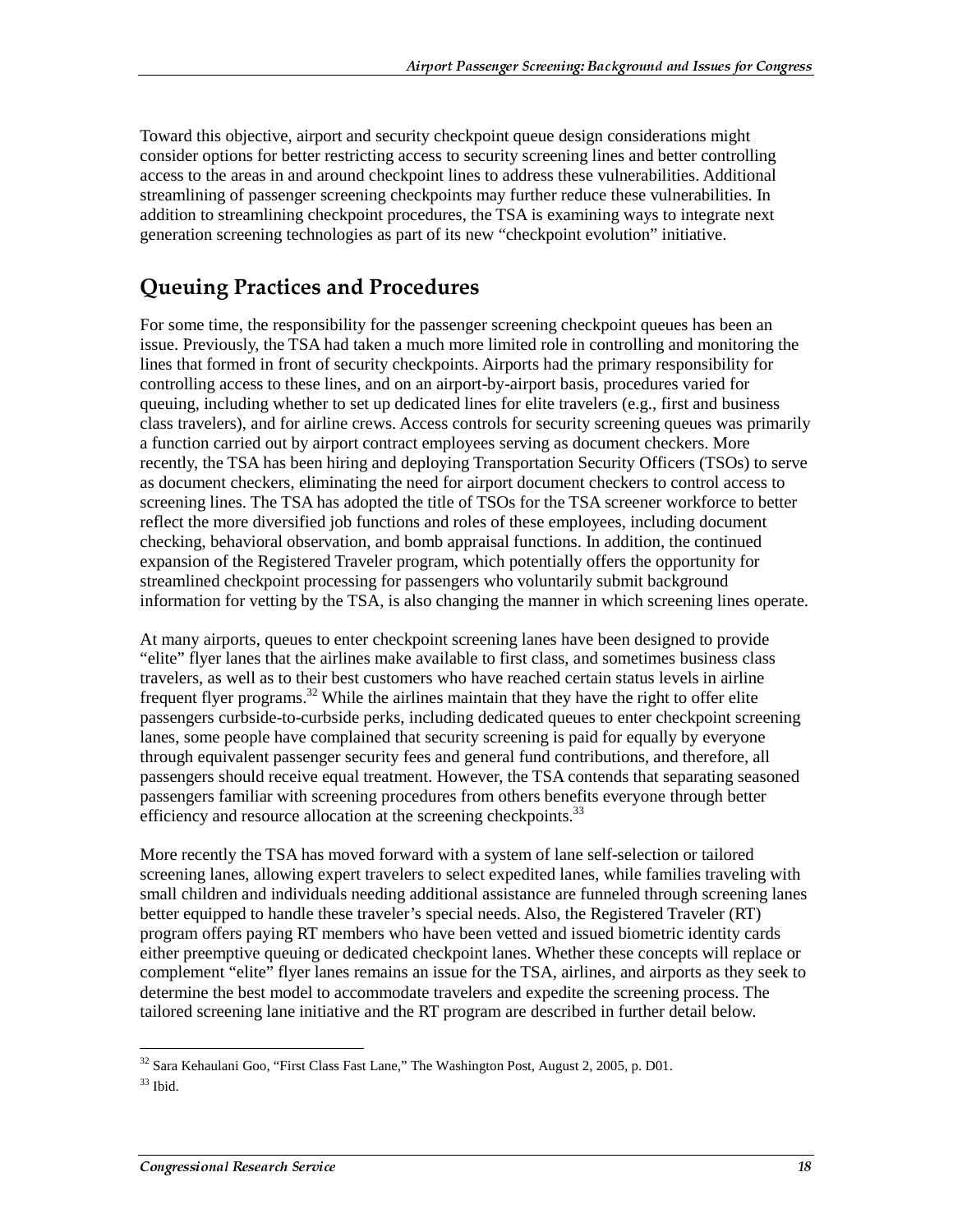#### The Tailored Self-Select Screening Lane Initiative

In an effort to explore ways to make checkpoint screening queuing processes more efficient and expedient for passengers, the TSA has field tested an initiative for passengers to self-select among one of three designated screening lanes based on their knowledge and experience with TSA screening procedures and the number of carry-on items in their possession. In field tests of this concept at the Salt Lake City, Utah, airport and Denver International Airport, the TSA has adopted a skiing analogy, setting up a "Black Diamond" fast lane for expert travelers that are completely familiar with screening procedures and are traveling with a single carry-on bag. A "Blue Square" lane has been designated for frequent flyers somewhat familiar with TSA procedures, or more experienced flyers that have multiple carry-on items. Finally, a "Green Circle" lane has been established for families with small children, parents carrying infants and toddlers in strollers, others needing special assistance, as well as those unfamiliar with checkpoint security procedures that require additional guidance.

For some travelers, lane selection is constrained. For example, those carrying multiple bags would not be allowed to choose the Black Diamond lane, and those traveling with small children or strollers would be routed to the Green Circle lane. However, other travelers would be free to self-select their lane. For this reason, choosing a Black Diamond lane might not always be the fastest route if it is often chosen, particularly if it is chosen by individuals that really don't have a full understanding of the security screening procedures and restrictions. This could lead to frustration and aggravation among delayed passengers expecting a streamlined process by choosing the expert lane. While this is a difficult issue to address, passenger checkpoint experiences among all travelers, including expert travelers, may be improved though passenger education.

Nonetheless, the TSA has noted that in the trial program, passengers choosing the Black Diamond lanes have experienced significantly reduced wait times. Smoother operations in other lanes have also been observed. For example, the TSA attributes a reduction in the confiscation of prohibited items to families feeling less rushed and having more time to prepare for the screening process. The TSA contends that "[s]ecurity is best served by a calm screening environment ..."<sup>34</sup> and has indicated that it is seeking to expand this initiative to additional airports that will be selected based on airport and airline support, and consideration of checkpoint configuration and passenger characteristics.<sup>35</sup> By the end of FY2008, the TSA had expanded the use of these self-select lanes to 32 airports. According to TSA observations, since implementing the program, expert lanes have seen an average 21 percent increase in throughput (with some as high as 40 percent), while alarm rates for lanes designated for families and those needing extra assistance have been reduced by an average of 11 percent.<sup>36</sup> Based on these results, the TSA has expanded the use of self-select lanes at several airports throughout the United States.

<sup>&</sup>lt;sup>34</sup> Transportation Security Administration, TSA Announces Expansion of 'Diamond' Self-Select Lanes. Press Release, March 5, 2008.

 $^{35}$  Ibid.

<sup>&</sup>lt;sup>36</sup> Transportation Security Administration, Black Diamond Self Select Lanes, Helping Passengers Move at Their Own Pace.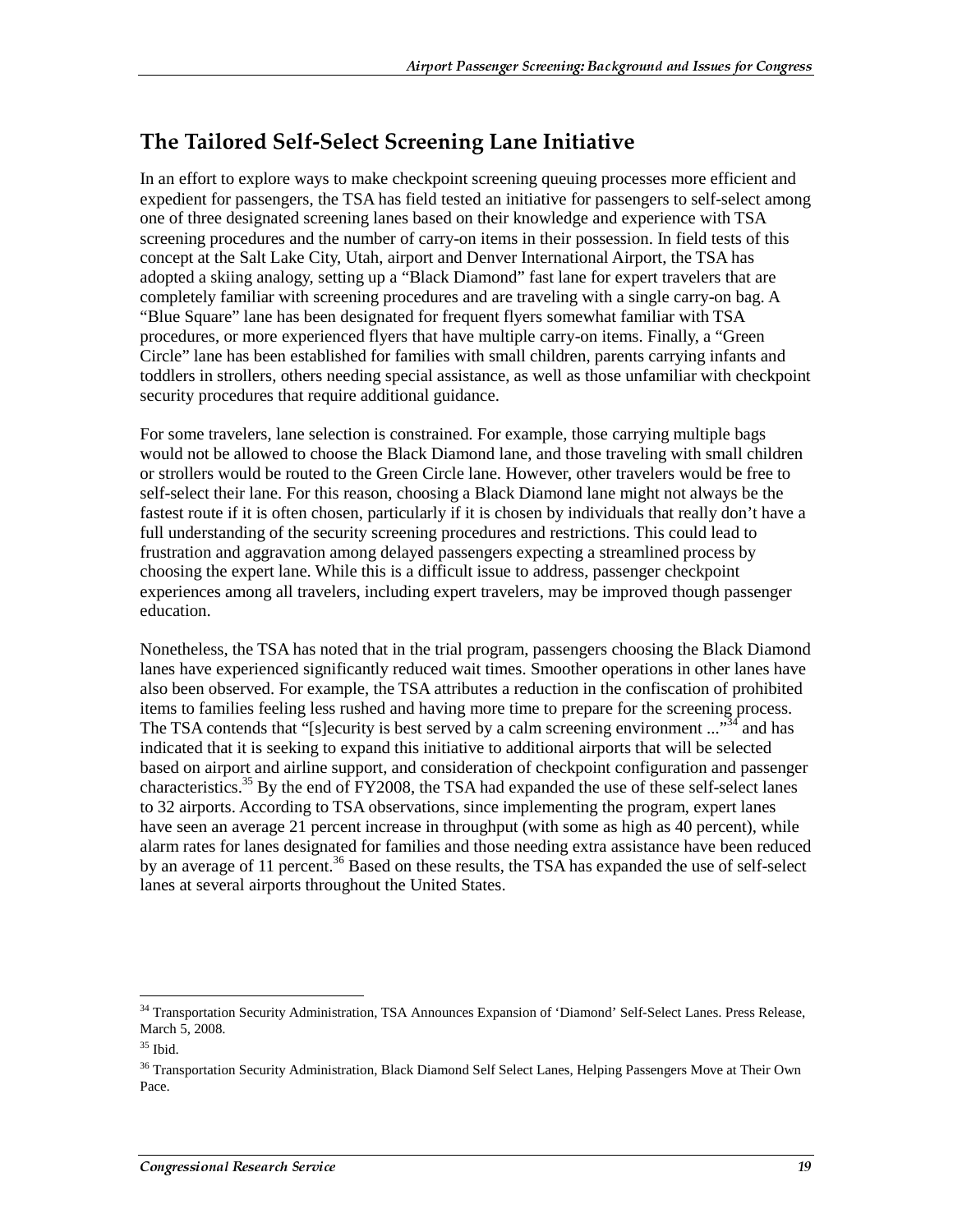### The Registered Traveler Program

In addition to the tailored self-select screening lane initiative, the TSA regards the Registered Traveler (RT) program as another potential means to streamline checkpoint processing of participating passengers that pose a known low risk, allowing the TSA to better concentrate its resources on screening passengers of unknown or elevated risk (e.g., conducting secondary screening of passengers selected based on similar name matching to suspected terrorists, terrorist sympathizers, or supporters of terrorist organizations; resolving alarms that occur during primary screening; and assessing the risk of passengers exhibiting suspicious behaviors). The registered traveler concept was recommended by airlines and airports soon after the 9/11 attacks as a means to vet trustworthy travelers and allow security screening efforts to concentrate on those passengers of unknown risk, or particularly, passengers posing an elevated risk. It was initially believed that such a system could encompass most of the flying public, allowing security screening efforts to be highly focused on those travelers that were not part of the program. Within weeks after the 9/11 attacks, the DOT's Airport Security Rapid Response Team included among its recommendations the urgent need to establish a nationwide program for voluntarily submitting information for vetting passengers who would be issued "smart" credentials, to expedite processing of the vast majority of travelers, thus allowing aviation security resources to be focused most effectively, an idea that became known as the "trusted traveler" concept. The recommendation was reflected in statutory language included in the Aviation and Transportation Security Act (ATSA; P.L. 107-71) and gave the TSA the authority to pursue a voluntary system for passenger vetting and identity authentication using biometrics.

To date, the RT program has been quite limited in its scope, available primarily to frequent travelers at a small number of airports under a trial program. As of December 2007, the TSA estimated that about 64,000 individuals were participating in the RT trial program, only a very small fraction of the tens of millions of annual airline travelers. The TSA, however, began expanding the RT program in the summer of 2008 beyond the original 19 airports that participated in the trial program. RT is now available to any airport that requests it.

The RT program was originally implemented under a public-private partnership model, in which volunteer passengers, who submit background information for vetting along with biometric data, are issued biometric identity cards issued by private service providers once cleared through the background check process, which is coordinated by the TSA. The TSA has since dropped the background check process and now describes the RT program as strictly a private sector enterprise.<sup>37</sup> The RT vendors are responsible for card issuance and identity verification of program participants as they enter screening checkpoints, however security screening remains the responsibility of the TSA.

In some airports, RT participants are simply given preemptive queuing into screening lanes used by all other passengers, while other airports have dedicated screening lanes for RT program participants. Additionally, at some airports, like Orlando International Airport (MCO), RT program participants have been used to test out emerging technologies, like shoe scanners, allowing them to reduce or eliminate some of the hassles associated with passenger screening. The concept has been to provide RT participants with some sort of expedited screening experience as an incentive for participation. In turn, the TSA was expected to benefit by

 $\overline{a}$ <sup>37</sup> Transportation Security Administration, "Registered Traveler Interoperability Pilot Program," Federal Register, 73(147), July 30, 2008, pp. 44275-44278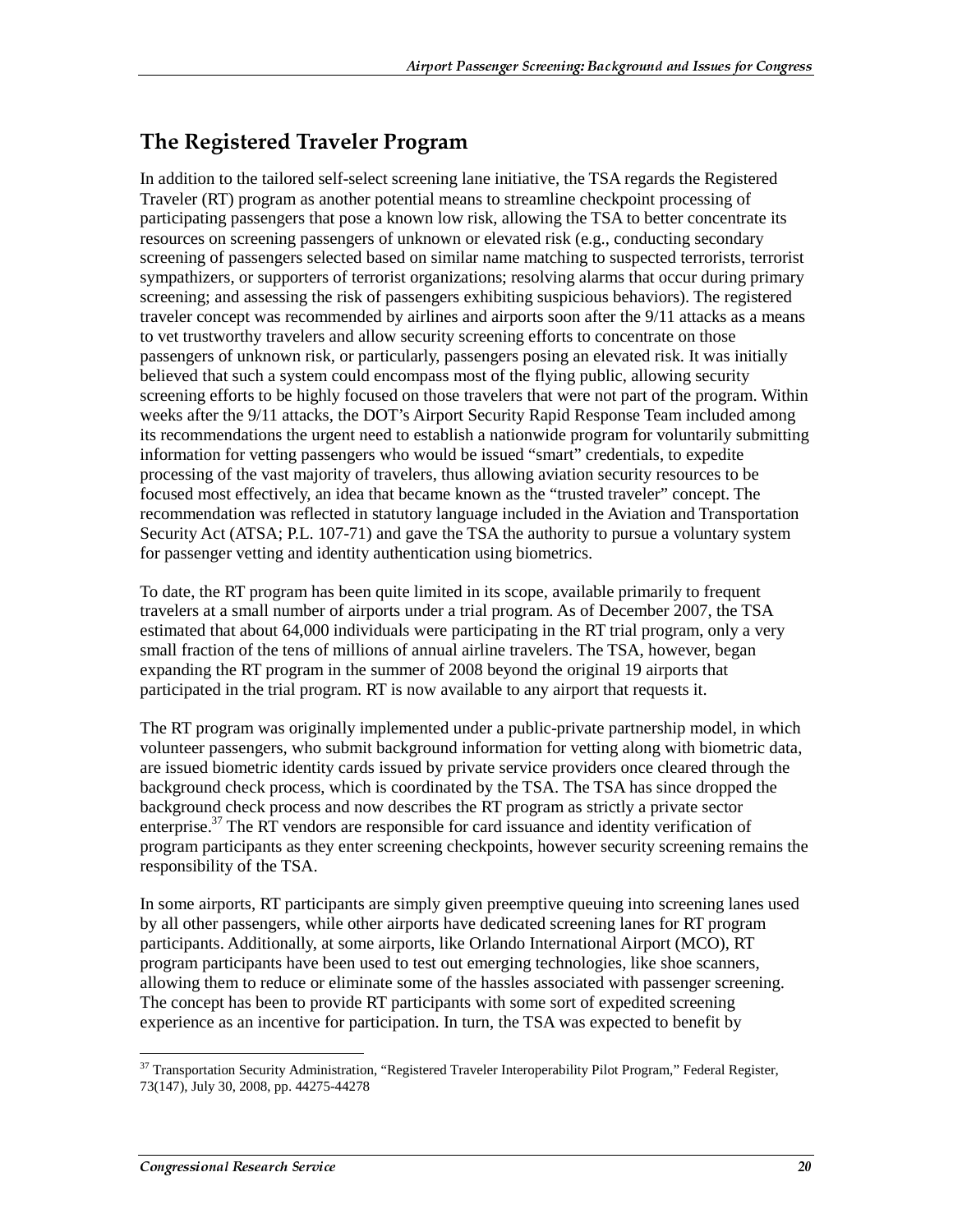maintaining basic screening requirements for RT participants, thus allowing it to better focus more extensive resources on non-participating passengers that pose an unknown or elevated risk. However, the TSA has largely concluded that current technologies are not advanced enough to offer RT participants an opportunity to bypass minimal screening requirements, because the required background checks do not eliminate the possibility that an RT participant could take hostile action threatening aviation security, and that the main benefits of the RT program are its identity verification capabilities. $38$ 

From its experience during pilot testing, the TSA determined that the security threat assessment conducted on RT applicants is largely redundant with terrorist watchlist checks conducted on all passengers each time they fly, and found that other elements of the background check performed "are not core elements in determining threats."<sup>39</sup> Therefore, under the fully deployed RT program, the TSA decided to eliminate the additional elements of the background check process and do away with the \$28 fee it passed on to RT applicants to offset related costs.<sup>40</sup> While the RT program is now available to all airports, its future now seems uncertain as the benefits to both the TSA and program participants based on experience during testing appear to be much more limited than originally anticipated.

Moreover, just as the TSA announced nationwide availability of the RT program in the summer of 2008, it took action to suspend Verified Identity Pass, Inc., which serves as a vendor for the RT program under the brand name Clear®, from processing new applications after a laptop computer containing unencrypted applicant personal data from about 33,000 RT applicants was reported missing from San Francisco International Airport (SFO). This potential data breach prompted the TSA to suspend further enrollment in the Clear® Identity Pass RT program while it conducted audits of Verified Identity Pass, Inc., data security procedures. The suspension was quickly lifted after the laptop was recovered and the company put in place procedures to encrypt all enrollee personal data. $41$ <sup>1</sup> The incident and the potential threat of data breaches, however, raise considerable questions about the protection of private information under such programs during a time when there is considerable anxiety over identity theft. Security breaches such as this may cause potential applicants to reconsider whether the potential benefits of moving more quickly through security lines with fewer hassles are worth the risk of potential identity theft. Data security, therefore, appears to be another key issue for the future direction of the RT program.

Questions also remain regarding how hassle-free RT security lines are and how much time RT participants really save at security checkpoints. According to the TSA, it is up to individual airports to determine if they wish to participate in this program. As TSA moves forward with RT, the airline industry, which once backed this program as a means to reduce hassles for frequent fliers, now characterizes the manner in which it is being implemented as having limited and questionable benefit. The use of the program as a testbed for streamlined screening technologies and procedures has thus only provided limited benefits and reductions in travel hassles to participants. Nonetheless, some RT vendors have been pushing forward with the concept of

<sup>38</sup> Ibid.

<sup>&</sup>lt;sup>39</sup> Transportation Security Administration, "TSA Lifts Cap and Eliminates Fee on Registered Traveler," Press Release, July 24, 2008.

<sup>&</sup>lt;sup>40</sup> Transportation Security Administration. "Registered Traveler Interoperability Pilot Progam," Federal Register, 73 (147), July 30, 2008, pp. 44275-44278.

<sup>&</sup>lt;sup>41</sup> Transportation Security Administration, "Update On Verified Identity Pass, Inc. Clear®'s Registered Traveler Enrollment," Press Release, August 11, 2008.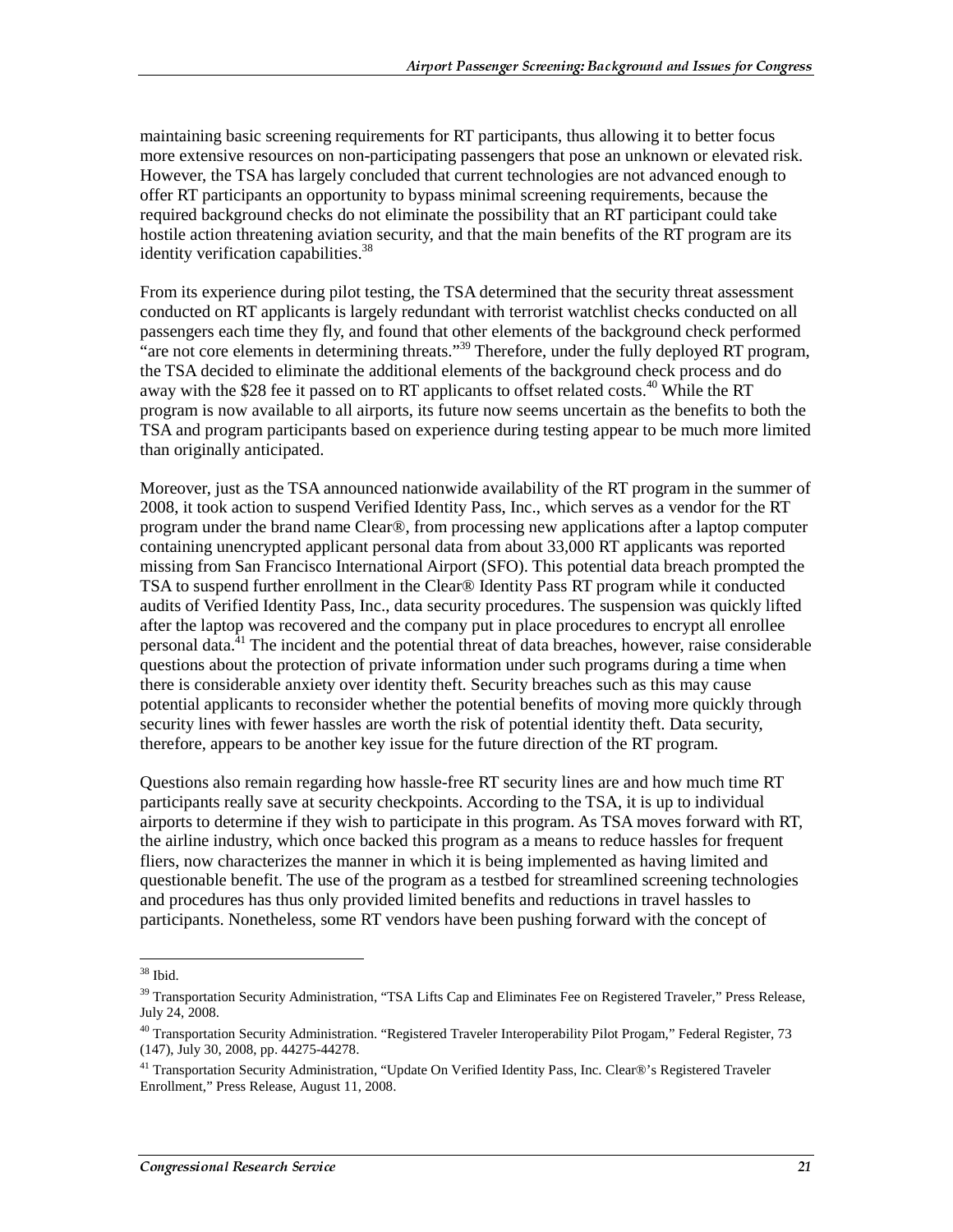promoting the RT program as an opportunity to stimulate the development of advanced screening technologies, particularly technologies that can improve checkpoint efficiency. For example, Verified Identity Pass, Inc., has offered technology developers a \$500,000 prize for the development of technologies that can further streamline checkpoint processes, focusing on the scanning of shoes, laptops, and outer garments.<sup>42</sup> The company indicates that it would pursue partnerships with the winning developer to obtain TSA certification of promising new technologies and would ultimately seek to purchase systems for screening RT participants.

While the potential benefits of the RT program have not been fully realized, Congress included language in the FY2008 Consolidated Appropriations Act (P.L. 110-161) directing the TSA to establish an international RT program that incorporates biometrics and e-passport technologies to be used in conjunction with US VISIT and the Visa Waiver Program. Under the existing RT program, some international carriers have been participating for outbound flights originating from JFK and Newark Liberty airports. The future of both domestic and international RT implementation remains an issue of particular interest with regard to how this program may be able to someday work in coordination with other screening initiatives to streamline the process for certain passengers, thereby facilitating a risk-based allocation of screening resources to focus on those passengers that present an unknown or elevated risk.

### Options for Further Streamlining Passenger Checkpoint Procedures

Additional efficiencies may be gained in passenger checkpoint screening if some current requirements could be met using more expedient alternatives. Two procedural requirements in particular are believed to be major factors in decreasing passenger throughput and increasing the so-called hassle factor: the requirements to remove shoes for X-ray screening and the requirement to remove laptops and other large portable electronics, such as portable DVD players, from carryon baggage so that they can be screened separately. Eliminating these requirements, or taking steps to streamline these aspects of the screening experience, is therefore seen as having a potentially significant impact on improving checkpoint efficiency.

Shoe scanners that may eliminate the need to remove shoes for scanning were initially tested on participants in the Registered Traveler (RT) pilot program in 2007. However, the model manufactured by GE tested under the RT program was found to not meet TSA's detection criteria and further testing of the systems was suspended.<sup>43</sup> In August 2008, the TSA initiated field testing of a different model shoe scanner, the L3 PassPort, at Los Angeles International Airport. The shoe scanner systems currently under evaluation use explosives trace detection methods and puff air over the shoes to collect samples for analysis.<sup>44</sup> The systems are designed to detect traces of nitrate-based and peroxide-based explosives, but they do not generate an image of the shoe or screen for metals. $^{45}$  During these trials, the TSA will still require passengers to remove their shoes after being scanned by the machines to make sure the technology does not miss any explosives

 $\overline{a}$ <sup>42</sup> "Clear Offers 500K Prize for New Checkpoint Technology," Aviation Week's Airports, 26(1), January 8, 2008, pp. 1-2

<sup>&</sup>lt;sup>43</sup> Transportation Security Administration. "Status Update on Testing of General Electric Kiosk for Registered Traveler," News & Happenings, TSA, October 9, 2007.

<sup>44</sup> Benet Wilson, "TSA Tests L3 Shoe Scanners at LAX Airport Checkpoints," Aviation Daily, August 7, 2008.

<sup>&</sup>lt;sup>45</sup> Steve Surjapurta, "May We Leave Our Shoes On at Airport Security?," Tripso Travel News, August 1, 2008.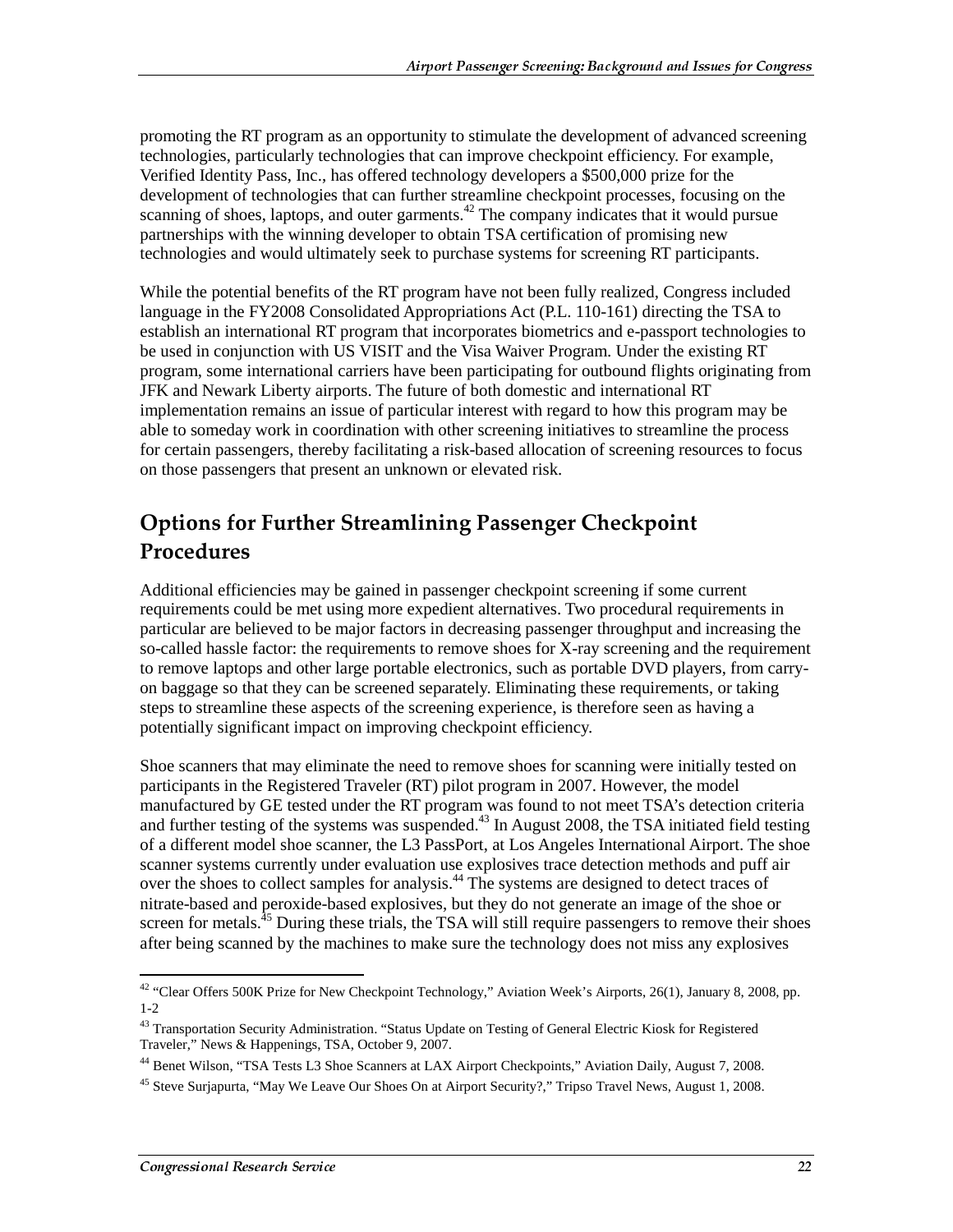threats.<sup>46</sup> However, pending the outcome of these trials, shoe scanners may eventually be deployed to airports nationwide potentially allowing most passengers to keep their shoes on during the entire screening process.

The TSA is also in the process of approving designs for laptop carrying cases that are specifically designed to allow laptop computers to remain in the bag as they pass through the X-ray scanner. The TSA requires that the bag designs provide an unobstructed X-ray image of the laptop computer by itself.<sup>47</sup> This is accomplished through the use of a pull out or flip out laptop sleeve or compartment that allows the laptop to be scanned by itself, away from the other compartments and contents of the carry-on. Passengers will be instructed to place only the laptop in this sleeve to avoid the laptop image from being obscured by power cords, peripheral devices, or other items stowed in the carry-on bag. Since use of the TSA-approved laptop cases is voluntary and requires an investment by travelers, it may be some time before this has any meaningful impact on improving checkpoint efficiency. For laptop-toting travelers, however, the reduced hassle of not having to remove then re-pack laptop computers may been seen as a considerable incentive by itself to purchase one of these cases, even if it doesn't guarantee shorter wait times at screening checkpoints in the near term.

### Checkpoint Procedures for Liquids

In addition to checkpoint delays caused by laptop and shoe screening requirements, the TSA limitation on liquids carried through security checkpoints, implemented in 2006, has resulted in considerable confusion, delays, and hassles for airline passengers and has had a significant impact on checkpoint efficiency and passenger wait times.

Immediately following the detection of the terrorist plot targeting airliners bound for the United States and Canada from London's Heathrow Airport in August 2006, the TSA responded by banning the carriage of all liquids and gels by passengers through airport screening checkpoints. The total ban on liquids and gels remained in effect for several weeks. During this period, limited exceptions were made for breast milk for babies, liquid medicines, and other liquids regarded as being medically necessary. Beverages purchased beyond the screening checkpoint were not included in the ban, largely because the threat of passing bomb-making materials to an airline passenger using liquids purchased from vendors in the secured areas of airport terminals was considered minimal, and other security measures, such as background checks for airport workers, were viewed as limiting the possibility that terrorists might exploit beverage distribution to airport vendors as a means to get liquid explosives beyond airport security checkpoints.

In September 2006, the TSA relaxed the passenger liquid ban to some degree, establishing specific quantity limits and special procedures for carrying liquids through screening checkpoints. The TSA ultimately settled on a procedural approach for passengers to carry limited quantities of liquids through checkpoints and onto aircraft in a manner facilitating screening and inspection of those liquid items. The TSA refers to these procedures as the "3-1-1 for carry-ons" concept, with the objective of providing a simple-to-remember memory aid for travelers. Under 3-1-1, travelers are allowed to carry through the checkpoint liquids in bottles with a liquid volume of *three* 

 $\overline{a}$ <sup>46</sup> Art Marroquin, "Airport Security to Test Shoe Scans," LA Daily News (Los Angeles, CA), August 2, 2008.

<sup>&</sup>lt;sup>47</sup> Transportation Security Administration, "New Security Simplifying Laptop Bag Procedures," TSA News & Happenings, July 29, 2008.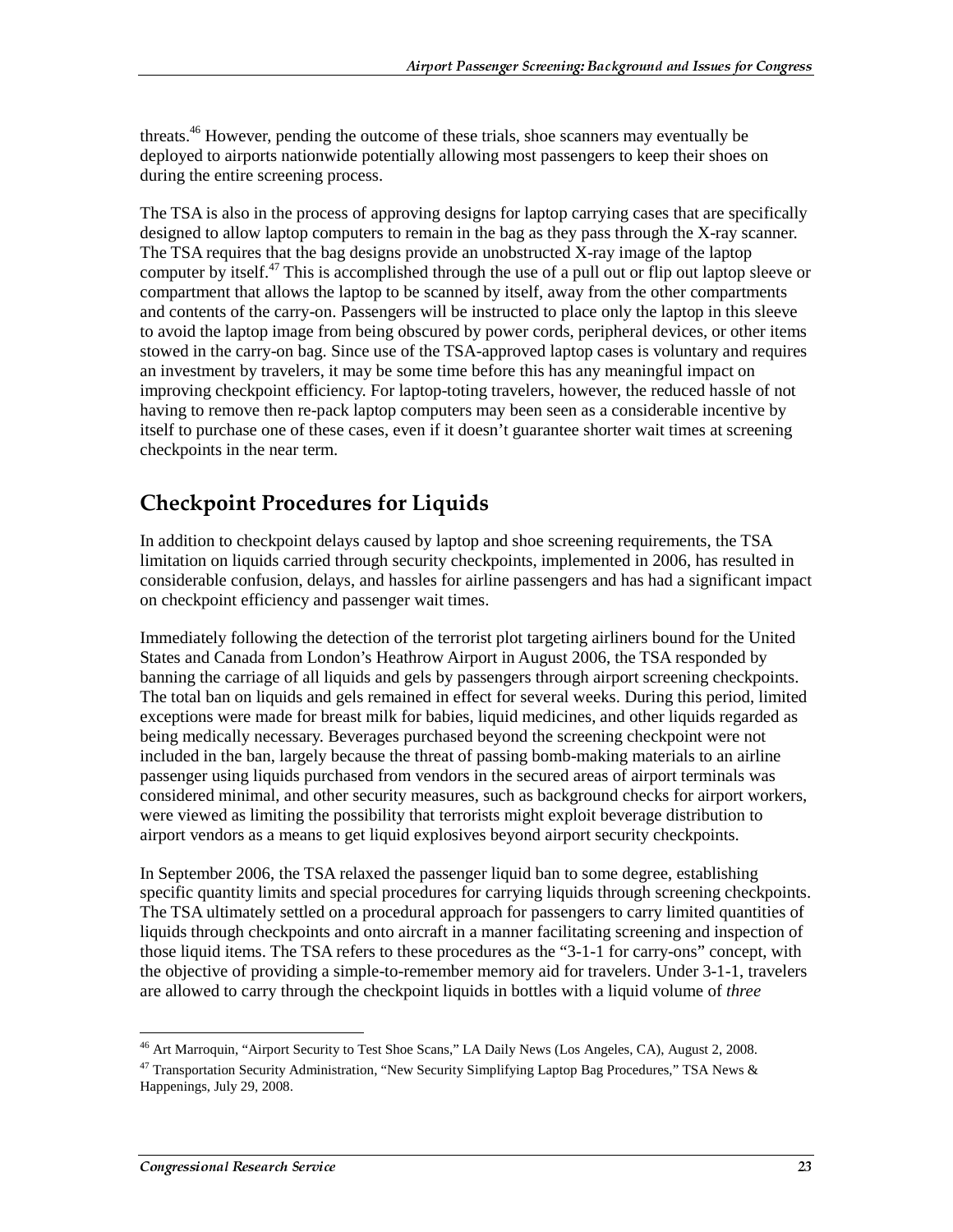ounces or less, are limited by how many of these bottles will comfortably fit within a *one* quart clear plastic bag, with a limit of *one* such bag per traveler.

By November 2006, the European Union, along with Canada and other countries in Europe, Asia, and the South Pacific, adopted the 3-1-1 protocols in an effort to harmonize international aviation security procedures with TSA procedures. The TSA believes that roughly half of the world's aviation travelers must adhere to these procedures for carrying liquids through security screening checkpoints.

The 3-1-1 procedures were designed to allow the carry-on of liquid toiletry items in specified quantities for those passenger traveling on short trips and not checking baggage and for making reasonable accommodations to allow for accessible liquid medicines and toiletry items on longer flights. However, placing liquids in checked baggage is still preferred by the TSA. In addition to these allowable liquids, passengers are allowed to bring on board liquid medicines, as well as baby formula and food, breast milk, and juices to provide for a traveling infant. These items are allowed in reasonable quantities exceeding the three ounce limit imposed on other liquids and are not required to be placed in the quart-sized bag. While these procedures have been designed to provide reasonable accommodations for passengers traveling on short trips or with special needs for access to liquid medicines, necessary dietary supplements, and items to care for infants, the procedures often cause confusion and delays at airport screening checkpoints. The TSA has made extensive efforts to educate and inform the public regarding these procedures, and has been exploring the use of tailored screening lanes to separate passengers that might be unfamiliar with these procedures from seasoned air travelers seeking an expedited process to get through airport screening.

The TSA has responded to public criticism over the liquids ban and subsequent 3-1-1 procedures by pointing out the significance of the liquids explosives threat. However, an aspect of the liquids ban that has raised considerable criticism of the TSA is that the threat posed by liquid explosives was widely understood prior to the U.K. liquids bombing plot. Liquid explosives had been used in the downing of Korean Airlines flight 858 in November 1987, and Ramsi Yousef used an improvised liquid explosive device to bomb Philippine Airlines Flight 434 in December 1994, smuggling the chemicals onboard in a contact lens solution bottle. He and his co-conspirators were plotting to use similar liquid explosive devices, assembled in the aircraft lavatory, to destroy as many as twelve U.S.-bound aircraft from Asia as part of the so-called Bojinka plot concocted by Yousef and his uncle, Khaled Sheikh Mohammed. Authorities believe that the U.K. liquids explosives plotters similarly sought to assemble liquid explosive devices in aircraft lavatories, but unlike the Bojinka plot, intended to carry out suicide attacks, killing themselves along with all on board these aircraft. Despite the previous attacks involving liquid explosives, it was only after this plot was uncovered by British authorities that the TSA felt compelled to take action and impose significant constraints on the carriage of liquids through screening checkpoints and onboard aircraft.

While it appeared unlikely that security procedures for carrying liquids on board aircraft would be significantly modified or relaxed anytime soon – until new technologies capable of reliably detecting liquid explosives could be developed, tested, and fully deployed at airports – the TSA announced that it would begin phasing out restrictions on carry-on liquids by the fall of  $2009<sup>48</sup>$ Former TSA Administrator Kip Hawley indicated that, by the end of 2010, passengers should be

 $\overline{a}$ <sup>48</sup> Thomas Frank, "TSA likely to ease restrictions on liquids in 2009," USA Today, October 28, 2008.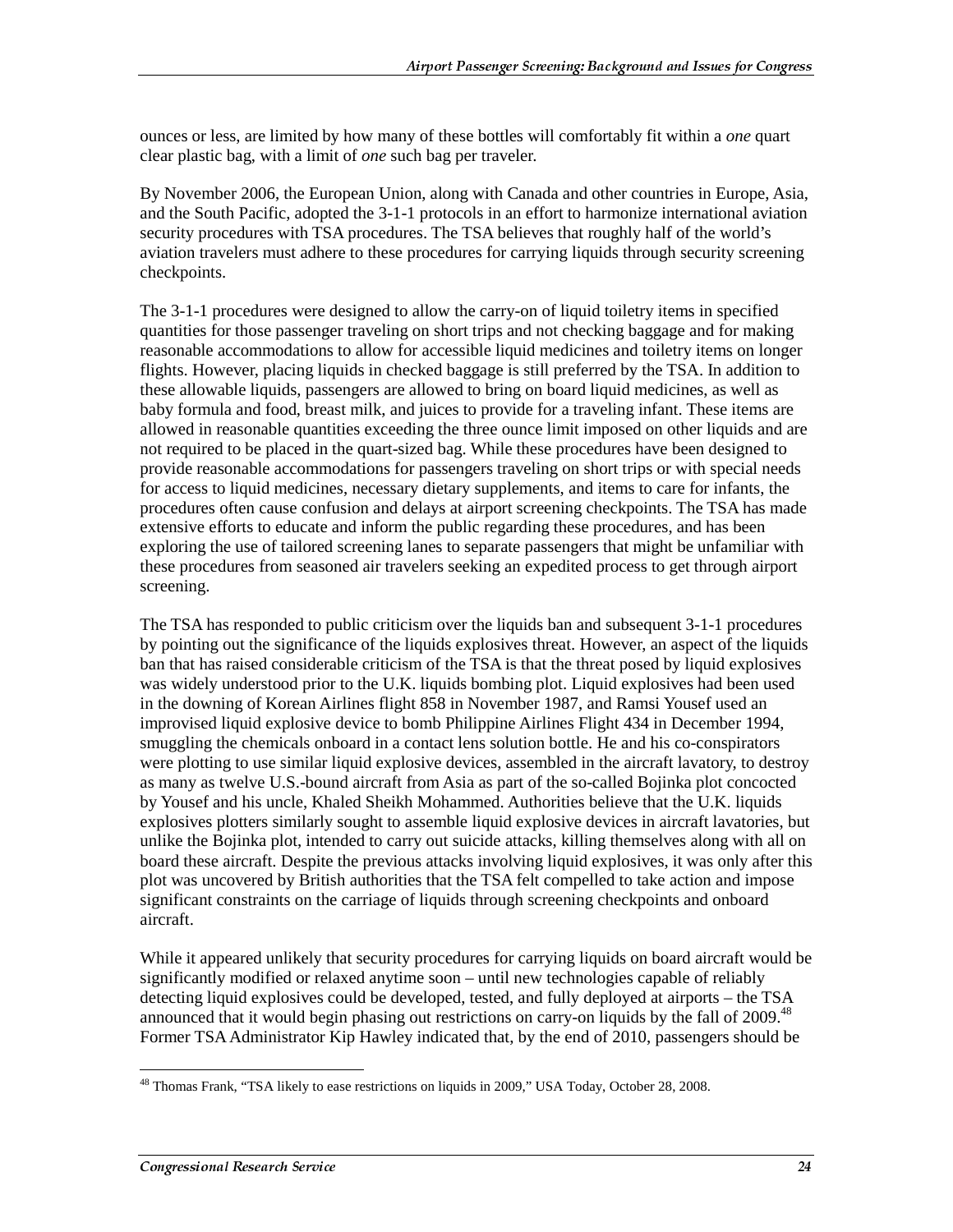able to again carry liquids through screening checkpoints, but would be required to place bottles and other liquid containers through X-ray machines separately.

#### Passenger Education and Informational Materials

The TSA has launched several initiatives to inform the public regarding specific checkpoint requirements, procedures, and limitations. The efforts to inform passengers regarding the 3-1-1 policy on liquids serves as an example of how the TSA has made considerable efforts to provide the traveling public with adequate information regarding screening and security procedures to make passengers experiences as efficient and hassle-free as possible, given current policies, strategies, and approaches to screening. However, many security procedures remain confusing, in part, because they have changed in response to changing threat assessments, or have been applied inconsistently in the past.

Public education is likely to increase in importance as the TSA rolls out various new checkpoint screening technologies over the next several years. While some of these technologies have been field tested on a limited basis at various airports across the country, ongoing initiatives to deploy these systems nationwide represent the most significant change to the passenger checkpoint experience since mandatory use of magnetometers and X-ray screening of carry-on items was implemented 35 years ago.

### Checkpoint Evolution and Related Initiatives

To address the challenges of improving screening performance, enhancing the capability to detect explosives, and increase checkpoint efficiency and throughput, the TSA is testing new checkpoint concepts that integrate emerging screening technologies and address various operational and human factors needs. In March 2008, the TSA launched an initiative called Checkpoint Evolution encompassing a variety of planned improvements to airport screening checkpoints. Former TSA Administrator Kip Hawley noted that "[t]his is the first significant change to the checkpoint since the 1970s," a reference to the fact that the layout of airport screening checkpoints in the United States, has remained relatively unchanged since they were first implemented in the early 1970s.

A Checkpoint Evolution Team at the TSA has developed a prototype concept for the checkpoint of the future that is showcased on the TSA website.<sup>49</sup> The prototype future checkpoint concept entered operational testing and evaluation at Baltimore Washington International Thurgood Marshall Airport (BWI), in Terminal B, which services Southwest Airlines, in April 2008. This prototype includes multiview AT X-ray equipment, millimeter wave whole body imaging (WBI) portals used for continuous random screening, and liquid bottle scanners.<sup>50</sup> However, the investment strategy and deployment schedule for deploying various future checkpoint concepts currently under evaluation remains unclear.

In addition to potentially improving the efficiency and effectiveness of the screening process, proposed changes to the screening checkpoint may help reduce congestion at "soft target"

<sup>49</sup> See [http://www.tsa.gov/evolution/index.shtm]

 $50$  Transportation Security Administration. "Checkpoint Changes to Improve Security and Calm Process," TSA News & Happenings, April 28, 2008.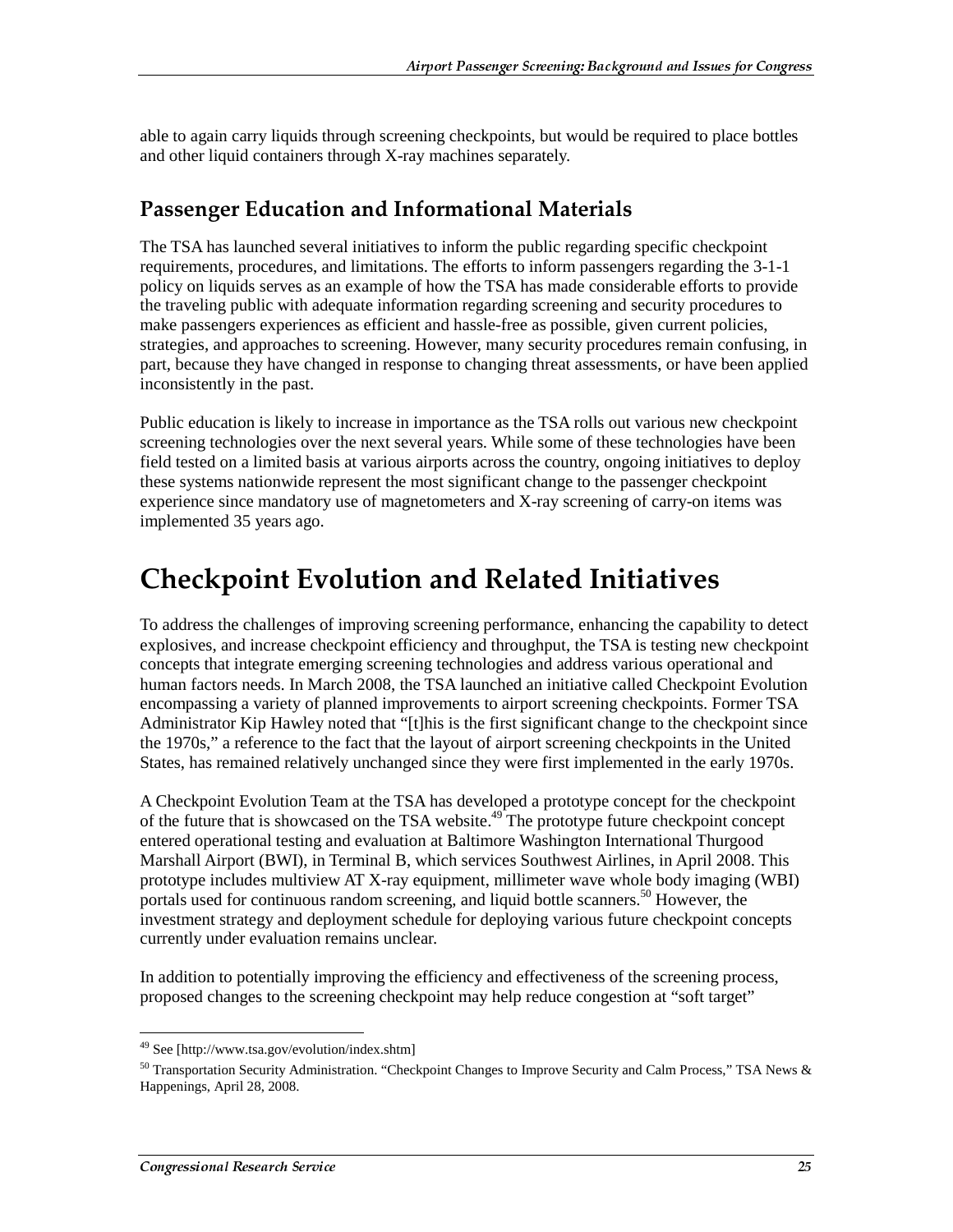locations such as airport lobbies. Various design elements of the proposed future checkpoint provide potential mitigation of the threat of explosives carried through the security checkpoint and possibly for the threat of shootings or bombings in and near the checkpoint queue. By designing more streamlined queuing process, and queuing areas that are better separated from the public spaces in the airport terminal, the TSA hopes to achieve enhanced capabilities for surveillance and behavioral detection of potential threats of this kind.

The TSA is also seeking to implement methods to make the screening checkpoint a calmer, less chaotic environment in hopes that this will allow screeners and behavioral detection officers (BDOs) to more easily spot suspicious behaviors. Former TSA Administrator Kip Hawley noted that "[c]alm allows things to stand out more. It creates a better environment to observe hostile intent."<sup>51</sup> According to the TSA, a calmer checkpoint environment can also help to ease perceived time pressures and other distractions that may hinder screener performance.

Elements of the future screening checkpoint queuing area design include mood lighting, soothing music, improved signage to direct and instruct passengers, and museum-style storyboards that convey personal stories of various TSA screeners. In the prototype, panels and informational boards also function as barriers to better separate the checkpoint queue from the rest of the passenger terminal. The queuing area also includes a "prep stop," giving passengers a location to discard or recycle any trash or prohibited items, such as beverages, and organize and bag other items prior to screening. Travel document checking stations, staffed by TSA document checkers, are to be positioned at the transition between the queue and the screening lanes.

In the screening lanes, various technologies and procedures to streamline the screening process are included in the future checkpoint concept. For processing carry-on bags, the prototype system integrates an automatic conveyor and bin return system. The proposed automated conveyor system is to have the capability to separate alarm items (i.e., suspicious items that require additional scrutiny) from cleared carry-on items. Cleared items are to proceed down the conveyor to a collection area where passengers can gather their possessions.

One highlighted feature of the prototype system is the use of sensitive cameras in the collection area to identify and alert passengers when items, including items as small as coins, are left behind in the conveyor bins. Once the bins are emptied, the system would automatically return them via a reverse-direction conveyor belt to the beginning of the conveyor for reuse, thus eliminating the labor-intensive function of moving and stacking bins currently performed by TSOs.

On the back end of the future checkpoint configuration, the TSA plans to install "re-composure benches," to allow passenger to reassemble their items that may have been removed or opened during the screening inspection process, and an "end zone" where travelers can regroup with their families or others traveling with them before proceeding to their boarding gate.

Two significant challenges to implementing the proposed checkpoint evolution concept are acquisition and sustainment costs and airport space requirements. The Bush Administration's Budget Request for FY2009 specified \$11.5 million for checkpoint reconfiguration and expansion costs, matching FY2008 levels. However, much of this has been slated for expanding the number of screening lanes at various airports across the country to meet the expected growth in passenger air travel rather than for reconfiguring existing screening lanes. Future funding needs to

 $\overline{a}$ <sup>51</sup> Thomas Frank, "TSA Tries Soothing Screening Process," USA Today, March 30, 2008.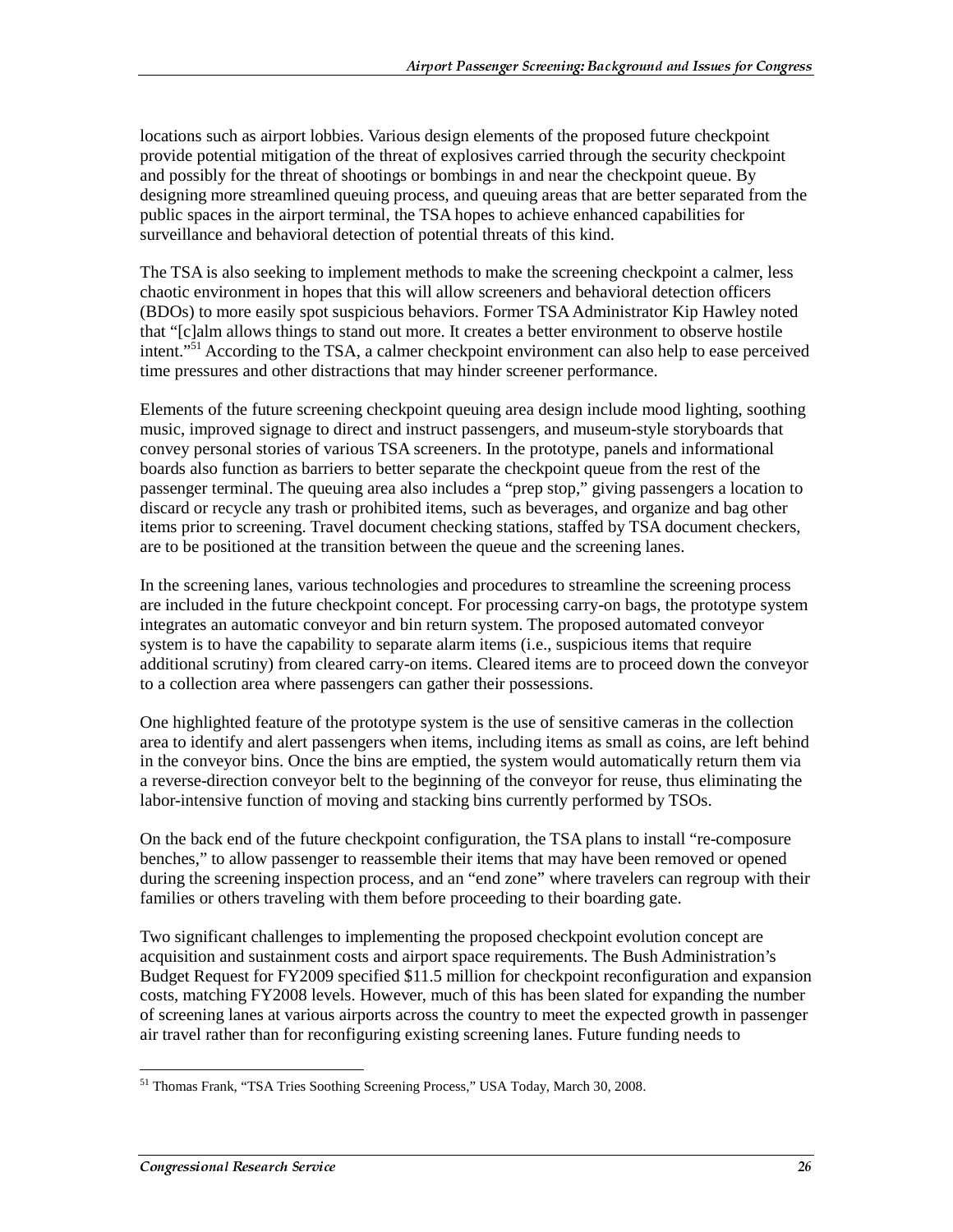implement checkpoint evolution concepts beyond initial field testing is yet to be determined. These checkpoint evolution concepts are currently being field tested in conjunction with other initiatives to deploy next generation checkpoint screening technologies aimed at addressing lingering concerns over the limited ability to detect explosives on passengers and in carry-on items.

### Next Generation Checkpoint Technologies

Since the early 1970s, passenger screening checkpoints have relied almost exclusively on the use of magnetometers, or walk-through metal detectors (WTMDs), as the sole means for primary screening for weapons or other prohibited or dangerous items being carried by passengers. These machines induce pulsed magnetic fields and sense any interruption or disturbance in those fields, usually caused by the presence of metallic objects, as individuals pass through these fields.<sup>52</sup> These devices, however, are not capable of detecting explosives or nonmetallic threat items. Also, checkpoint screening of carry-on items for explosives, weapons, and other threats is carried out using X-ray systems are limited in their ability to assist human operators detect objects or make determinations regarding potential threat objects based on the X-ray image.

In its final report, the 9/11 Commission recommended that "[t]he TSA and the Congress must give priority attention to improving the ability of screening checkpoints to detect explosives on passengers."<sup>53</sup> Congress responded by including language in the Intelligence Reform and Terrorism Prevention Act (P.L. 108-458), directing the Department of Homeland Security to "... give a high priority to developing, testing, improving, and deploying, at airport screening checkpoints, equipment that detects nonmetallic, chemical, biological, and radiological weapons, and explosives, in all forms, on individuals and in their personal property."54 The legislation also directed the TSA to develop a strategic plan for deployment of explosives detection equipment at airport checkpoints, including technologies such as walkthrough explosives detection portals, document scanners, shoe scanners, and X-ray backscatter devices. These various technologies are discussed in further detail below. The Implementing Recommendations of the 9/11 Commission Act of 2007(P.L. 110-53) reiterated the requirement for developing this strategic plan, and also established a Checkpoint Screening Security Fund, requiring that \$250 million collected from passenger and airline security fees be deposited in this fund in FY2008. Funding for Checkpoint Support, which encompasses checkpoint technology acquisition has been maintained at the \$250 million level for FY2009 (See P.L. 110-329).

Over the past few years, the TSA has been field testing a wide variety of checkpoint technologies aimed at improving the screening of passengers and carry-on items, particularly to address the need for improving the detection of explosives at passenger checkpoints. A summary of some of the key emerging checkpoint technologies that are now reaching technical maturity for field testing and deployment in airport settings is provided in **Table 1**. A more comprehensive examination of screening technologies and technical approaches follows. These technical approaches include explosives chemical trace detection methods; whole body imaging systems;

 $\overline{a}$ <sup>52</sup> Tim L. Hudson and Matthew J. Frankel, "Staying Ahead of the Game: The Future is Now for Advanced Passenger Screening," Airport Magazine, April/May 2007, pp. 46-50.

<sup>53</sup> National Commission on Terrorist Attacks Upon the United States. The 9/11 Commission Report (Authorized Edition). New York, NY: WW. Norton & Company. p. 393.

<sup>54</sup> P.L. 108-458, Sec. 4013; 49 U.S.C. §44925.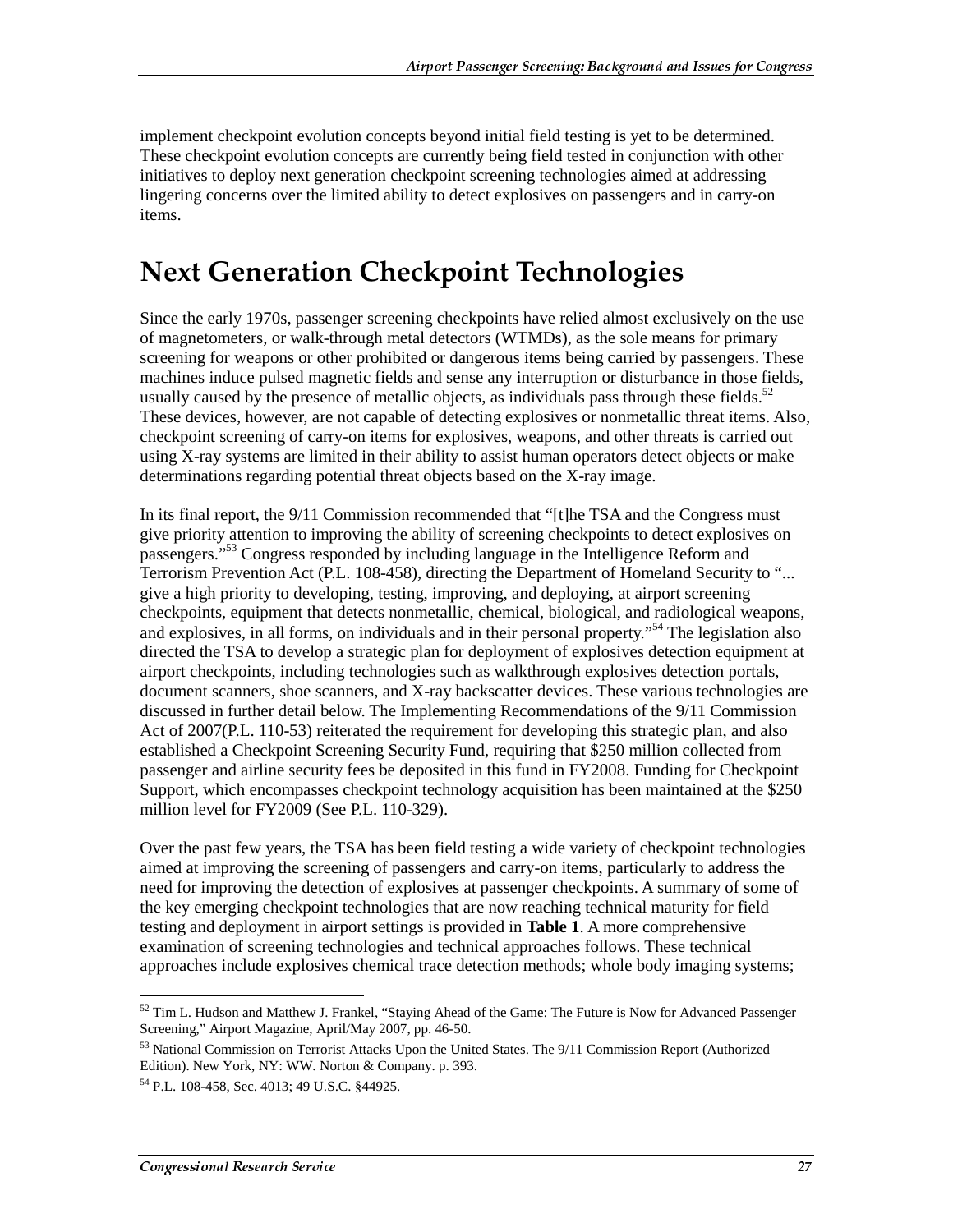advanced technology X-ray capabilities; and other methods, such as computed tomography (CT) based explosives detection systems (EDS) and the use of magnetic resonance imaging (MRI) technologies for detecting explosives and other threat objects in carry-on items.

| <b>Emerging Technology</b>                            | Description                                                                                                                                                                                                                                                                        | <b>Estimated Per Unit Acquisition</b><br>Cost |
|-------------------------------------------------------|------------------------------------------------------------------------------------------------------------------------------------------------------------------------------------------------------------------------------------------------------------------------------------|-----------------------------------------------|
| Advanced Technology (AT) X-Ray                        | X-ray systems with advanced visual<br>detection capabilities including multi-<br>view imaging and automated<br>explosives detection algorithms                                                                                                                                     | \$199,845                                     |
| Whole Body Imagers (WBIs)                             | Imaging systems using $X$ ray<br>backscatter or millimeter wave<br>(mmW) imaging technologies to<br>inspect for concealed weapons and<br>explosives under passenger clothing.<br>These units can be used in place of<br>metal detection wands and physical<br>pat-down inspections | \$256,872                                     |
| Bottle Liquid Scanners (BLS)                          | A new handheld detection capability<br>to discriminate explosives or<br>flammable liquids from common<br>benign liquids carried by passengers<br>or in carry-on items                                                                                                              | \$42,419                                      |
| Cast and Prosthesis Imagers                           | Specially designed low dose X-ray<br>backscatter devices to screen casts<br>and prosthetic limbs for possible<br>concealed weapons and certain<br>explosives                                                                                                                       | \$56,567                                      |
| Shoe Scanner Systems                                  | Devices to scan shoes for explosives<br>using nuclear quadrupole resonance<br>imaging techniques. Field tested<br>under the Registered Traveler<br>Program but found to not yet meet<br>minimum detection standards                                                                | \$ Not Specified                              |
| <b>Explosives Trace Detection Portals</b>             | Walkthrough portals using explosive<br>trace detection methods to inspect<br>passenger for trace indicators of<br>explosives.                                                                                                                                                      | \$211,924                                     |
| Automated Carry-On Bag Explosives<br>Detection System | Automated detection capability for<br>inspecting bags for explosives and<br>weapons using computed<br>tomography (CT) based solutions.<br>Seen as a possible means for either<br>complementing or replacing current<br>manual X-ray image analysis<br>processes                    | \$506,778                                     |

#### Table 1. Emerging Checkpoint Technologies

Source: Transportation Security Administration, Congressional Justifications - Aviation Security, FY2008 and FY2009.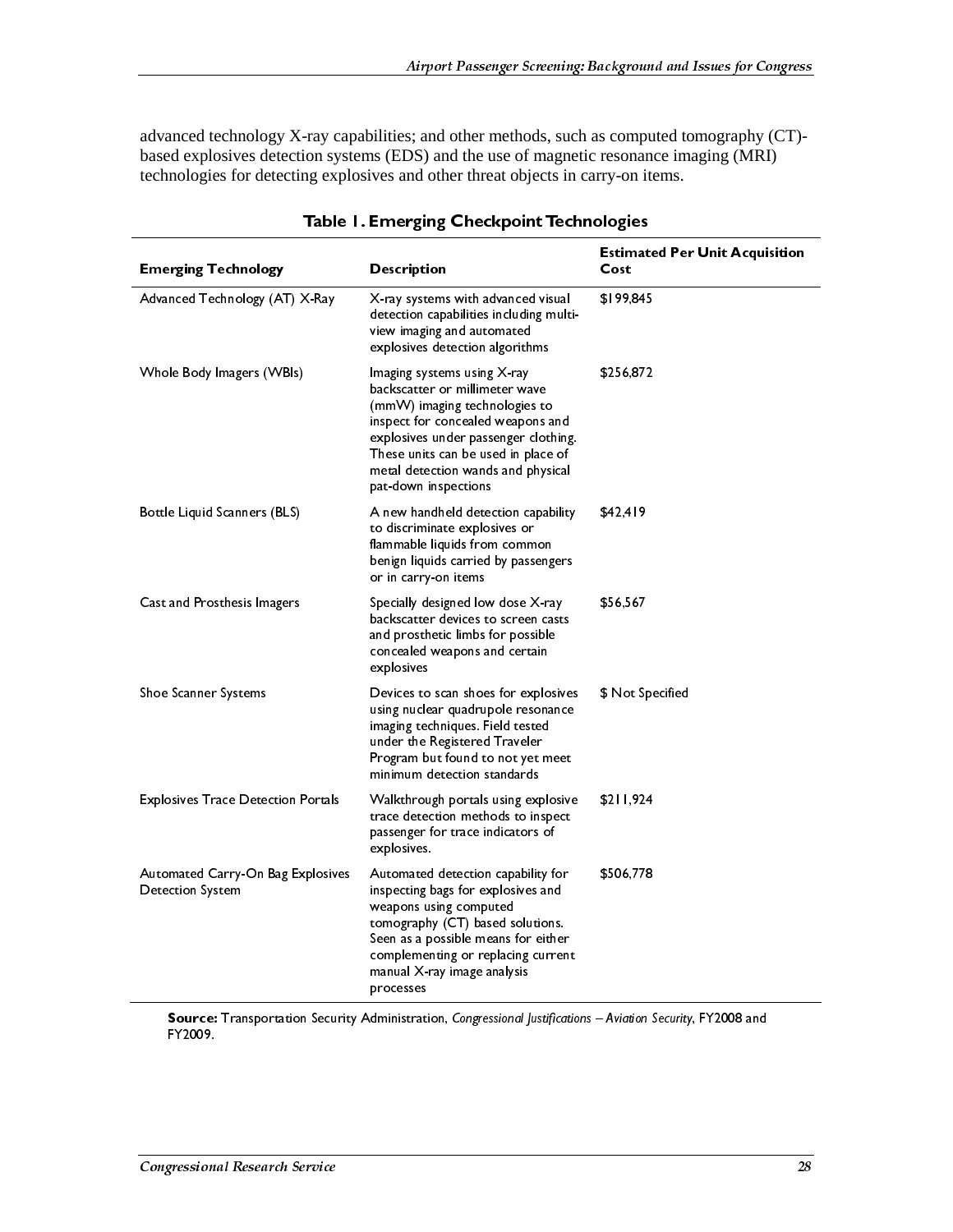### Explosives Trace Detection Technologies

Several technologies that use various explosives trace detection methods are available for screening passengers and carry-on items for explosives. Available explosives trace detection technologies that may be considered for checkpoint use include explosives trace detection (ETD) machines tailored for checkpoint screening lane use to screen carry-on items; handheld bottled liquids scanners that use explosive trace detection screening methods; and walk-through explosives trace detection portals for screening individuals.

#### Explosives Trace Detection (ETD) Machines

ETD machines have been a fixture at aviation screening checkpoints and for checked baggage screening at smaller regional airports since the TSA assumed responsibility for passenger screening. These systems are capable of detecting minute quantities of elements found in explosive compounds using a variety of techniques, including mass spectrometry, gas chromatography, chemical luminescence, and ion mobility spectrometry,<sup>55</sup> to measure the chemical properties of vapor or particulate matter sampled from passengers, carry-on items, checked baggage, or cargo. It is generally believed that ETD systems will continue to play a central role in the screening of carry-on items to detect traces of explosives for items belonging to individuals singled out for secondary screening, or items flagged for additional screening based on the analysis of the TSA screener viewing the X-ray image of the item during the primary screening process.

#### **Bottle and Liquid Explosives Scanners**

Following the August 2006 U.K. aircraft liquid bombing plot, the TSA has been keenly interested in identifying an effective technology for detecting explosives in liquids and flammable liquids without requiring direct contact with a sample. Observers have noted that it would have been extremely difficult to detect liquid explosives, like those the terrorists had planned to use, employing checkpoint screening technologies and techniques in place at that time.<sup>56</sup> Since then, the TSA has been working with a number of vendors of bottled liquid scanner (BLS) technology to identify candidate systems for field testing.

So far, two handheld units, the Fido PaxPoint developed by ICx Technologies and the SABRE 4000 developed by Smiths Detection have been acquired by the TSA for field testing. The SABRE 4000 relies on ion mobility spectrometry, a common trace detection method proven effective in detecting minute quantities of explosives and chemical weapons. The Fido PaxPoint uses a different trace detection technology that relies on amplifying fluorescent polymers, a technique that utilizes a film lining that reacts when exposed to minute quantities of explosives. The sensitivity of these devices is considered to be sufficient enough to detect explosive traces and vapors through bottles and other sealed containers, including peroxide-based explosives as well as nitrogen-based explosives. These units cost roughly \$43,000 each. Under the TSA's proposal for FY2009, it intends to deploy a cumulative total of 250 of these units, which would enable them to be available at roughly two-thirds of all screening lanes at Category X and

 $\overline{a}$ <sup>55</sup> These terms refer to a variety of techniques used to identify unknown chemical compounds that are applied in the aviation security setting primarily, and often exclusively, to test for the presence of explosives.

<sup>56</sup> Norman Shanks and Steve Wolff. "The Liquid Bomb Threat." Air Safety Week, August 21, 2006, p. 1.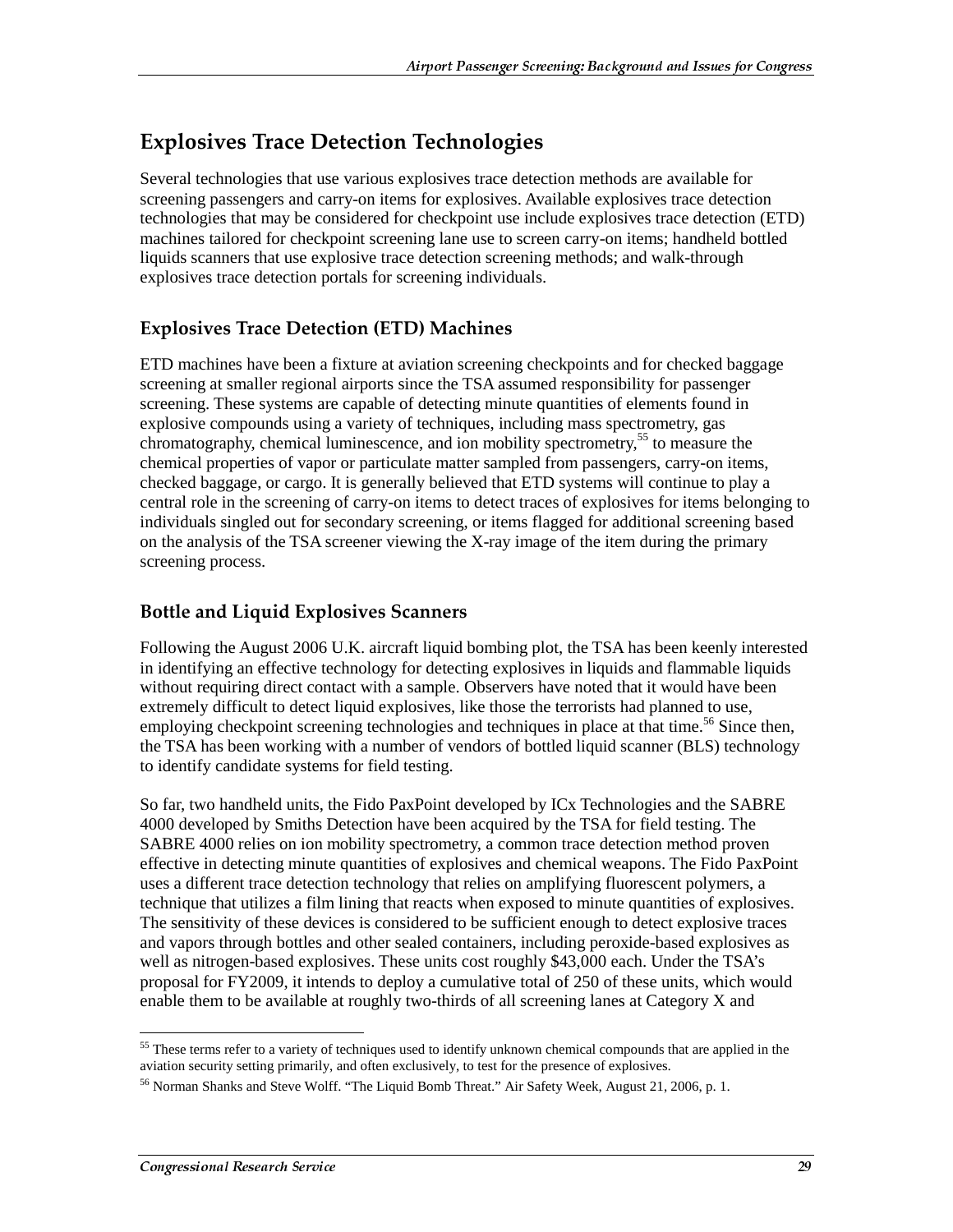Category I airports. This, however, is considerably scaled back from earlier estimates that the TSA would acquire a cumulative total of 800 of these units by the end of FY2008.<sup>57</sup> Both devices have been deployed in field tests at several large airports.

While these devices also have the capability of detecting chemical warfare agents, it appears that the TSA is primarily interested in the explosives detection capabilities of these devices and has not formally addressed the potential threat of chemical attacks in airline passenger cabins, although chemicals like Sarin and VX nerve agent have been used in non-aviation terrorist attacks in the past.

The TSA has also considered various other technologies capable of detecting liquid explosives through a sealed container that use X-ray quadrupole resonance imaging, acoustic/ultrasound, Raman spectroscopy, and electromagnetic resonance techniques. Researchers are also working on laser irradiation techniques for detecting peroxide-based explosives.<sup>58</sup> These various techniques, however, can encounter difficulty in accurately identifying explosives through opaque containers and tend to yield relatively high numbers of false positives making them impractical for deployment at airport screening checkpoints given the current state of technology maturity of these systems.<sup>59</sup>

#### Walkthrough Explosives Trace Detection Portals

In 2004, the TSA initiated pilot testing of walkthrough explosives trace detection portals. When passengers pass through these semi-enclosed portals, puffs of air are blown at them to provide airborne samples of elements on their person. The samples are automatically collected and analyzed by the unit to detect the presence of explosives using explosives trace detection techniques. The system relies on an ion mobility spectrometry process that provides versatile detection of both positive and negative ions using a proprietary ion "trap."<sup>60</sup> The system is capable of detecting a broad spectrum of explosives in a matter of a few seconds. However, citing reliability problems, the TSA suspended further deployment of these systems, and was reportedly reassessing how to proceed.<sup>61</sup> The TSA has not sought to acquire additional trace portal systems, focusing instead on testing and deployment of whole body imaging (WBI) technologies, which are discussed in further detail below.

#### Whole Body Imaging Technologies

As part of the TSA's overall approach to improving the detection of explosives and nonmetallic weapons at passenger screening checkpoints, it is currently exploring the use of whole body imaging technologies for detecting concealed items carried by passengers. Whole body imaging solutions offer an integrated approach to passenger screening insofar as these technologies can reveal concealed items carried on a person, including traditional metallic weapons, non-metallic

 $\overline{a}$ <sup>57</sup> "TSA Adds More Bottle-Screening Devices at Airport Checkpoints." Aviation Daily, November 16, 2007.

<sup>58 &</sup>quot;New Analytical Tool Developed for Liquid Explosives Detection." Science Daily, October 13, 2006.

<sup>&</sup>lt;sup>59</sup> Kevin Bullis, "A Better Liquid-Explosives Detector," MIT Technology Review, December 1, 2006.

 $60$  General Electric, "The United States Transportation Security Administration (TSA) has installed the GE EntryScan<sup>3</sup> Walk-through Explosives Detector to Screen Passengers at Boston Logan Airport's Terminal a Security Checkpoint." September 9, 2006.

 $<sup>61</sup>$  Eric Lipton, "Screening Tools Slow to Arrive in U.S. Airports," The New York Times, September 3, 2006.</sup>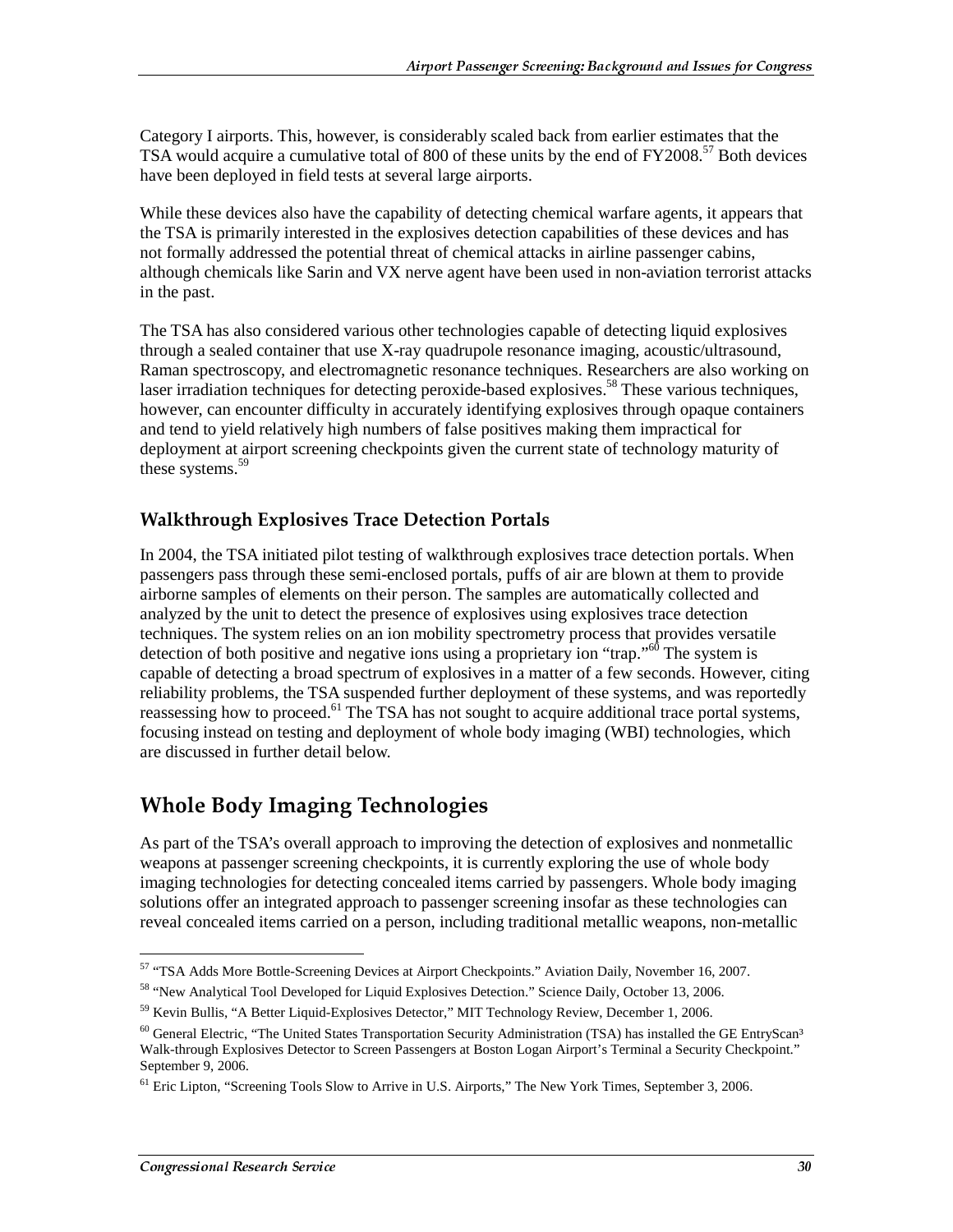weapons, and explosive devices. These systems, however, cannot provide an indication of whether a concealed item is made of explosives material. Nonetheless, detection of a concealed item can alert screeners to conduct more thorough screening to determine the specific characteristics of the item through methods such as explosives trace detection or walkthrough explosives detection portals.

The TSA is continuing to study specifically how whole body imaging technologies could be integrated with other technologies in future checkpoint screening solutions. The Transportation Security Laboratory (TSL), a component of the DHS Science and Technology Directorate, has been mulling a concept it refers to as the "tunnel of truth." This future checkpoint concept, which would submit passengers to a battery of screening techniques while being transported on a moving walkway, incorporates whole body imaging technologies along with trace detection portal technologies. $62$ 

Because of the ability to detect a broad array of concealed items, many view whole body imaging systems as a candidate technology for primary screening as part of a system such as the future "tunnel of truth concept," although in current field testing the TSA is providing this technology solely as an option for passengers selected for secondary screening as an alternative to a pat-down search, and as a procedure applied to individuals randomly selected for secondary screening.

Since whole body imaging technologies are regarded by some as highly invasive, critics of these systems have argued that they should only be used in limited circumstances. For example, the American Civil Liberties Union (ACLU) has urged Congress to ban the use of whole body imaging technologies as a method for primary screening. The ACLU maintains that "[p]assengers expect privacy underneath their clothing and should not be required to display highly personal details of their bodies."<sup>63</sup> The ACLU has also raised concerns that, if used as a primary screening method, whole body imaging technologies would, in their opinion, cause unnecessary delays by increasing the number of questionable items detected on persons passing through the checkpoint that would need to be resolved through additional screening techniques such as explosives detection portals and conventional metal detectors. The ACLU maintains that these technologies require "a tremendous invasion of privacy with little speed or efficiency gains."64

It should also be noted that while these technologies may be considered by some as being more invasive, they offer a potential capability for detecting nonmetallic threat items, particularly explosives, that does not currently exist with magnetometer screening. In this regard, WBI systems directly address 9/11 Commission recommendations and congressional mandates to develop and deploy capabilities to detect nonmetallic threat items at airport screening checkpoints. It is therefore, arguably inappropriate to directly compare these whole body imaging systems to current screening checkpoint operations that do not have the capability to address these mandates.

The TSA is currently field testing two candidate whole body imaging technologies for use in detecting explosives and non-metallic weapons carried by passengers. The first of these

 $\overline{a}$ <sup>62</sup> "TSA Tunnel of Truth May Come Your Way," Airport Magazine, August/September 2008, p. 66.

 $63$  Statement of Timothy D. Sparapani, ACLU Legislative Counsel, Before the Senate Committee on Commerce, Science, and Technology, Regarding the U.S. Transportation Security Administration's Physical Screening of Airline Passengers and Related Cargo Screening, April 4, 2006.

 $64$  Ibid.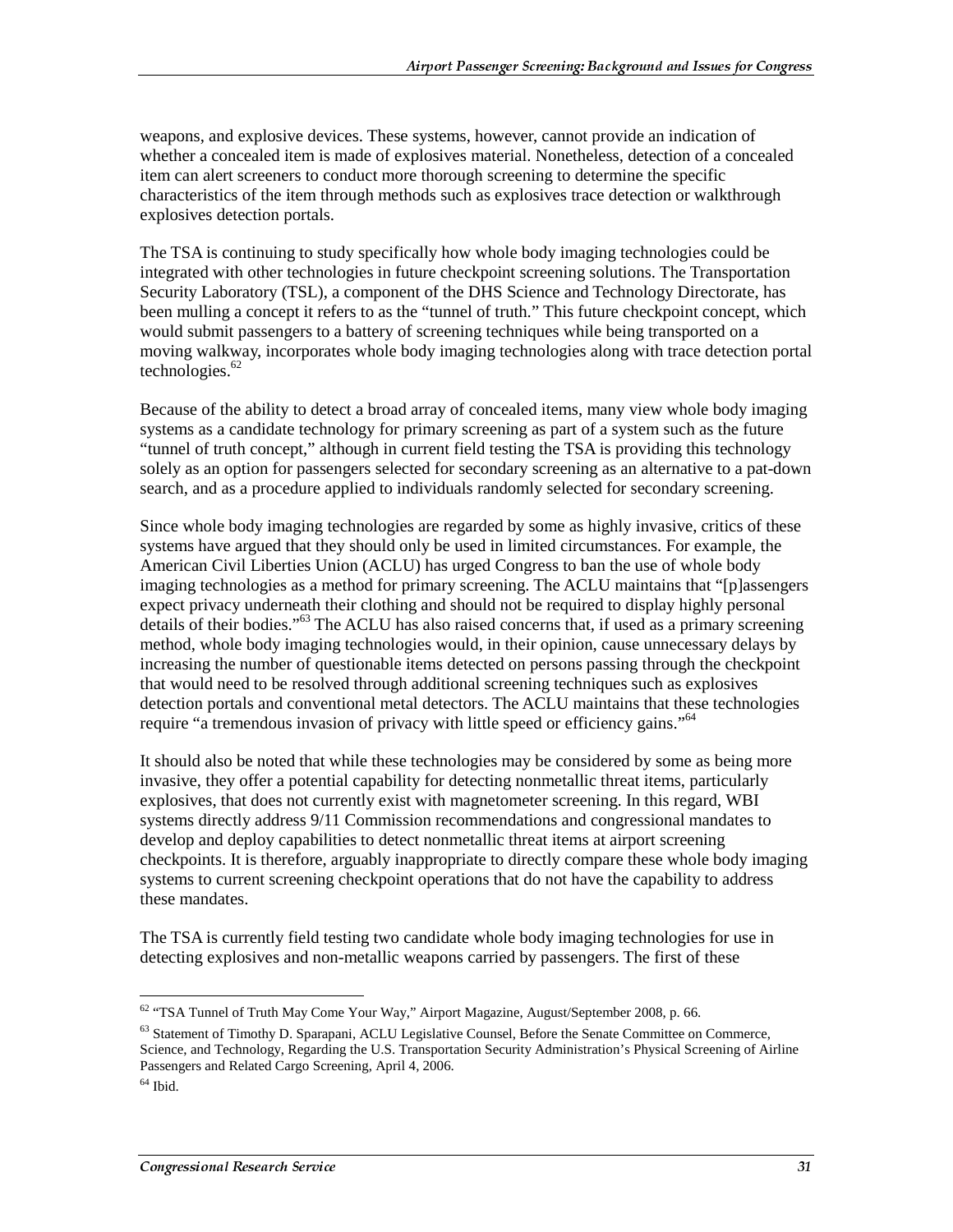technologies is known as X-ray backscatter technology and involves images generated by detecting radiation reflected off objects irradiated with X-rays. The second technology, millimeter wave (mmW) imaging technology generates images by examining reflections of extremely high frequency electromagnetic waves. Both technologies have the capability of penetrating objects that can normally conceal objects in a visual scene, including clothing, baggage, and even steel containers and automobiles. Broadly speaking, both of these technologies offer the potential for unobtrusive monitoring and scanning capabilities for security applications, including possible covert scanning applications in the aviation security context and perhaps in other security applications.

In addition to potential use at airport screening checkpoints, both X-ray backscatter and millimeter wave technologies are also being considered for screening air cargo, carry-on items, checked baggage, and also for screening vehicles parked near airport terminals and vehicles entering access-controlled areas. While there is a broad array of potential security applications for these technologies, this discussion focuses on the use of these technologies for screening passengers at airport screening checkpoints. Identified concerns over this specific application of either of these competing technologies include protection of personal privacy, ability to detect items hidden in private and concealed areas on an individual, and possible health concerns regarding exposure to radiation emitted during the screening process.

#### X-Ray Backscatter Imaging Systems

Unlike traditional X-ray machines that measure the X-ray absorption pattern of different materials, X-ray backscatter technology works by emitting a X-ray beam and measures the scatter or reflections of the beam. The key difference is that organic materials do not absorb much of the X-ray, allow the beam to mostly pass through, thus making traditional X-rays – which measure absorption characteristics – a poor system for differentiating organic material. X-ray backscatter systems, on the other hand, do a much better job of differentiating organic materials, because different chemical elements in the material deflect these beams quite differently. This makes backscatter a well suited technology for detecting organic explosives in either solid or liquid form as well as drugs. The ability to provide high quality imaging of organic matter, however, raises privacy concerns because X-ray backscatter technology can accurately image body parts normally concealed under clothing. This has raised considerable concerns among privacy advocates, as noted above, and it has resulted in the TSA requiring that specific privacy filters and special operating procedures be put in place to maintain the privacy of individuals being imaged by these systems.

The use of X-ray backscatter devices may also generate some concern over public health and safety because these devices emit ionizing radiation, albeit in very small doses. It is estimated that each scan exposes an individual to 10 microRems of radiation, which is about 1% of the radiation exposure experienced every day. The system in use in testing by the TSA meets American National Standards (ANSI) requirements and is regarded as safe for all passengers, including small children and pregnant women.<sup>65</sup> The X-ray backscatter technology also provides an alternative to traditional X-ray machines for screening carry-on items, and systems are available that use backscatter technology for inspecting carry-on items, however, the TSA's present initiatives to acquire and deploy advanced technology X-ray systems for carry-on screening do

 $\overline{a}$ <sup>65</sup> American Science and Engineering (AS&E), Inc., TSA Z Backscatter Pilot. AS&E, Billerica, MA.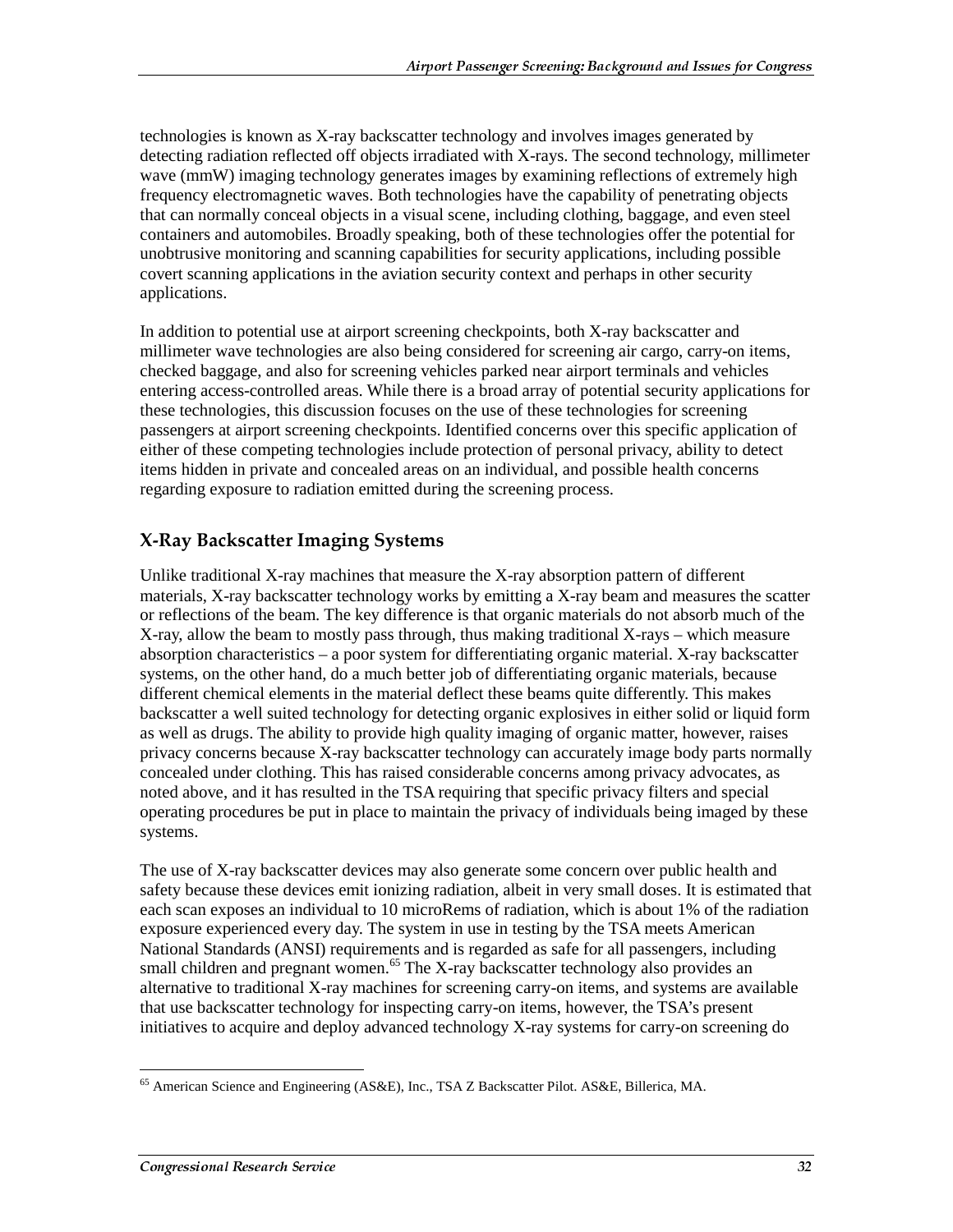not include X-ray backscatter solutions, relying instead on high resolution X-ray systems capable of providing multiple image views.

#### Millimeter Wave Imaging Systems

Millimeter wave screening technology refers to an array of screening devices capable of creating high detail images of items otherwise visually concealed. These devices emit electromagnetic waves in the 30-300 giga-Hertz (gHz) frequency range, that are capable of penetrating a variety of items that cannot be seen through, including clothing, vehicles, and shipping containers. For this reason, millimeter wave technologies potentially have a broad array of security applications, including the screening of individuals, vehicles, shipping containers, baggage, or other items. The screening devices capture the reflections of these waves as they bounce off visually concealed items. Depending on the composition of the material, some of the energy will be reflected and some will be absorbed. While metals and the human body tend to be highly reflective and will appear light or white in the generated image, materials such as plastics, ceramics, and organic materials, including organic explosives, will be partially reflective, and seen as partially transparent in the image generated using this technology.<sup>66</sup>

The resolution of current millimeter wave imaging systems allows for a relatively high detail image to be generated. However, like X-ray backscatter screening of individuals, images must be generated from multiple angles or views because, as mentioned above, millimeter waves are largely reflected by the human body and do not penetrate through the body to see items concealed on the other side. Also, like X-ray backscatter technology, millimeter wave imaging systems can detect concealed items, but cannot analyze the composition of those items. Therefore additional screening techniques would be needed to determine whether a detected item contained explosive material. According to the vendor, the millimeter wave screening technology currently being evaluated by the TSA can scan individuals in about two seconds.<sup>67</sup>

Since the millimeter wave signals emitted by these devices are non-ionizing and are emitted at very low power levels, health and safety concerns have not been a significant issue related with this technology. While some still question the potential health effects of exposure to electromagnetic energy, the TSA points out that the millimeter wave imaging systems currently being field tested emit 10,000 times less energy than a typical cell phone transmission.<sup>68</sup> For TSA screeners, occupational exposure is regulated by Occupational Safety and Health Administration regulations and standards, and exposure to the traveling public would be expected to be much lower than these levels in most cases.<sup>69</sup>

 $\overline{a}$ <sup>66</sup> D.M. Sheen, D. L. McMakin, H. D. Collins, T. E. Hall, & R. H. Severtsen, Concealed Explosive Detection on Personnel Using a Wideband Holographic Millimeter-Wave Imaging System. Proceedings of SPIE—Volume 2755 Signal Processing, Sensor Fusion, and Target Recognition V, Ivan Kadar, Vibeke Libby, Editors, June 1996, pp. 503- 513.

<sup>67</sup> L3 Communications, Active Millimeter Wave Screening.

<sup>68</sup> Transportation Security Administration, Millimeter Wave.

 $69$  See, especially, 29 CFR §1910.97 - Nonionizing radiation.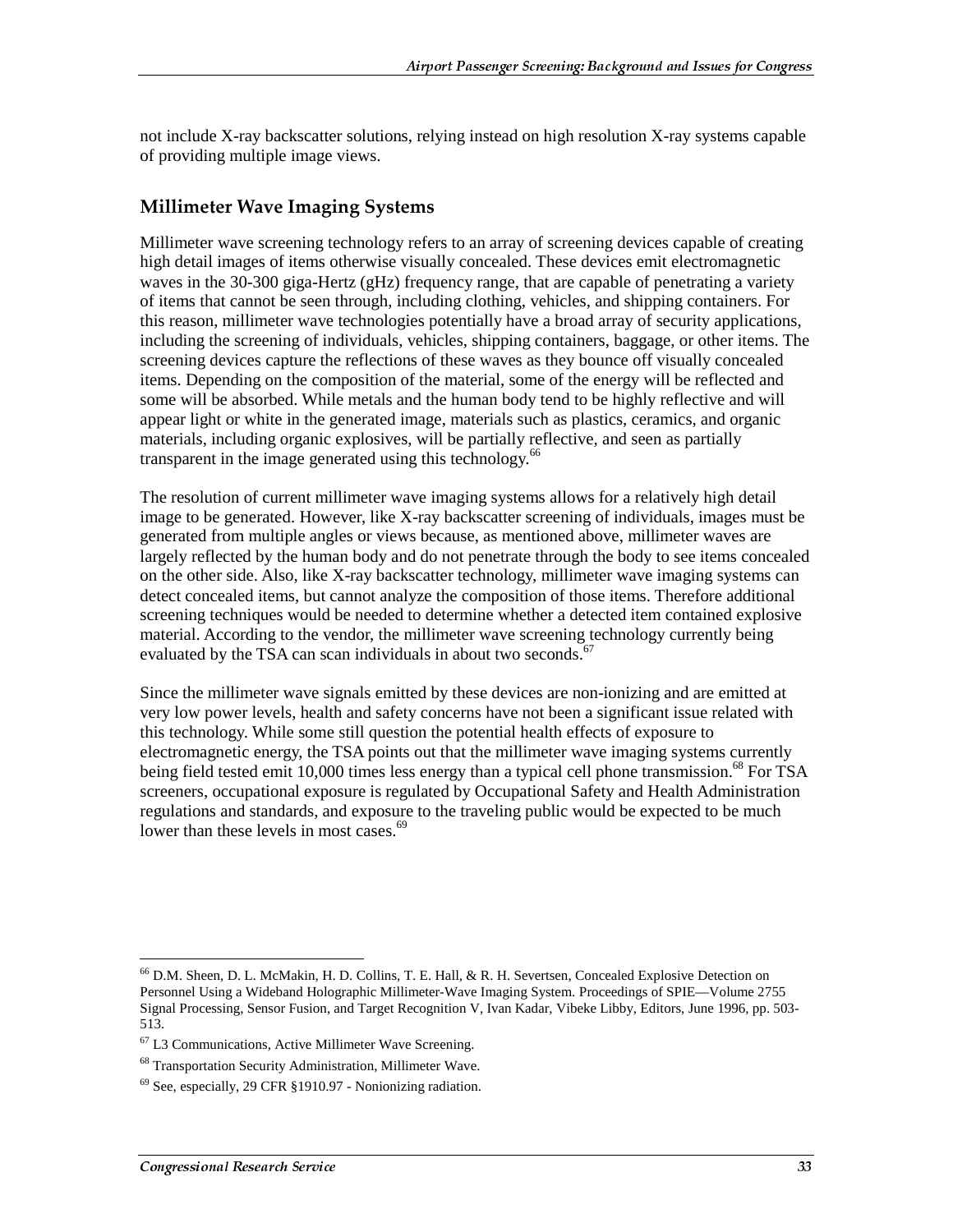### Advanced Technology X-Ray Equipment

The TSA has been using the term Advanced Technology or AT X-ray to refer to a wide range of possible next generation X-ray screening systems to be deployed for screening carry-on items at passenger checkpoints. The TSA has been field testing three different systems that provide a variety of enhanced features including improved resolutions, multiple views, and automatic explosives detection capabilities. The TSA has requested funding through FY2009 to deploy more than 900 of these systems, primarily at Category X and Category I airports. The TSA anticipates that it will have deployed enough of these units to provide coverage of 60% of lanes at these larger airports by the end of FY2009. The systems cost, on average, about \$200,000 each.

Category X and Category I airports are slated to be the first to get these new technologies. The strategy reflects a view that focusing efforts on the largest airports will encompass the greatest number of passengers and the highest risk flights. The aviation screening system in the United States, however, operates using a single gateway concept, meaning that passengers are typically only screened once at their originating airport. Terrorists may exploit knowledge that smaller airports may not have the same level of advanced checkpoint technologies as larger airports to try to minimize detection. Such concerns may prompt additional policy debate over whether focusing on the largest airports first is the best strategy, or if targeted or accelerated deployment of these technologies to include small and mid-sized airports could provide an alternative strategy for minimizing such a threat.

### Other Candidate Technologies and Applications for Aviation **Security Screening**

A variety of other technologies are available and have been suggested as options for screening carry-on items. For example, some vendors have developed small-footprint computed tomography (CT) based scanners tailored for passenger checkpoint use that have throughput rates on the order of 400 bags per hour and include automated explosives and weapons image detection algorithms. CT-based systems are also capable of generating 3-D or multi-angle images of scanned items for image analysis by screeners. While these systems offer some unique advantages over AT X-ray by incorporating automated EDS detection algorithms used for checked baggage, and allowing for the viewing of 3-D images or viewing the item from virtually any perspective, they are considerably more expensive than available AT X-ray systems. A key policy issue is whether the potential enhancements these technologies offer compared to AT X-ray provides a benefit equal to or greater than the cost difference. This may be a difficult question to answer depending on testing methods and assumptions. Findings may indicate that CT-Based systems for passenger checkpoint screening may provide unique benefits in some instances, but at present, the TSA appears to favor the use of AT X-ray technologies to replace current generation X-ray systems in most, if not all, instances.

Also, the DHS Science and Technology Directorate has been working with Los Alamos National Laboratory to develop and test ultra-low field magnetic resonance imaging (MRI) scanning capabilities to screen for threat items. Researchers have developed a prototype system that may eventually be integrated into checkpoint screening systems to establish a reliable liquid explosives detection capability. The system, called SENSIT (for "sense-it"), is being designed to identify and differentiate fluids by including a database of MRI signatures for both threat and non-threat liquid items. Potential advantages of using ultra-low field MRI technology is that it is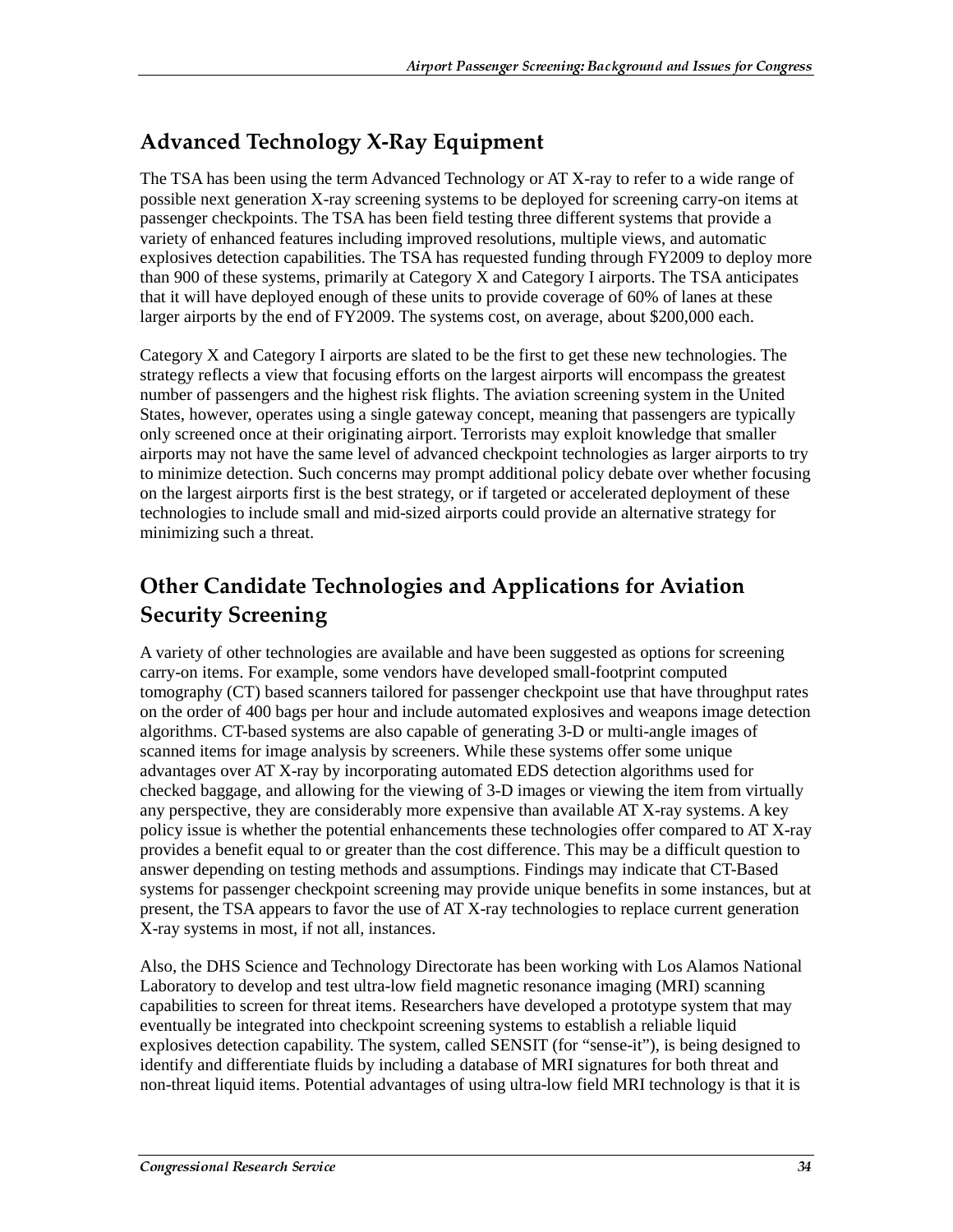considered non-invasive, widely regarded as being safe for human exposure, and can potentially be integrated with the existing airport screening checkpoint architecture.<sup>70</sup>

Millimeter wave technology, discussed above in reference to whole body imaging systems, also has the potential of being adapted for use in screening carry-on items, although it is not clear that this would provide any advantages over advanced technology X-ray systems. Millimeter wave systems, however, have another potential application in covert, passive scanning of objects. For example, patrol vehicles could potentially use millimeter wave scanning systems to inspect vehicles standing at passenger pick-up and drop off points for suspect items, such as possible explosive devices. In the terminal, such technology also has potential application for the remote inspection of unattended or otherwise suspect items from a distance using, for example, robotic sensor platform. However, such potential applications of this technology pose considerable policy and legal questions regarding individual privacy rights and reasonable cause for search. At present, therefore, the application of this technology in the aviation security domain appears to be limited to consensual searches of passengers conducted at screening checkpoints.

While the major push for these new technologies is to improve both the detection capabilities and the efficiency of the screening process for airline passengers, concerns have been raised that airport workers that access sterile and secure areas are often exempted from screening procedures as a matter of routine. Tests of programs for screening workers on either a mandatory or on a random basis has raised questions over how such requirements may impact equipment and staffing needs if implemented on a nationwide basis.

# **Screening Airport Workers**

The lack of mandatory screening for airport workers has been an issue of debate for some time. At most airports, identification checks, along with random or targeted screening, are used in lieu of 100% physical screening for airport workers. It has been estimated that nationwide about 600,000 such workers access secured areas of airports each day. In 2003, Representative DeFazio expressed particular concern over these practices, noting that this lack of checkpoint screening of airport workers creates vulnerabilities in which workers, or individuals with counterfeit or stolen worker identification, could pass threat objects into secured airport areas or travel on aircraft without security screening by using electronic tickets. $^{71}$ 

The TSA and airport operators have voiced concerns that full checkpoint screening of airport workers would be very time consuming and would significantly impact limited security screening resources and TSA's ability to process airline passengers through screening checkpoints.<sup>72</sup> While procedures vary from airport to airport, prior to 2007, only Miami International Airport had implemented a system requiring 100% physical screening of all airport workers accessing secured areas. However, a security incident in the spring of 2007 brought the issue to national attention.

On May 5, 2007, the TSA was alerted to possible weapons on board a Delta Airlines flight from Orlando, Florida to San Juan, Puerto Rico after Orlando police received a tip from their

 $70$  "Detecting Liquid Explosives," Air Safety Week, November 19, 2007.

<sup>&</sup>lt;sup>71</sup> National Public Radio. "Some Members of Congress Raising Concerns about Potential Security Lapses at Airports," Morning Edition, May 22, 2003.

<sup>&</sup>lt;sup>72</sup> "Technical corrections bill passes out of subcommittee." Aviation Daily, Vol. 352, No. 35, p. 3, May 19, 2003.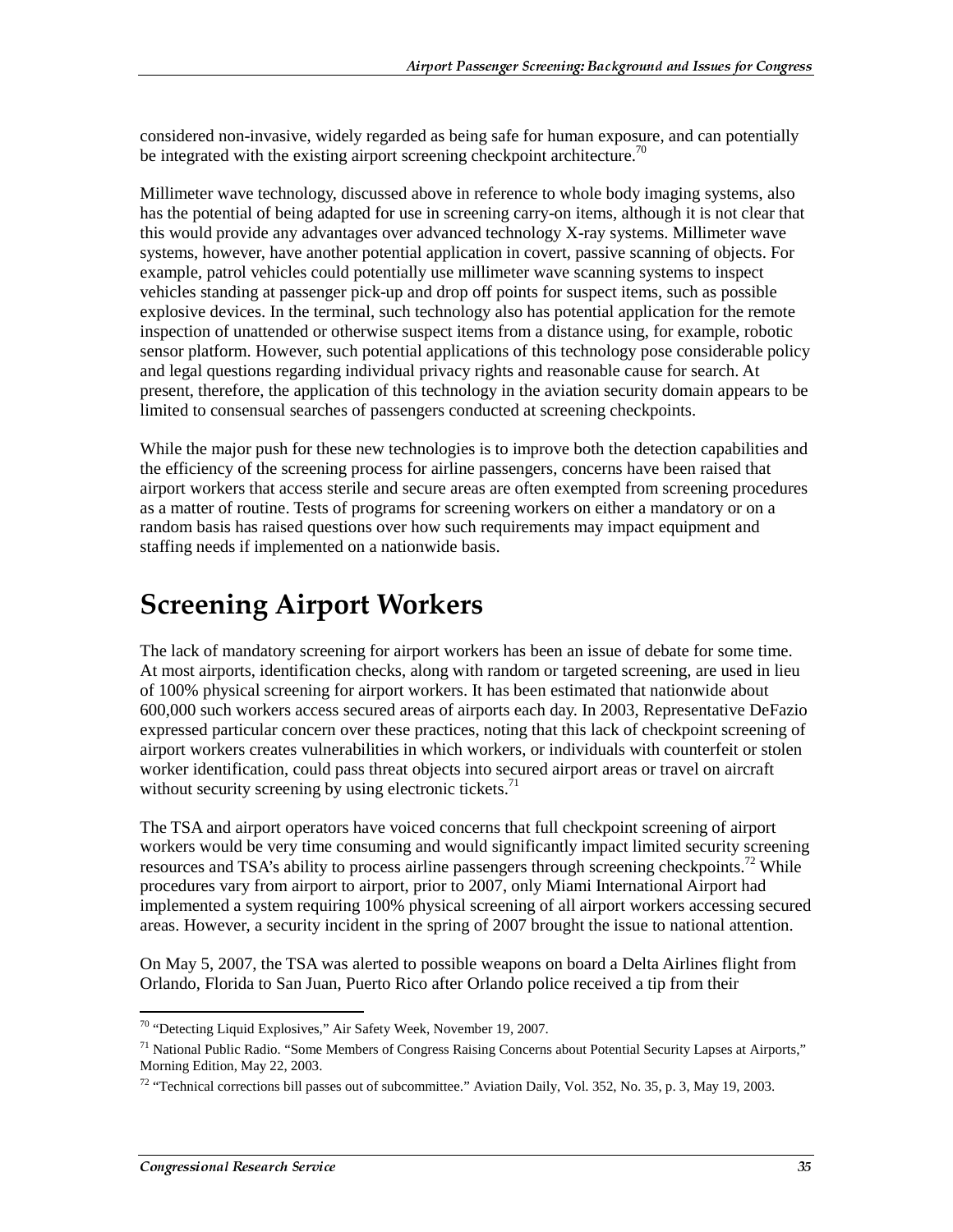anonymous crime hotline.<sup>73</sup> The TSA ordered that the flight be reverse-screened upon arrival in San Juan.<sup>74</sup> In other words, all passengers, carry-on items, and checked baggage were screened again as the passengers disembarked in San Juan. The search unveiled 14 guns – 13 semiautomatic handguns and a .22 caliber rifle – and eight pounds of marijuana in a carry-on bag toted by a Comair employee traveling on the flight.<sup>75</sup> He and others accomplices, also employees of Comair in Orlando, were able to smuggle these items onboard the airplane because their access credentials allowed them to bypass passenger screening checkpoints. The incident highlighted the long debated insider threat posed by airline employees that are not routinely screened before accessing sterile and secure areas of airports.

Following the incident, the TSA ramped up employee screening and security measures.<sup>76</sup> However, neither the TSA nor Congress has required airports to implement 100% screening of all airport employees. As noted above, only Miami International Airport had a program in place prior to this incident to screen 100% of airport employees accessing secured areas. Following the incident, Orlando International Airport implemented a similar program. However, at other airports, screening is conducted only on certain airport workers or, more typically, is done on a random basis, if at all.

The TSA is currently testing various techniques for random and targeted screening of airport workers accessing secured areas of airports under its Aviation Direct Access Screening Program (ADASP). The ADASP was initiated in July 2006, and according to the TSA, the program places an emphasis on unpredictable, random screening of airport employees, items carried by them, and vehicles passing through airport access points. The Airports Council International - North America (ACI-NA) asserts that the random, unpredictable nature of worker screening under the ADASP will make it difficult for terrorists to ascertain and exploit operational patterns.<sup>77</sup> Moreover, the TSA emphasizes that its personnel can be "surged" on very little notice to step up airport worker screening in response to threat intelligence or other indicators of heightened risk.<sup>78</sup> Therefore, both the TSA and the industry support the risk-based, random screening concept being developed under the ADASP as opposed to a more costly and resource intensive effort to conduct 100% screening of airport employees, similar to what was implemented in Miami and Orlando.

As noted above, both Miami International Airport (MIA) and Orlando International Airport (MCO) have implemented full screening programs for airport workers, requiring all those accessing sterile and secured areas to undergo physical inspection. Additionally, a trial program at

 $\overline{a}$ <sup>73</sup> Armen Keteyian, Pia Malbran, and Phil Hirschkorn, CBS News Investigative Unit, "14 Guns And 8 Bags Of Pot On A Plane, Lax Security For Airport Workers Leads To Arms And Drug Smuggling," CBS News, March 8, 2007.

 $74$  Testimony of Kip Hawley, Assistant Secretary, Department of Homeland Security, Transportation Security Administration, Before the United States House of Representatives, Committee on Homeland Security, Subcommittee on Transportation Security and Infrastructure Protection, April 19, 2007.

<sup>75</sup> Armen Keteyian, Pia Malbran, and Phil Hirschkorn, CBS News Investigative Unit, "14 Guns And 8 Bags Of Pot On A Plane, Lax Security For Airport Workers Leads To Arms And Drug Smuggling," CBS News, March 8, 2007.

<sup>&</sup>lt;sup>76</sup> Testimony of Kip Hawley, Assistant Secretary, Department of Homeland Security, Transportation Security Administration, Before the United States House of Representatives, Committee on Homeland Security, Subcommittee on Transportation Security and Infrastructure Protection, April 19, 2007.

<sup>&</sup>lt;sup>77</sup> Testimony of Greg Principato, President, Airports Council International - North America, Hearing on Aviation Security: The Necessary Improvements to Secure America's Airports, Before the Subcommittee on Transportation Security and Infrastructure Protection, Committee on Homeland Security, House of Representatives, April 19, 2007.

<sup>&</sup>lt;sup>78</sup> Testimony of Kip Hawley, Assistant Secretary, Department of Homeland Security, Transportation Security Administration, Before the United States House of Representatives, Committee on Homeland Security, Subcommittee on Transportation Security and Infrastructure Protection, April 19, 2007.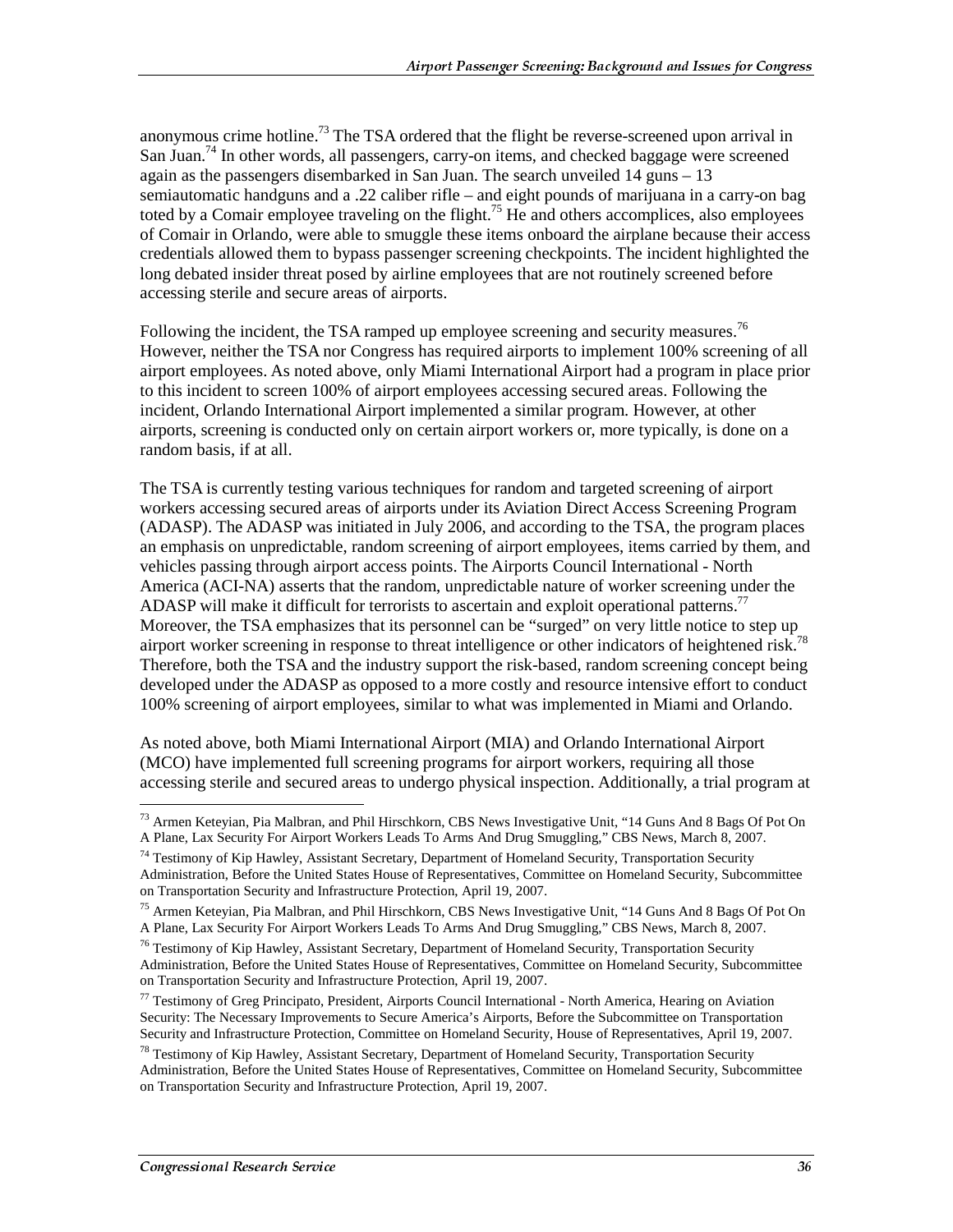Boston Logan International Airport (BOS) requires 100% physical screening of airport workers and vehicles accessing the airfield. While 43 TSA screeners were added to staff five airfield checkpoints at BOS, an airport official speculated that a full-time requirement to screen all airport workers at airport perimeter checkpoints and at designated terminal checkpoints prior to accessing sterile area may require as many as 1,300 additional TSA screeners at BOS alone.<sup>79</sup> However, it is important to point out that, unlike the statutory requirement for TSA screening of passengers, no such requirement exists for airport worker screening, so this function could be conducted by private screening vendors. In any case, system-wide implementation of 100% airport worker physical screening may require tens of thousands of new screener personnel, whether they be TSA screeners or private screeners.

The TSA maintains that through a layered security approach – relying on extensive background checks, access controls, surveillance, and law enforcement presence at airports – adequate security can be established and no specific need for 100% screening of all airport workers has been identified. The TSA believes that stepped up random screening of workers can provide an additional layer of security to augment these other longstanding layers of airport security.

In addition to random selection techniques, additional steps are under consideration, including the use of behavioral profiling techniques for targeting physical inspections of airport workers.<sup>80</sup> For example, at several Florida airports and in San Juan, Puerto Rico, the TSA has augmented the ADASP program with Saturation Security Teams (SSTs) that rove through sterile and secure areas of airports using behavioral observation techniques to evaluate and select airport workers for onthe-spot random inspections.

The TSA has also been mulling the idea of creating a voluntary program, allowing certain "certified employees" that undergo more extensive background checks to be exempt from routine, but not random, inspections. Some familiar with airport operations observe that certain categories of workers, such as maintenance workers, who must routinely pass into and out of sterile and secured areas, often carrying tools, knives, and other dual-use items that could be used as a deadly weapon. Repeatedly screening such individuals throughout the day may be labor intensive and arguably ineffective against preventing certain kinds of weapons from being carried into sterile and secured areas. Additional background checks and vetting of these workers may provide an option for exempting them from routine screening every time they access sterile and secured areas of airports.

### Screening and Vetting of Airline Crews

While the TSA has been testing various procedures for screening airport employees, it has also moved forward to develop a system for validating the identity of airline crews as a means for sterile area access in lieu of physical screening at security checkpoints. The 9/11 Act (P.L. 110- 53) required the TSA to assess the feasibility of creating a credentialing and identity verification system to allow airline flight crews access to the sterile areas of airports, and if feasible, initiate implementation of such system.

 $\overline{a}$ <sup>79</sup> "New Screening Program Begins Test At Logan," The Boston Globe, May 7, 2008.

 $80$  Ibid.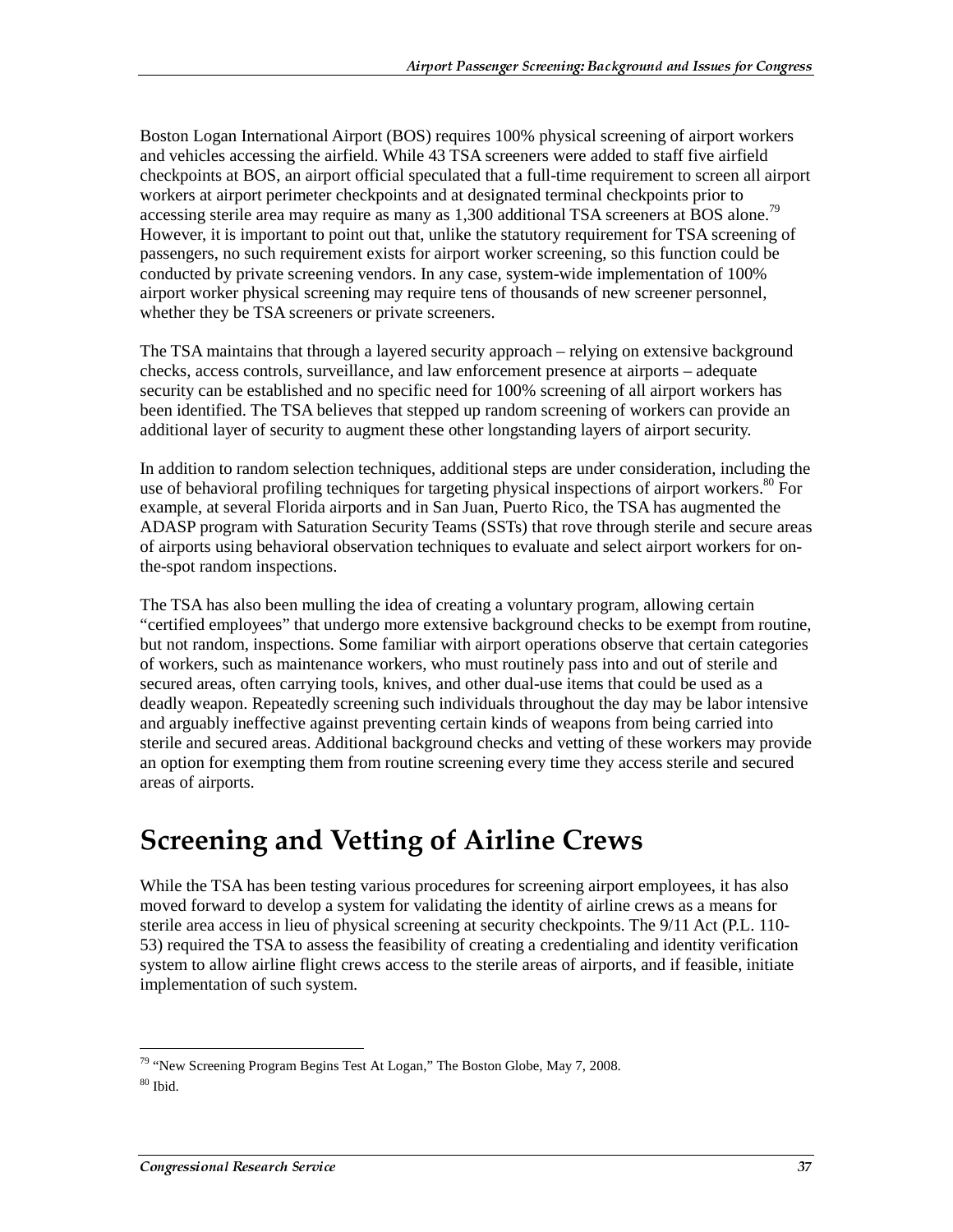Since the 9/11 attacks, flight and cabin crews have been required to undergo physical screening at airport checkpoints, largely over concerns that terrorists or criminals could gain access to secured areas of airports or to air carrier aircraft by impersonating airline crew members, particularly pilots. Pilots and flights attendants and organizations representing these groups have complained that while they were required to pass through screening checkpoints whenever accessing sterile areas of airports, other airport and airline workers have been allowed to bypass screening, pointing out that pilots and flight attendants were subject to the same background checks as airline workers.<sup>81</sup> Nonetheless, the TSA had expressed specific concerns about the level of access pilots, as well as flight attendants, had to aircraft and cockpits, fearing that an imposter dressed as an airline crew member could gain access allowing them to sabotage or hijack an aircraft if such an individual were allowed to bypass screening checkpoints.

Similar concerns had also been raised about allowing crew members from other airlines from riding on the cockpit jumpseat. Prior to the 9/11 attacks, it had been a longstanding industry practice to allow flight crew personnel from other airlines to ride in the cockpit as a means of transportation to position pilots, and sometimes flight attendants, for their flight assignments. Most major airlines had reciprocal agreements with the other airlines to allow for this. However, after the 9/11 attacks, the practice was terminated because there was no industry-wide system to authenticate the credentials of flight crews from other airlines. Airline crews were, therefore, often required to fly standby on a space-available basis to commute to and from their flight assignments.

As a result of an industry need to provide jumpseat access privileges on other airlines' aircraft in order to maintain efficient crew positioning, an industry-wide database called the Cockpit Access Security System (CASS) was developed. It was field tested beginning in 2003 and received TSA approval for full operational deployment in September 2005. This database is maintained by ARINC, Inc. using human resources data provided by the individual airlines. The system provides gate agents identity verification of flight crew members by transmitting an up-to-date photograph and background information to compare to employee credentials using a secure Internet-based interface.

For the sterile access area testing, the TSA has leveraged the investment in the development of CASS. For flight crew sterile area access, called crewPASS, the system relies on secure Internet access to the CASS database via TSA checkpoint computer terminals positioned at exit lanes to validate the identity of airline flight crew members. The testing is being conducted at BWI, Pittsburgh International Airport, and Columbia (S.C.) Metropolitan Airport, and it is currently limited in participation to uniformed flight crew members. Further evaluation of the program, including whether to extend participation to cabin crew members, is to be made based on the results of this testing.

The TSA is continuing to study ways to further enhance airline crew identity validation, and is assessing how this program may be able to enhance security by reducing the number of individuals requiring physical screening, allowing screeners and behavioral detection officers to better focus their efforts on detecting suspicious items and suspicious behaviors.<sup>82</sup> Nonetheless,

<sup>81</sup> See the Transportation Security Administration's Screening of Airline Pilots: Sound Security Practice or Waste of Scarce Resources, Hearing Before the Subcommittee on Economic Security, Infrastructure Protection, and Cybersecurity of the Committee on Homeland Security, House of Representatives, One Hundred Ninth Congress, First Session, May 13, 2005. Serial No. 109–13, U. S. Government Printing Office, Washington, DC: 2005.

 $82$  See Transportation Security Administration, "TSA Announces Launch of Expedited Screening for Flight Deck Crew (continued...)